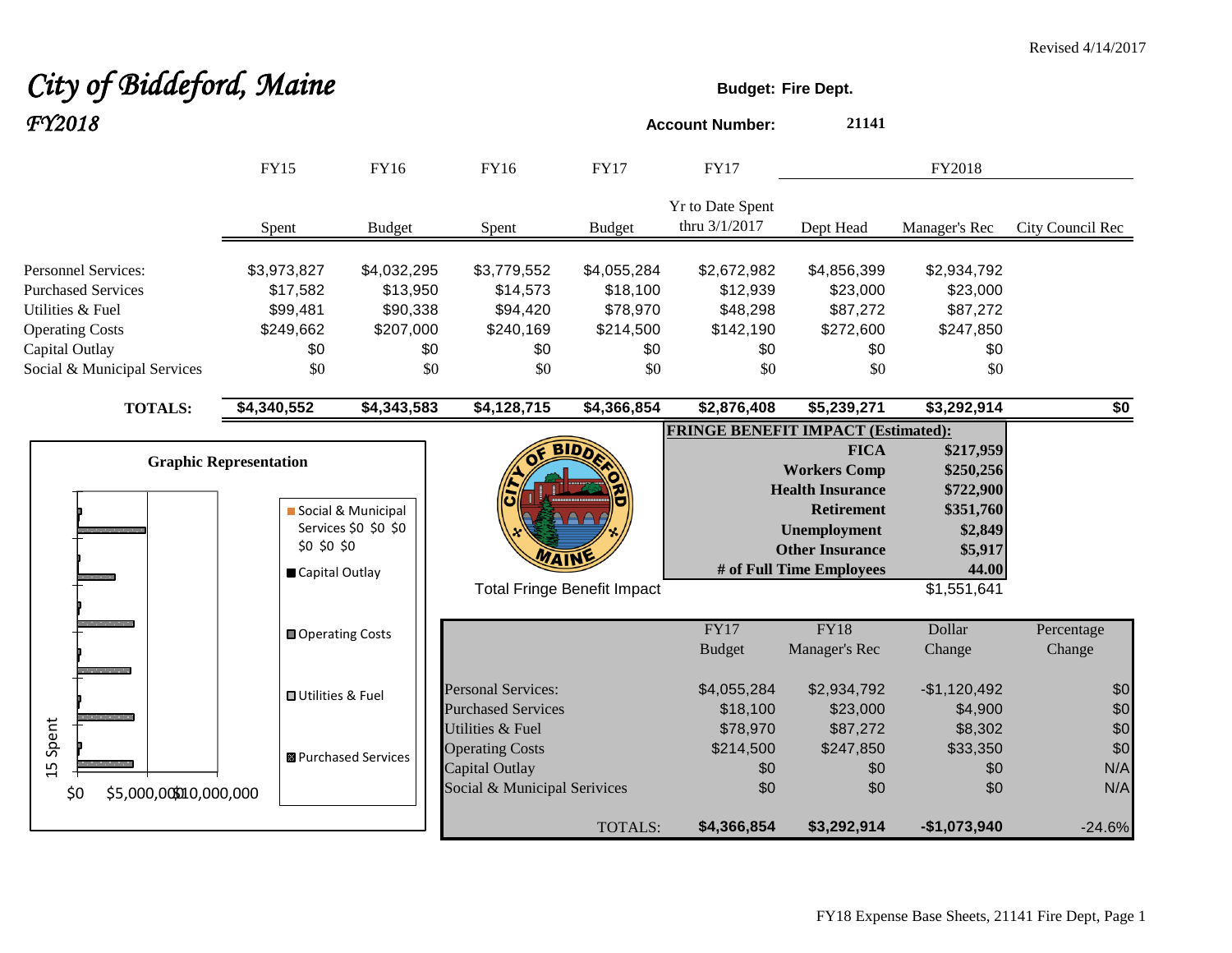# FY2018 Personnel Services

| Account       |                                    | <b>FY15</b> | FY16          | <b>FY16</b> | <b>FY17</b>   | <b>FY17</b>             | FY2018      |             |
|---------------|------------------------------------|-------------|---------------|-------------|---------------|-------------------------|-------------|-------------|
| Number        | Description                        | Spent       | <b>Budget</b> | Spent       | <b>Budget</b> | Yr to Date Spent        | Dept Head   | Mgr's Rec   |
|               |                                    |             |               |             |               |                         |             |             |
|               | 60101 Dept Manager Salary Exp      | \$86,239    | \$80,758      | \$87,748    | \$87,928      | \$58,383                | \$89,637    | \$89,637    |
|               | 60102 Mid Mgmt Hrly Employee Wage  | \$247,086   | \$276,254     | \$202,310   | \$137,952     | \$134,690               | \$206,998   | \$206,998   |
|               | 60105 F-T Employee Wage Exp        | \$2,115,273 | \$2,149,187   | \$2,122,313 | \$2,075,495   | \$1,518,352             | \$2,487,994 | \$2,207,507 |
|               | 60106 P-T Employee Wage Exp        | \$0         | \$0           | \$0         | \$0           | \$0                     | \$0         | \$0         |
|               | 60107 Temp/Seasonal Emp Wage Exp   | \$47,506    | \$56,000      | \$41,060    | \$61,000      | \$20,903                | \$61,000    | \$52,500    |
|               | 60111 Overtime Wage Expense        | \$256,103   | \$235,165     | \$138,668   | \$275,000     | \$121,686               | \$290,000   | \$217,500   |
|               | 60112 Extra Holiday Pay Exp        | \$0         | \$0           | \$0         | \$130,627     | \$0                     | \$149,871   | \$75,000    |
|               | 60129 Insurance Buyout Pay         | \$4,500     | \$6,000       | \$5,833     | \$6,000       | \$2,000                 | \$4,000     | \$4,000     |
|               | 60201 FICA/Medicare-ER Share Exp   | \$194,101   | \$214,320     | \$182,513   | \$220,250     | \$131,923               | \$252,034   | \$0         |
|               | 60202 MPERS-Employer Share Exp     | \$278,507   | \$297,510     | \$271,156   | \$304,687     | \$195,264               | \$373,343   | \$0         |
|               | 60203 457 Plan-Employer Share Exp  | \$6,151     | \$3,625       | \$6,222     | \$6,486       | \$4,100                 | \$4,416     | \$0         |
|               | 60210 HPHC Ins Employer Share Exp  | \$684,640   | \$648,751     | \$639,193   | \$673,533     | \$419,669               | \$806,653   | $\$0$       |
|               | 60211 NNEBT Ins Employer Share Exp | \$0         | \$0           | \$0         | \$0           | \$0                     | \$0         | \$0         |
|               | 60212 S-T Disability ER Share Exp  | \$3,242     | \$4,482       | \$3,791     | \$4,512       | \$2,881                 | \$5,226     | \$0         |
|               | 60213 L-T Disability ER Share Exp  | \$757       | \$1,143       | \$764       | \$814         | \$581                   | \$1,067     | \$0         |
|               | 60216 Delta Dental ER Share        | \$0         | \$0           | \$0         | \$0           | \$0                     | \$0         | \$0         |
|               | 60217 RHSA Plan ER Share           | \$0         | \$0           | \$0         | \$0           | \$390                   | \$21,060    | \$0         |
|               | 60230 Clothing/Uniforms Expense    | \$32,416    | \$38,000      | \$48,197    | \$45,000      | \$42,003                | \$69,000    | \$52,500    |
|               | 60251 Conferences/Training Expense | \$11,962    | \$16,000      | \$15,397    | \$15,000      | \$11,349                | \$19,000    | \$17,500    |
|               | 60252 Travel/Mileage Expense       | \$0         | \$100         | \$378       | \$100         | \$0                     | \$500       | \$500       |
|               | 60253 Food/Lodging Expense         | \$2,194     | \$1,500       | \$3,303     | \$1,500       | \$2,597                 | \$3,000     | \$1,750     |
|               | 60256 Dues/Memberships Expense     | \$3,152     | \$3,500       | \$3,222     | \$3,400       | \$2,841                 | \$3,400     | \$3,400     |
|               | 60258 Hiring Costs/EE Testing Exp  | \$0         | \$0           | \$7,484     | \$6,000       | \$3,371                 | \$8,200     | \$6,000     |
| <b>Totals</b> |                                    | \$3,973,827 | \$4,032,295   | \$3,779,552 | \$4,055,284   | \$2,672,982             | \$4,856,399 | \$2,934,792 |
|               | <b>FY2018 Purchased Services</b>   |             |               |             |               |                         |             |             |
| Account       |                                    | <b>FY15</b> | <b>FY16</b>   | <b>FY16</b> | <b>FY17</b>   | <b>FY17</b>             | FY2018      |             |
| Number        | Description                        | Spent       | <b>Budget</b> | Spent       | <b>Budget</b> | <b>Yr to Date Spent</b> | Dept Head   | Mgr's Rec   |
|               | 60310 Service Contracts            | \$17,107    | \$13,500      | \$14,315    | \$17,500      | \$12,774                | \$23,000    | \$23,000    |
|               | 60325 Postage/Shipping             | \$475       | \$450         | \$259       | \$600         | \$165                   | \$0         | \$0         |
| <b>Totals</b> |                                    | \$17,582    | \$13,950      | \$14,573    | \$18,100      | \$12,939                | \$23,000    | \$23,000    |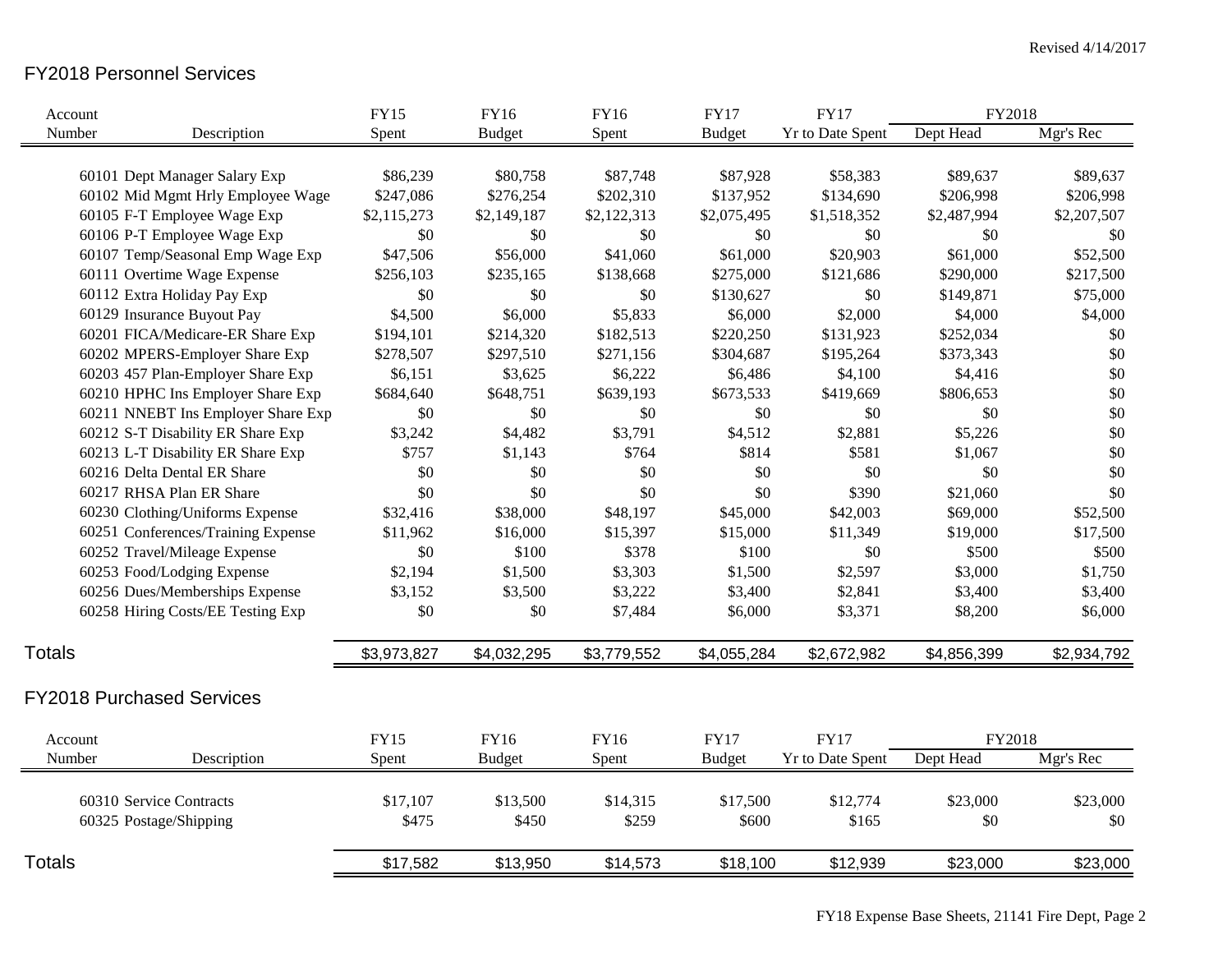# FY2018 Utilities & Fuel

| Account                             |                                   | <b>FY15</b> | FY16          | FY16      | <b>FY17</b>   | <b>FY17</b>             | FY2018    |           |
|-------------------------------------|-----------------------------------|-------------|---------------|-----------|---------------|-------------------------|-----------|-----------|
| Number                              | Description                       | Spent       | <b>Budget</b> | Spent     | <b>Budget</b> | <b>Yr to Date Spent</b> | Dept Head | Mgr's Rec |
|                                     |                                   |             |               |           |               |                         |           |           |
| 60400 Electricity                   |                                   | \$18,052    | \$18,122      | \$20,110  | \$18,750      | \$13,163                | \$22,000  | \$22,000  |
| 60401 Water                         |                                   | \$1,065     | \$1,000       | \$1,705   | \$1,400       | \$869                   | \$1,900   | \$1,900   |
| 60402 Phone/Cell/Pager              |                                   | \$9,961     | \$10,000      | \$11,202  | \$11,000      | \$6,875                 | \$11,500  | \$11,500  |
| 60404 Sewer User                    |                                   | \$2,585     | \$2,000       | \$4,454   | \$2,000       | \$2,235                 | \$4,500   | \$4,500   |
| 60405 Heating Fuel                  |                                   | \$19,328    | \$14,000      | \$15,855  | \$16,000      | \$8,681                 | \$16,000  | \$16,000  |
| 60410 Diesel Fuel                   |                                   | \$41,509    | \$38,040      | \$34,393  | \$25,476      | \$14,108                | \$26,910  | \$26,910  |
| 60411 Gasoline                      |                                   | \$6,981     | \$7,176       | \$6,702   | \$4,344       | \$2,368                 | \$4,462   | \$4,462   |
| <b>Totals</b>                       |                                   | \$99,481    | \$90,338      | \$94,420  | \$78,970      | \$48,298                | \$87,272  | \$87,272  |
| <b>FY2018 Other Operating Costs</b> |                                   |             |               |           |               |                         |           |           |
| Account                             |                                   | <b>FY15</b> | FY16          | FY16      | <b>FY17</b>   | <b>FY17</b>             | FY2018    |           |
| Number                              | Description                       | Spent       | <b>Budget</b> | Spent     | <b>Budget</b> | <b>Yr to Date Spent</b> | Dept Head | Mgr's Rec |
|                                     |                                   |             |               |           |               |                         |           |           |
|                                     | 60450 Building Repair/Maintenace  | \$34,177    | \$26,000      | \$30,552  | \$27,500      | \$19,923                | \$43,500  | \$35,000  |
|                                     | 60452 Operating Equip Repair      | \$40,567    | \$40,000      | \$43,411  | \$40,000      | \$36,878                | \$59,000  | \$52,500  |
|                                     | 60453 Vehicle Repair/Tires/Oil    | \$100,296   | \$70,000      | \$94,735  | \$70,000      | \$36,077                | \$72,000  | \$70,000  |
|                                     | 60461 Repair/Maint-Communications | \$18,896    | \$11,000      | \$10,862  | \$11,000      | \$7,703                 | \$14,000  | \$11,000  |
|                                     | 60465 Fire Boat Repair/Maint      | \$800       | \$6,000       | \$6,981   | \$6,000       | \$153                   | \$6,000   | \$5,000   |
|                                     | 60500 Admin/Office Supplies       | \$6,445     | \$7,000       | \$7,114   | \$6,000       | \$4,134                 | \$7,000   | \$6,000   |
|                                     | 60501 Operating Supplies          | \$3,144     | \$7,000       | \$6,816   | \$6,000       | \$5,737                 | \$11,100  | \$11,100  |
|                                     | 60508 Ambulance Supplies          | \$36,379    | \$35,000      | \$36,218  | \$43,000      | \$29,116                | \$55,000  | \$52,500  |
|                                     | 60509 Cleaning Supplies           | \$4,959     | \$5,000       | \$3,481   | \$5,000       | \$2,471                 | \$5,000   | \$4,750   |
| 60797 Misc Expense                  |                                   | \$4,000     | \$0           | \$0       | \$0           | \$0                     | \$0       | \$0       |
| Totals                              |                                   | \$249,662   | \$207,000     | \$240,169 | \$214,500     | \$142,190               | \$272,600 | \$247,850 |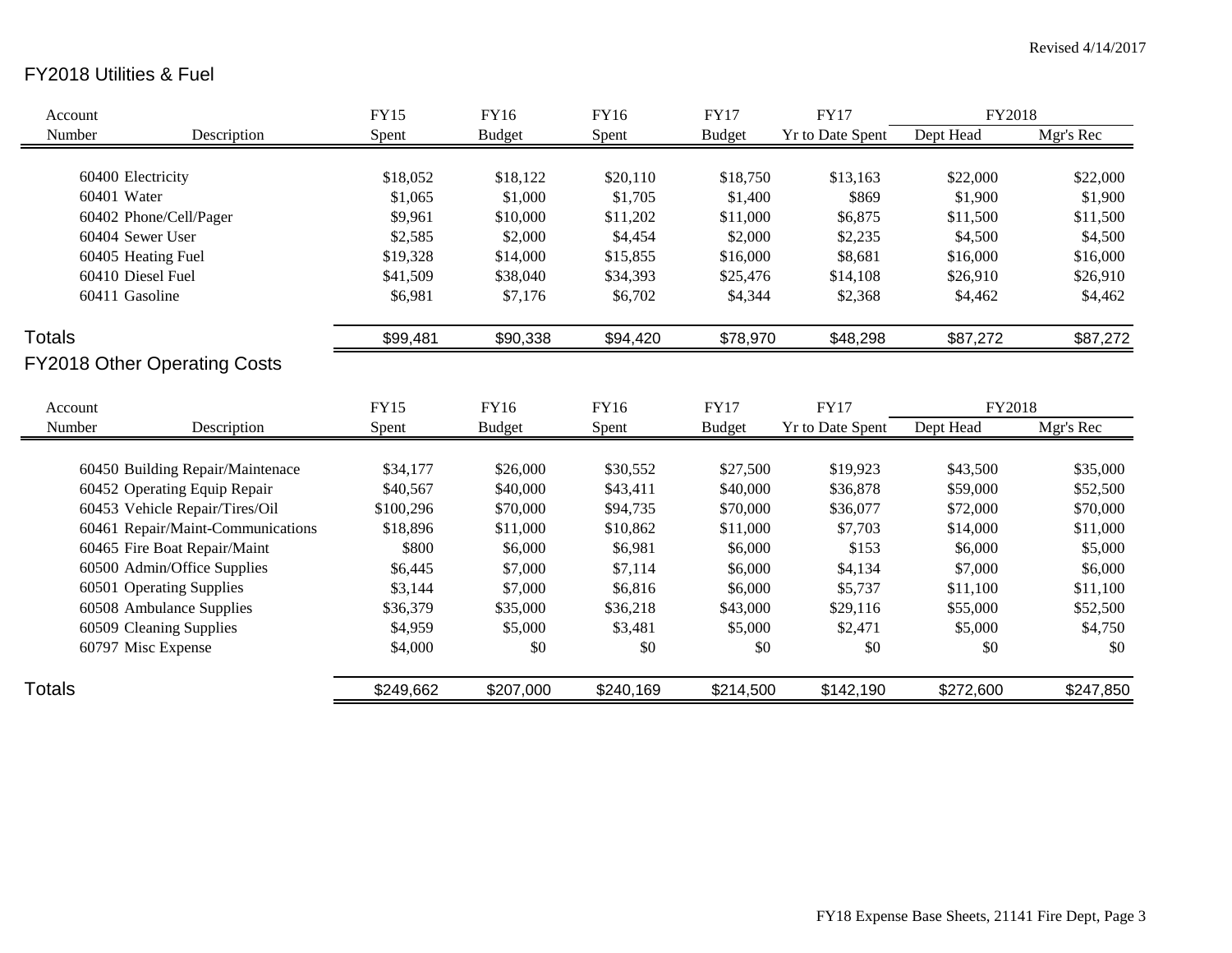

April 14, 2017 **Department:** Fire Dept.

Account Title: Dept Manager Salary Exp

Department Number: 21141 21141 Account Number: 60101

FY2015 FY 2016 FY 2016 FY 2017 FY 2017 Actual Budget Actual Budget Est. Expended \$86,238.70 \$80,758.00 \$87,747.77 \$87,928.00 \$89,635.00

| FY-2018       | Department<br>Request | City Mgr<br>Recommendation | Council<br>Action | Increase<br>(Decrease) |
|---------------|-----------------------|----------------------------|-------------------|------------------------|
| <b>Budget</b> | \$89,637.44           | \$89,637.44                |                   | \$1,709.44             |
|               |                       |                            |                   |                        |

This line covers the cost of the Fire Chief. FY 2017 budget line did not cover the cost of the Chief's salary raise. The FY 18 request also does not include pay raise.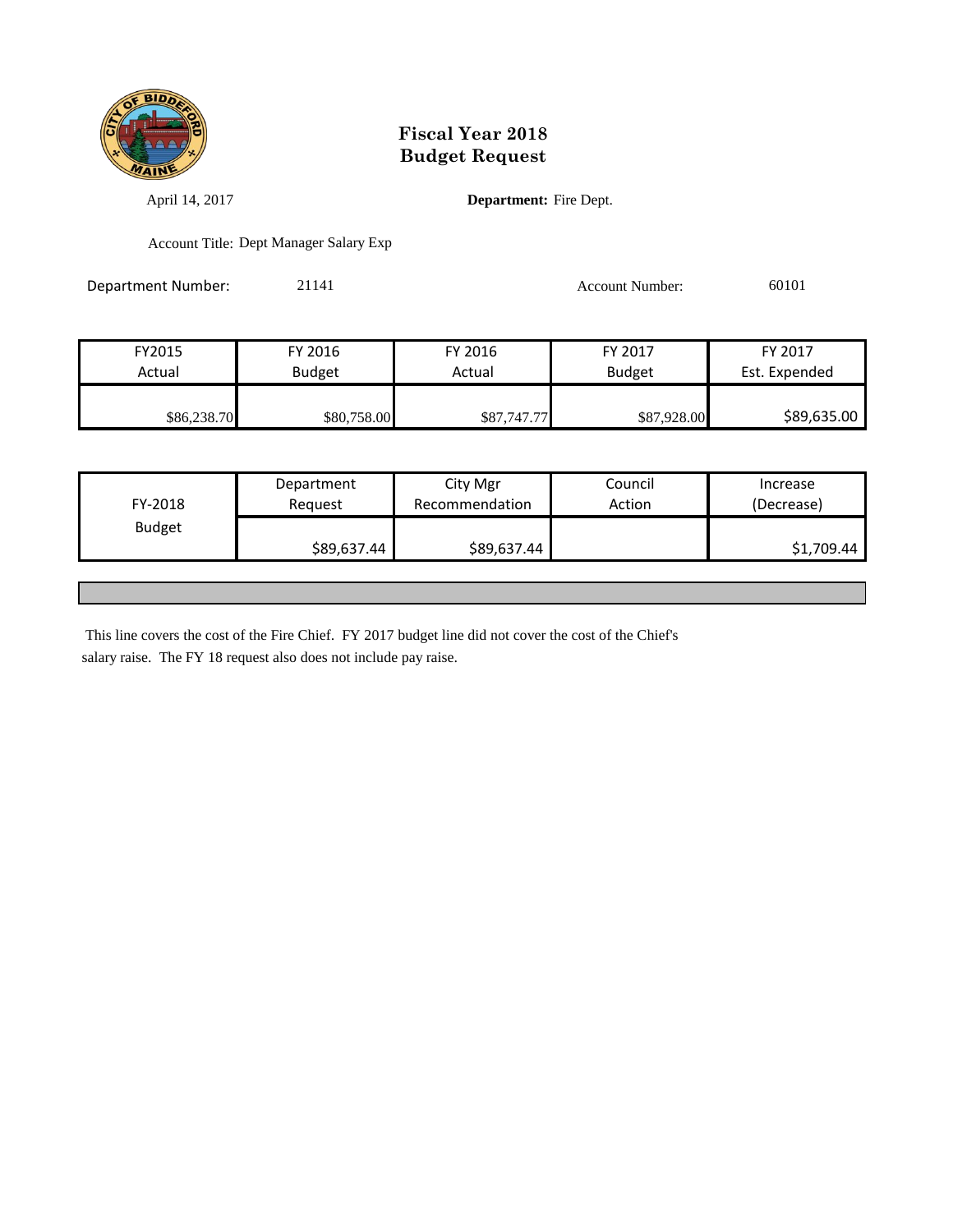#### DEPARTMENT PERSONAL SERVICES BUDGET WORKSHEET Fiscal Year 2018 BUDGET

| DEPARTMENT:                     | 21141        | Fire Dept.      |                              |           |                                   |                           |                    |
|---------------------------------|--------------|-----------------|------------------------------|-----------|-----------------------------------|---------------------------|--------------------|
| <b>CLASSIFICATION</b>           | <b>RANGE</b> |                 | <b>YEAREND</b><br>ANNUALIZED |           | <b>CITY MANAGER</b><br>RECOMMEND. | <b>COUNCIL</b><br>APPROP. |                    |
|                                 |              | <b>POSITION</b> | TOTAL                        | REOUESTED |                                   |                           | <b>NAME</b>        |
| Fire Chief                      |              |                 | 89,637.44                    | 89,637.44 | 89,637.44                         |                           | <b>SCOTT GAGNE</b> |
| <b>TOTAL BUDGETED POSITIONS</b> |              |                 | 89,637.44                    | 89,637.44 | 89,637.44                         | 0.00                      |                    |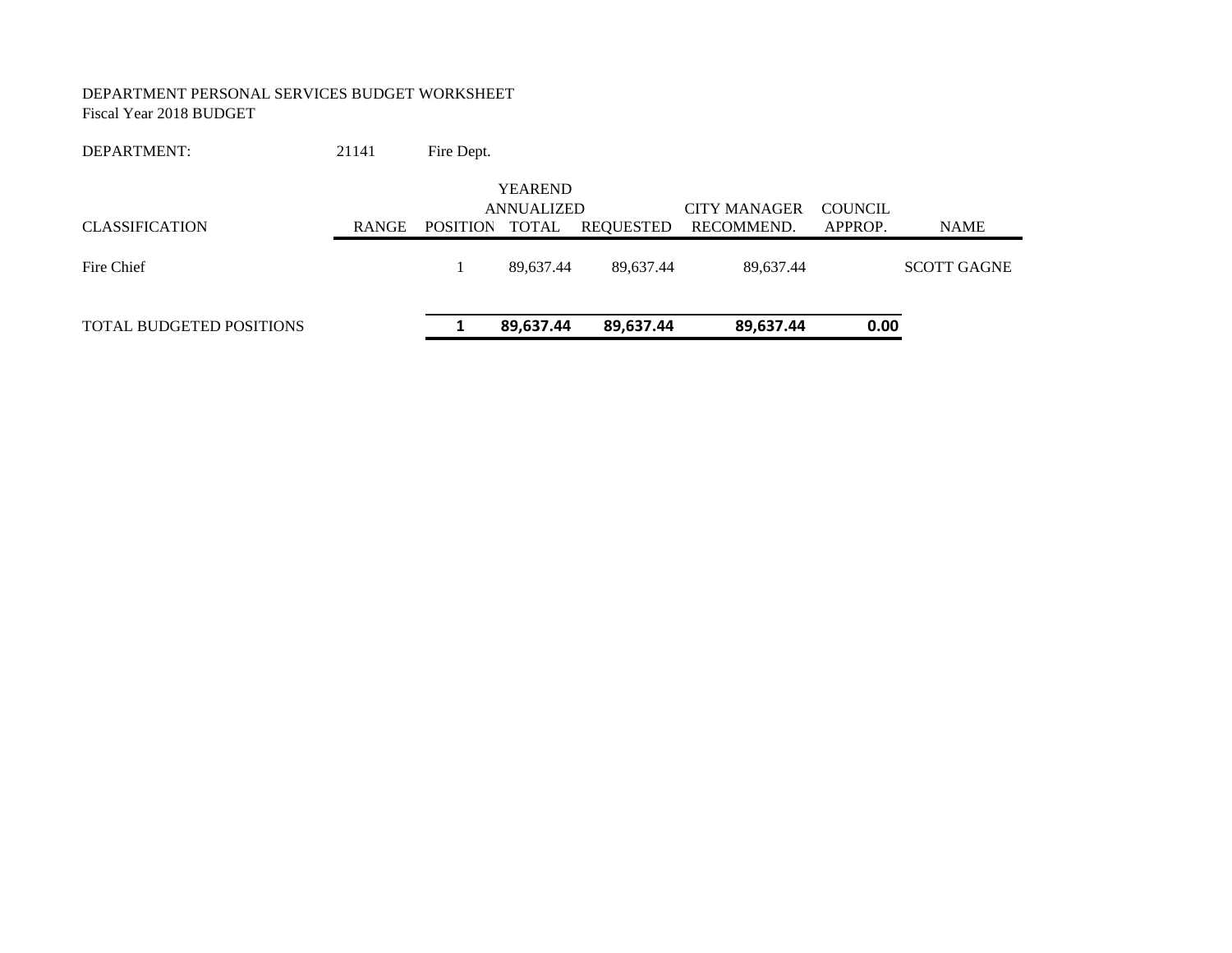

April 14, 2017 **Department:** Fire Dept.

Account Title: Mid Mgmt Hrly Employee Wage Ex

Department Number: 21141 21141 Account Number: 60102

| FY2015       | FY 2016       | FY 2016      | FY 2017       | FY 2017       |
|--------------|---------------|--------------|---------------|---------------|
| Actual       | <b>Budget</b> | Actual       | <b>Budget</b> | Est. Expended |
|              |               |              |               |               |
| \$247,086.02 | \$276,254.00  | \$202,310.22 | \$137,952.00  | \$206,804.00  |

| FY-2018       | Department   | City Mgr       | Council | Increase    |
|---------------|--------------|----------------|---------|-------------|
|               | Reauest      | Recommendation | Action  | (Decrease)  |
| <b>Budget</b> | \$206,998.10 | \$206,998.10   |         | \$69,046.10 |

**Support for Budget Request:** This line covers the cost of the Assistant Chief, Deputy Chief, and Office Manager.

 This line was not funded fully last budget and the remaining Deputy Chief's salary was not included in the line. Under our current structure there should be three employees under this line, but the line only funds two. The line last year was actually funded at \$137,952 and did not include raises.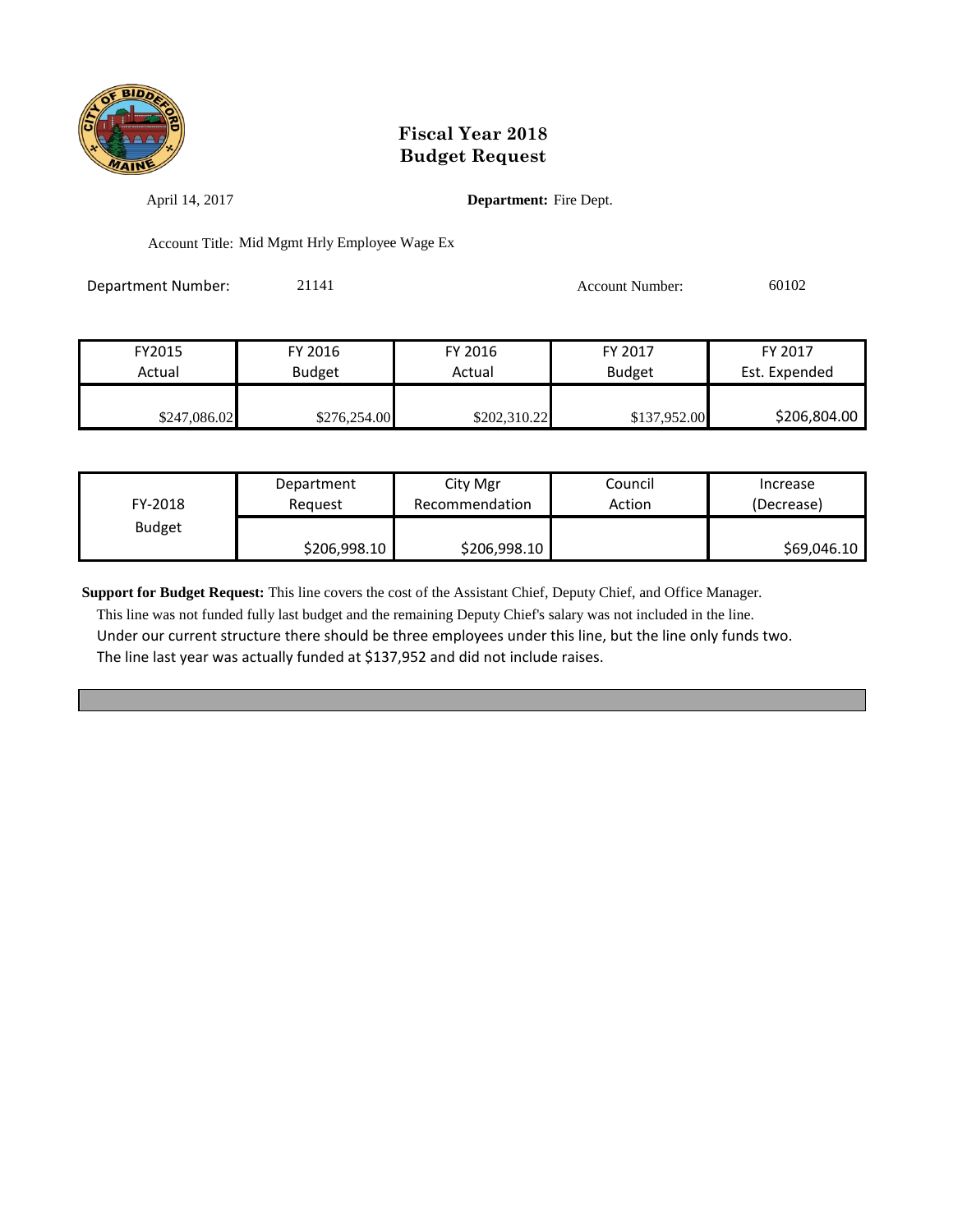#### DEPARTMENT PERSONAL SERVICES BUDGET WORKSHEET Fiscal Year 2018 BUDGET

DEPARTMENT: 21141 Fire Dept.

|                                   |       |                 | <b>YEAREND</b><br>ANNUALIZED |            | <b>CITY MANAGER</b> | <b>COUNCIL</b> |                     |
|-----------------------------------|-------|-----------------|------------------------------|------------|---------------------|----------------|---------------------|
| <b>CLASSIFICATION</b>             | RANGE | <b>POSITION</b> | <b>TOTAL</b>                 | REQUESTED  | RECOMMEND.          | APPROP.        | <b>NAME</b>         |
| FD Admin Assistant                |       |                 | 57,950.03                    | 57,950.03  | 57,950.03           |                | <b>KATHY BOYDEN</b> |
| Deputy Fire Chief                 |       |                 | 72,360.24                    | 72.360.24  | 72,360.24           |                | <b>KEVIN DUROSS</b> |
| <b>Assistant Chief Fire Chief</b> |       |                 | 76,687.82                    | 76,687.82  | 76,687.82           |                | PAUL LABRECQUE      |
|                                   |       |                 |                              |            |                     |                |                     |
| <b>TOTAL BUDGETED POSITIONS</b>   |       |                 | 206,998.10                   | 206.998.10 | 206,998.10          | 0.00           |                     |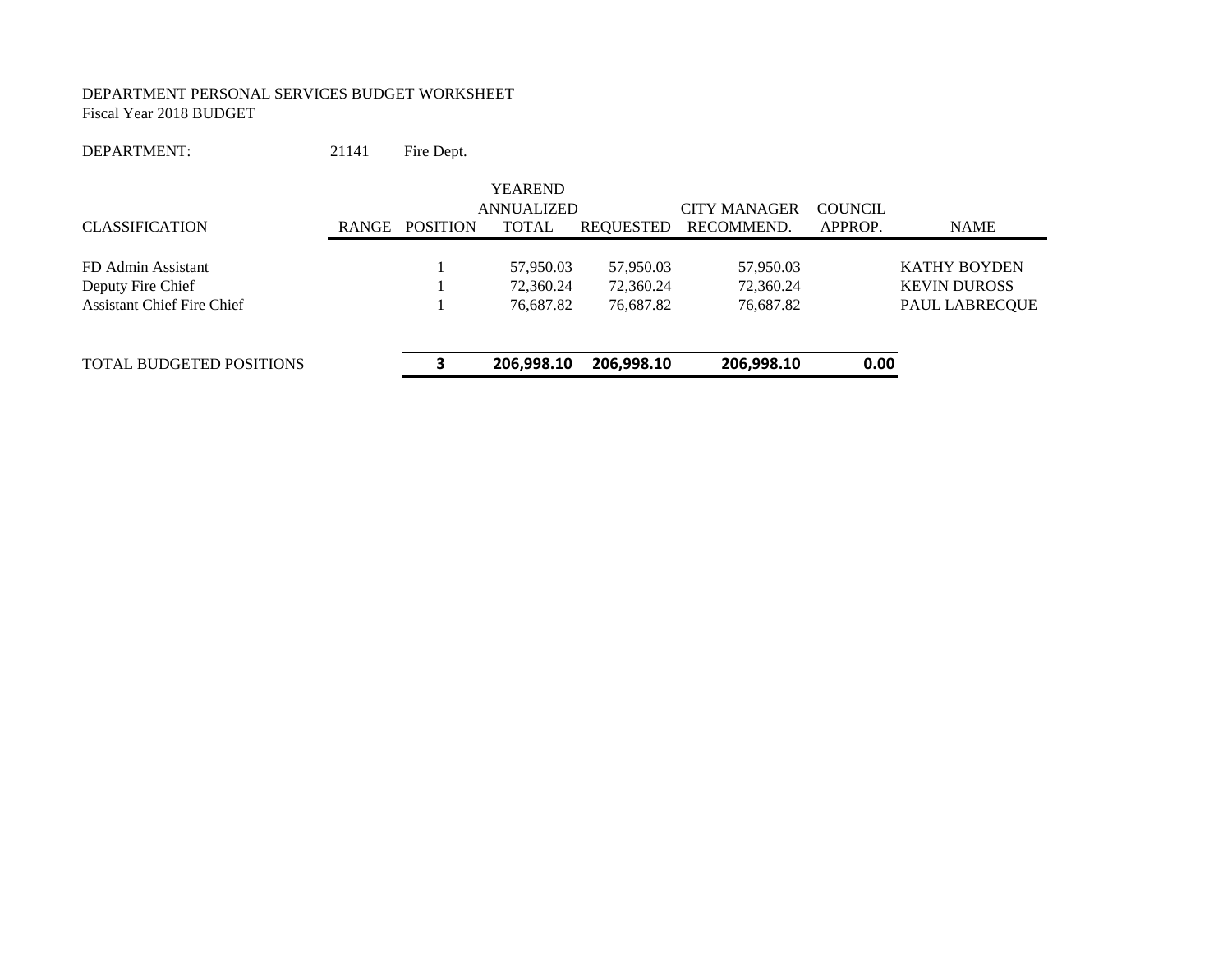#### DEPARTMENT PERSONAL SERVICES BUDGET WORKSHEET Fiscal Year 2018 BUDGET

DEPARTMENT: 2114 Fire Dept.

|                                         |                  | YEAREND           |                     |                     |         |                           |
|-----------------------------------------|------------------|-------------------|---------------------|---------------------|---------|---------------------------|
|                                         |                  | <b>ANNUALIZED</b> |                     | CITY MANAGE COUNCIL |         |                           |
| <b>CLASSIFICATION</b>                   | ANG POSITION     | <b>TOTAL</b>      | REQUESTED RECOMMEND |                     | APPROP. | <b>NAME</b>               |
| EMS/Firefighter                         | 1                | 50,995.22         | 50,995.22           | 50,995.22           |         | <b>CHRISTOPHER ABERLE</b> |
| Fire Lieutenant (Acting Capt)           | $\mathbf{1}$     | 62,593.02         | 62,593.02           | 62,593.02           |         | PETER ANTON               |
| EMS/Firefighter                         | $\mathbf{1}$     | 53,823.42         | 53,823.42           | 53,823.42           |         | <b>ERIC BEAULIEU</b>      |
|                                         | $\mathbf{1}$     | 50,359.43         | 50,359.43           | 50,359.43           |         | <b>GERARD BINETTE</b>     |
| EMS/Firefighter                         |                  | 52,261.12         | 52,261.12           | 52,261.12           |         |                           |
| EMS/Firefighter                         | $\mathbf{1}$     |                   |                     |                     |         | PAUL CLEMENT              |
| Fire Lieutenant                         | $\mathbf{1}$     | 63,113.50         | 63,113.50           | 63,113.50           |         | <b>JUSTIN COOPER</b>      |
| Firefighter                             | $\mathbf{1}$     | 52,244.89         | 52,244.89           | 52,244.89           |         | <b>OSCAR CORRAL</b>       |
| EMS/Firefighter                         | $\mathbf{1}$     | 54,877.53         | 54,877.53           | 54,877.53           |         | <b>JASON CROCKER</b>      |
| EMS/Firefighter                         | $\boldsymbol{0}$ | 48,956.29         | 48,956.29           | 48,956.29           |         | RYAN CUTTINGHAM           |
| EMS/Firefighter                         | $\mathbf{1}$     | 53,297.24         | 53,297.24           | 53,297.24           |         | <b>RICHARD DAWE</b>       |
| EMS/Firefighter                         | $\mathbf{1}$     | 54,877.53         | 54,877.53           | 54,877.53           |         | <b>MICHAEL DREW</b>       |
| Fire Captain                            | $\mathbf{1}$     | 61,343.31         | 61,343.31           | 61,343.31           |         | RICKY DUSSAULT            |
| Fire Lieutenant                         | $\mathbf{1}$     | 60,893.03         | 60,893.03           | 60,893.03           |         | DAVID DUTREMBLE           |
| EMS/Firefighter                         | $\mathbf{1}$     | 53,823.42         | 53,823.42           | 53,823.42           |         | PAUL FROMAN               |
| EMS/Firefighter                         | $\mathbf{1}$     | 52,976.72         | 52,976.72           | 52,976.72           |         | <b>TIMOTHY GAGNE</b>      |
| EMS/Firefighter                         | $\mathbf{1}$     | 51,148.69         | 51,148.69           | 51,148.69           |         | <b>DERICK HAYES</b>       |
| EMS/Firefighter                         | $\mathbf{1}$     | 52,261.12         | 52,261.12           | 52,261.12           |         | <b>ERIC HUTCHINGS</b>     |
| EMS/Firefighter                         | $\mathbf{1}$     | 52,976.72         | 52,976.72           | 52,976.72           |         | <b>BRADFORD JEROME</b>    |
| EMS/Firefighter                         | $\mathbf{1}$     | 53,312.15         | 53,312.15           | 53,312.15           |         | <b>STEVEN KIESMAN</b>     |
| Fire Lieutenant (Acting)                | $\mathbf{1}$     | 59,764.82         | 59,764.82           | 59,764.82           |         | <b>ROBERT LANG</b>        |
| EMS/Firefighter                         | $\mathbf{1}$     | 52,976.72         | 52,976.72           | 52,976.72           |         | WILLIAM LANGEVIN          |
| EMS/Firefighter                         | $\mathbf{1}$     | 54,877.53         | 54,877.53           | 54,877.53           |         | <b>MATTHEW LEACH</b>      |
| EMS/Firefighter                         | $\mathbf{1}$     | 52,968.38         | 52,968.38           | 52,968.38           |         | <b>TODD MALONEY</b>       |
| Fire Captain                            | $\mathbf{1}$     | 5,396.58          | 5,396.58            | 5,396.58            |         | NORMAND MELANCON          |
| EMS/Firefighter                         | $\mathbf{1}$     | 53,297.24         | 53,297.24           | 53,297.24           |         | <b>ROBERT MERTZ</b>       |
| EMS/Firefighter                         | $\mathbf{1}$     | 52,244.79         | 52,244.79           | 52,244.79           |         | <b>ANDY MORGAN</b>        |
| EMS/Firefighter                         | $\mathbf{1}$     | 55,391.86         | 55,391.86           | 55,391.86           |         | <b>ANDREW MORROW</b>      |
| EMS/Firefighter                         | $\mathbf{1}$     | 53,297.24         | 53,297.24           | 53,297.24           |         | <b>JASON MUDGE</b>        |
| EMS/Firefighter                         | $\mathbf{1}$     | 51,992.77         | 51,992.77           | 51,992.77           |         | <b>DERICK OUELLETTE</b>   |
| EMS/Firefighter                         | $\mathbf{1}$     | 55,391.86         | 55,391.86           | 55,391.86           |         | <b>NANCY PICHE</b>        |
| Fire Captain                            | $\mathbf{1}$     | 61,343.35         | 61,343.35           | 61,343.35           |         | <b>JOHN POTHIER</b>       |
| EMS/Firefighter                         | $\mathbf{1}$     | 51,148.69         | 51,148.69           | 51,148.69           |         | <b>STEVE QUINN</b>        |
| EMS/Firefighter                         | $\mathbf{1}$     | 52,244.89         | 52,244.89           | 52,244.89           |         | <b>TAYLOR RICHARDSON</b>  |
| EMS/Firefighter                         | $\mathbf{1}$     | 60,893.03         | 60,893.03           | 60,893.03           |         | <b>TIMOTHY SEVIGNY</b>    |
| EMS/Firefighter                         | $\mathbf{1}$     | 53,297.24         | 53,297.24           | 53,297.24           |         | <b>ANDREW STEVENSON</b>   |
| EMS/Firefighter                         | $\mathbf{1}$     | 54,877.53         | 54,877.53           | 54,877.53           |         | <b>DALE STOUT</b>         |
| EMS/Firefighter                         | 1                | 9,603.57          | 9,603.57            | 9,603.57            |         | <b>SHAWN SULLIVAN</b>     |
| EMS/Firefighter                         | 1                | 51,148.69         | 51,148.69           | 51,148.69           |         | <b>STEVE SZOSTEK</b>      |
| EMS/Firefighter                         | $\mathbf{1}$     | 54,877.53         | 54,877.53           | 54,877.53           |         | <b>KENNETH THORPE</b>     |
| Fire Lieutenant                         | $\mathbf{1}$     | 58,120.52         | 58,120.52           | 58,120.52           |         | <b>ERIC WHEELER</b>       |
| EMS/Firefighter                         | $\mathbf{1}$     | 52,261.12         | 52,261.12           | 52,261.12           |         | MICHAEL WHITE             |
| EMS/Firefighter                         | $\boldsymbol{0}$ | 48,956.29         | 48,956.29           | 48,956.29           |         | <b>BREEANNA ZOIDIS</b>    |
| EMS/Firefighter                         | $\mathbf{1}$     | 48,956.29         | 48,956.29           | 0.00                |         | <b>NEW</b>                |
| EMS/Firefighter                         | $\,1\,$          | 48,956.29         | 48,956.29           | 0.00                |         | <b>NEW</b>                |
| EMS/Firefighter                         | $\,1\,$          | 48,956.29         | 48,956.29           | 0.00                |         | <b>NEW</b>                |
| EMS/Firefighter                         | $\mathbf{1}$     | 48,956.29         | 48,956.29           | 0.00                |         | <b>NEW</b>                |
| <b>STIPENDS</b>                         |                  |                   | 16,662.24           | 0.00                |         |                           |
| Funding for promotions & separation pay |                  | 83,000.00         | 83,000.00           | 15,000.00           |         |                           |
| TOTAL BUDGETED POSITIONS                | 44               | 2,471,331.75      | 2,487,993.99        | \$2,207,507         | 0.00    |                           |

will be hired upon retirement of other

employees that have given retirement notice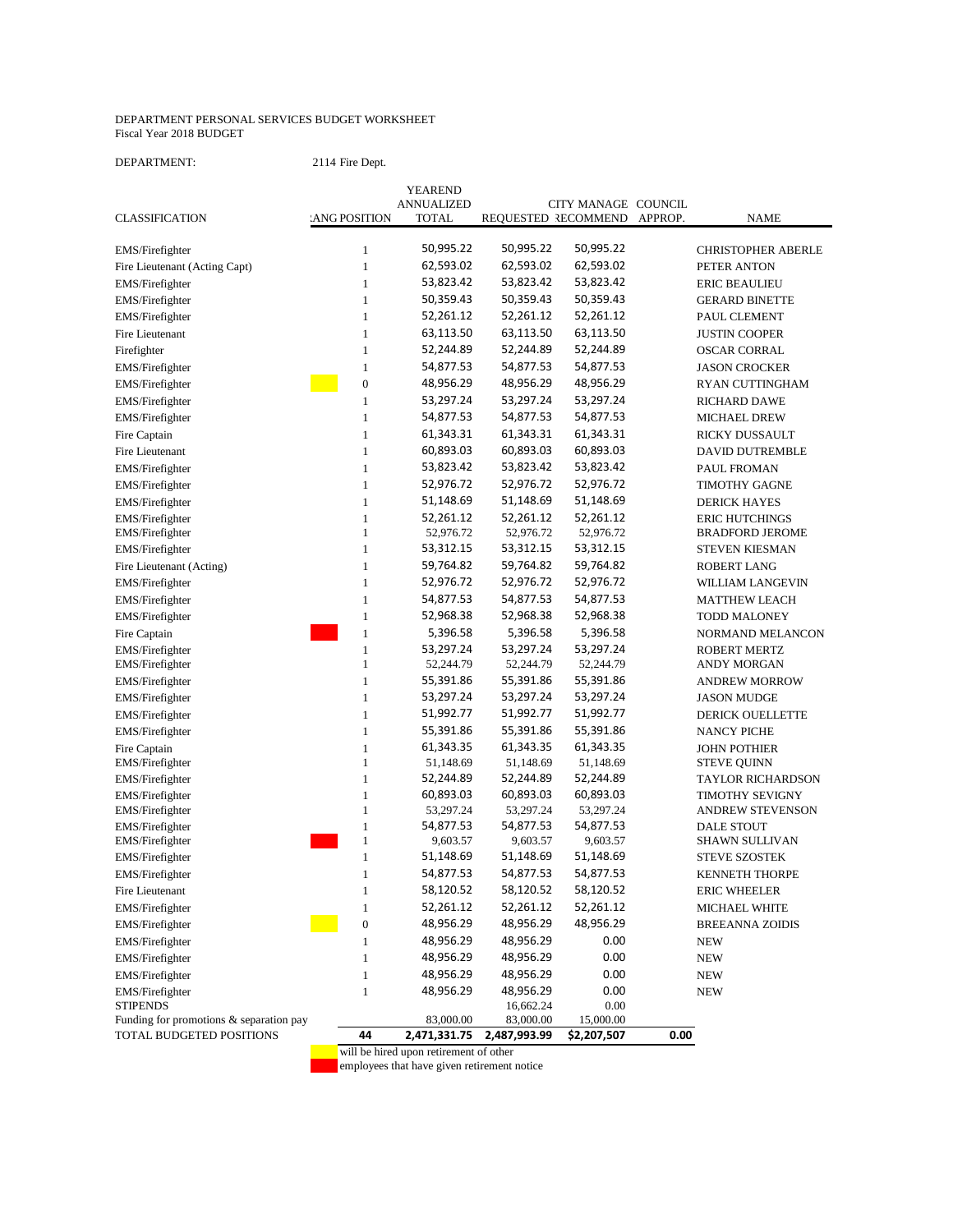

April 14, 2017 **Department:** Fire Dept.

Account Title: F-T Employee Wage Exp

**Department Number:** 21141 20105 20105

| FY2015         | FY 2016        | FY 2016        | FY 2017        | FY 2017        |
|----------------|----------------|----------------|----------------|----------------|
| Actual         | <b>Budget</b>  | Actual         | Budget         | Est. Expended  |
|                |                |                |                |                |
| \$2,115,272.66 | \$2,149,187.00 | \$2,122,312.74 | \$2,075,495.00 | \$2,337,793.00 |

|               | Department     | City Mgr       | Council | Increase     |
|---------------|----------------|----------------|---------|--------------|
| FY-2018       | Reguest        | Recommendation | Action  | (Decrease)   |
| <b>Budget</b> |                |                |         |              |
|               | \$2,487,994.01 | \$2,207,506.59 |         | \$132,011.59 |

This line covers the cost of the full time employee wages. This year we have added four new full time

positions that will work 12 hour days during peak call times to allow for the staffing of a third ambulance.

These four positions increased the line by about \$195,825.16. Paramedics have been hired to replace retiring firefighters,

they are hired at a higher base rate which increased the line. Additionally \$16, 662.24 has been added as stipends for PFOs.

Paramedic Field Officers. This funding will cover four stipend positions that will assist with EMS responsibilities.

As EMS calls increase additional oversight is needed in this area of our department. One of the 2017 goals of our

department is to increase EMS oversight, these positions will be responsible for supply ordering, quality assurance,

EMS public education, personnel training, policy review and development, and training of new personnel.

The cost increase for the new personnel and the PFOs should be covered by the revenue received from the SMHC

emergency transfers. This program would improve the quality of care given to our citizens and show a direct relation to improved service from the revenue made from the transfer program.

Additionally the line has also been increased by 83,000 to cover employee promotions mid year and employee payouts for sicktime and vacation time for employess who are retiring.

*funding for seperation pay in general admin; not recommending new hires or additional stipends at this time*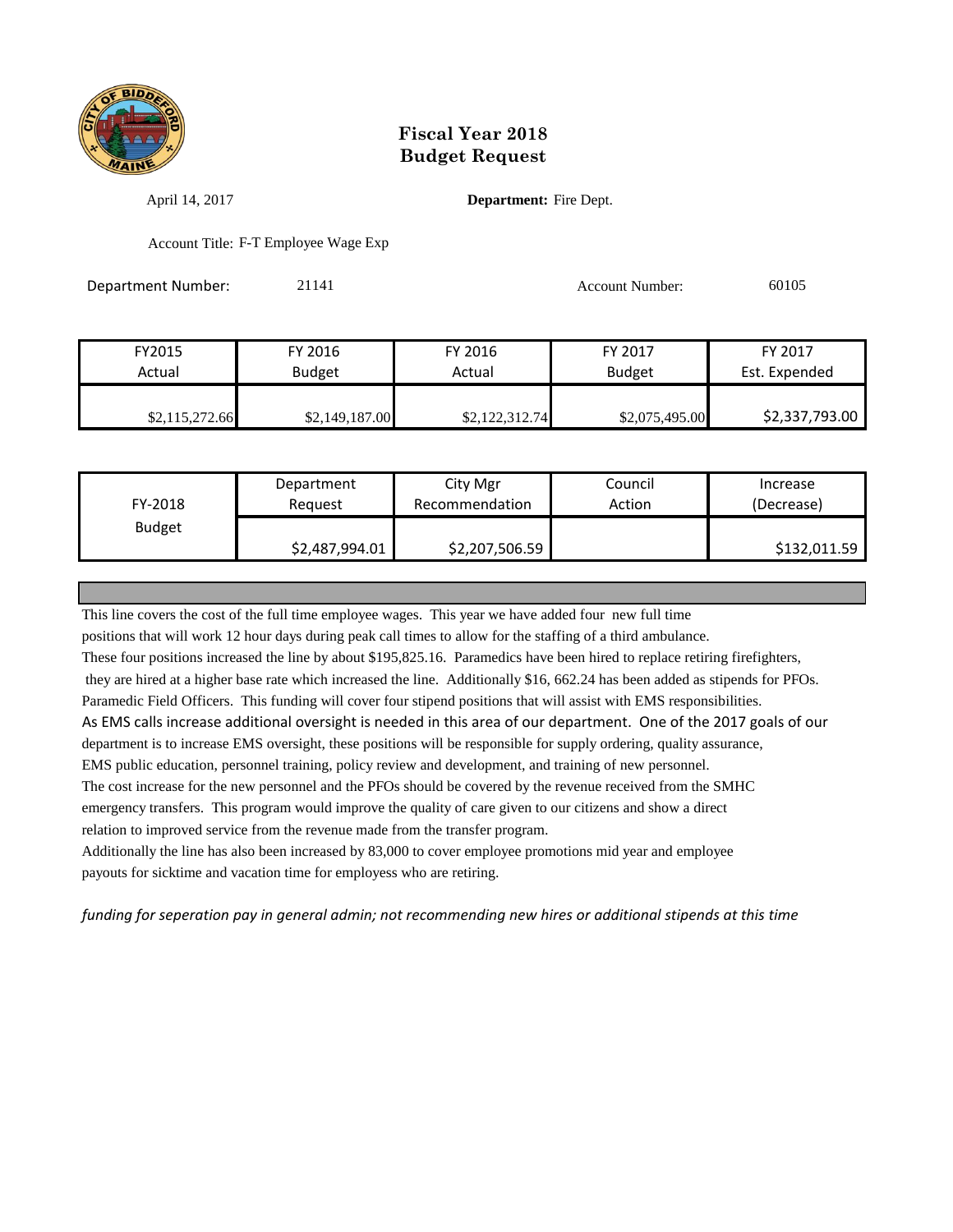

April 14, 2017 **Department:** Fire Dept.

Account Title: P-T Employee Wage Exp

Department Number: 21141 21141 Account Number: 60106

| FY2015 | FY 2016       | FY 2016 | FY 2017       | FY 2017       |
|--------|---------------|---------|---------------|---------------|
| Actual | <b>Budget</b> | Actual  | <b>Budget</b> | Est. Expended |
|        |               |         |               |               |
| \$0.00 | \$0.00        | \$0.00  | \$0.00        |               |

| FY-2018       | Department<br>Reguest | City Mgr<br>Recommendation | Council<br>Action | Increase<br>(Decrease) |
|---------------|-----------------------|----------------------------|-------------------|------------------------|
| <b>Budget</b> |                       |                            |                   | \$0.00                 |
|               |                       |                            |                   |                        |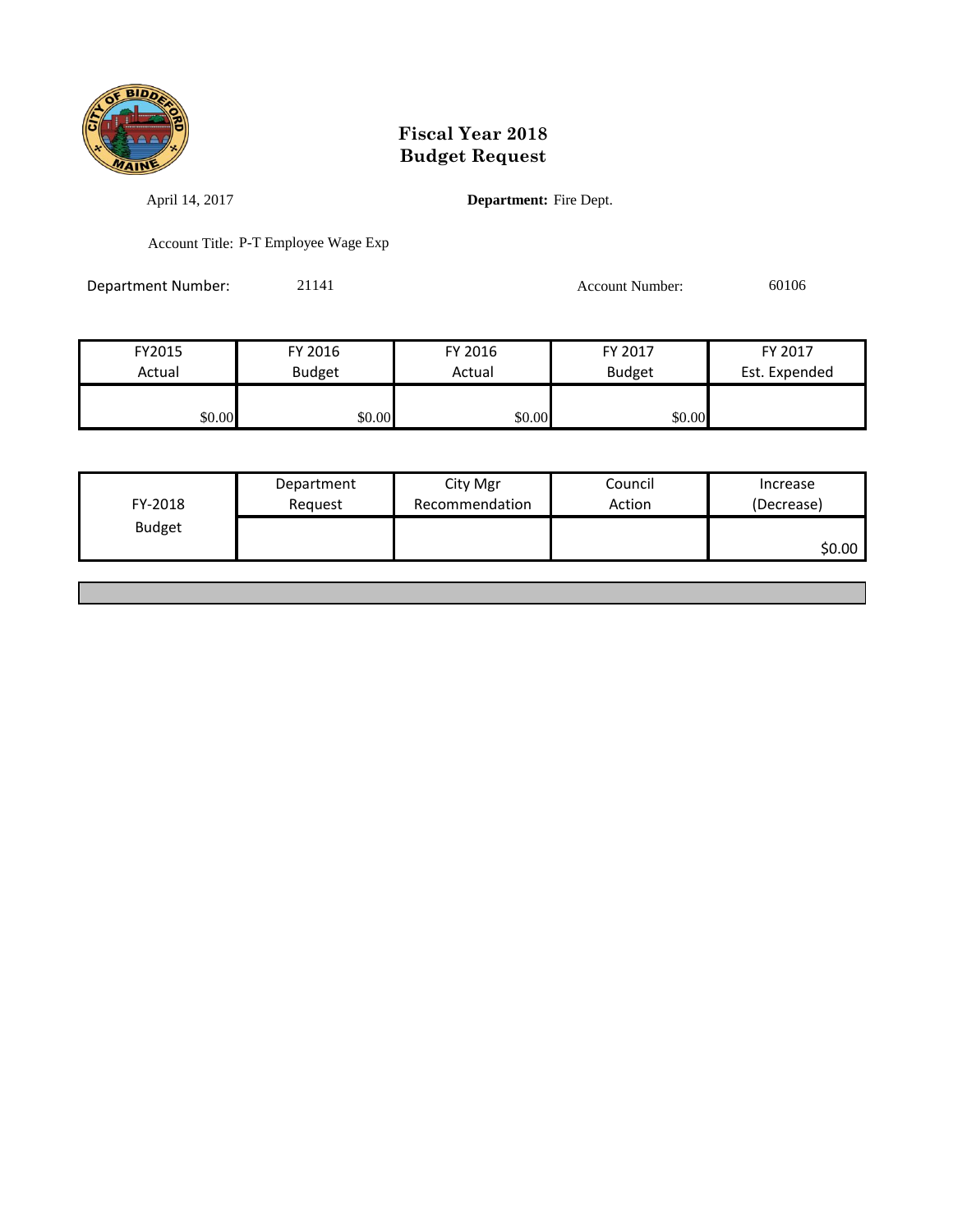

April 14, 2017 **Department:** Fire Dept.

Account Title: Temp/Seasonal Emp Wage Exp

Department Number: 21141 21141 Account Number: 60107

| FY2015      | FY 2016       | FY 2016     | FY 2017       | FY 2017       |
|-------------|---------------|-------------|---------------|---------------|
| Actual      | <b>Budget</b> | Actual      | <b>Budget</b> | Est. Expended |
|             |               |             |               |               |
| \$47,505.75 | \$56,000.00   | \$41,059.88 | \$61,000.00   | \$55,000.00   |

|               | Department  | City Mgr       | Council | Increase      |
|---------------|-------------|----------------|---------|---------------|
| FY-2018       | Request     | Recommendation | Action  | (Decrease)    |
| <b>Budget</b> |             |                |         |               |
|               | \$61,000.00 | \$52,500.00    |         | ( \$8,500.00) |
|               |             |                |         |               |

This line supports wages for our call force division including an annual stipend, monthly training and desk box responses. Our call force is made up of 26 firefighters,1 medical director, and one historian. It is difficult to get an exact number on this line item, not knowing the number of incidents in a year.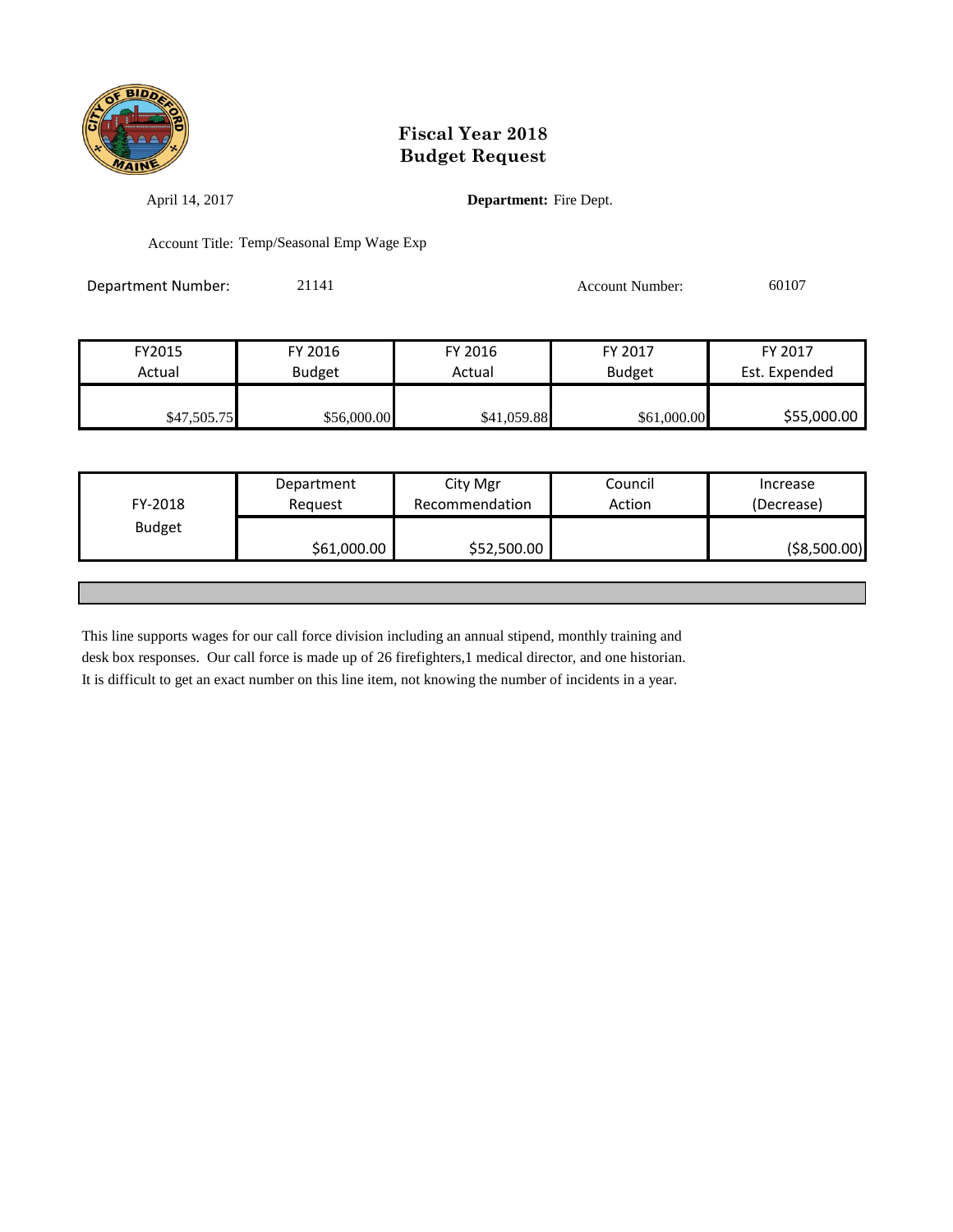

April 14, 2017 **Department:** Fire Dept.

Account Title: Overtime Wage Expense

Department Number: 21141 Account Number: 60111

| FY2015       | FY 2016       | FY 2016      | FY 2017       | FY 2017       |
|--------------|---------------|--------------|---------------|---------------|
| Actual       | <b>Budget</b> | Actual       | <b>Budget</b> | Est. Expended |
|              |               |              |               |               |
| \$256,102.91 | \$235,165.00  | \$138,667.94 | \$275,000.00  | \$215,000.00  |

| FY-2018       | Department<br>Request | City Mgr<br>Recommendation | Council<br>Action | Increase<br>(Decrease) |
|---------------|-----------------------|----------------------------|-------------------|------------------------|
| <b>Budget</b> | \$290,000.00          | \$217,500.00               |                   | ( \$57,500.00)         |
|               |                       |                            |                   |                        |

This line covers shift overtime that may be needed because of vacation or sick time coverage. It provides

additional staff for major storm coverage and for staffing that may be called in for working fires and

department training classes that cannot be conducted while on duty. It also covers the cost of personnel

that may be required to teach larger department classes that require a large amount of instructors.

This line also covers the cost for firefighter call backs, this is used when multiple calls occur at once and there is

two or more pieces of apparatus that are not staffed as pesonnel staff other needed apparatus and covers the cost for calls that personnel are on before or after their shifts.

This line has been increased to cove the parcial overtime cost for our career personnel to attend a Rapid Intervention Team training class, this class will be attended by Biddeford, Saco, and OOB career personnel.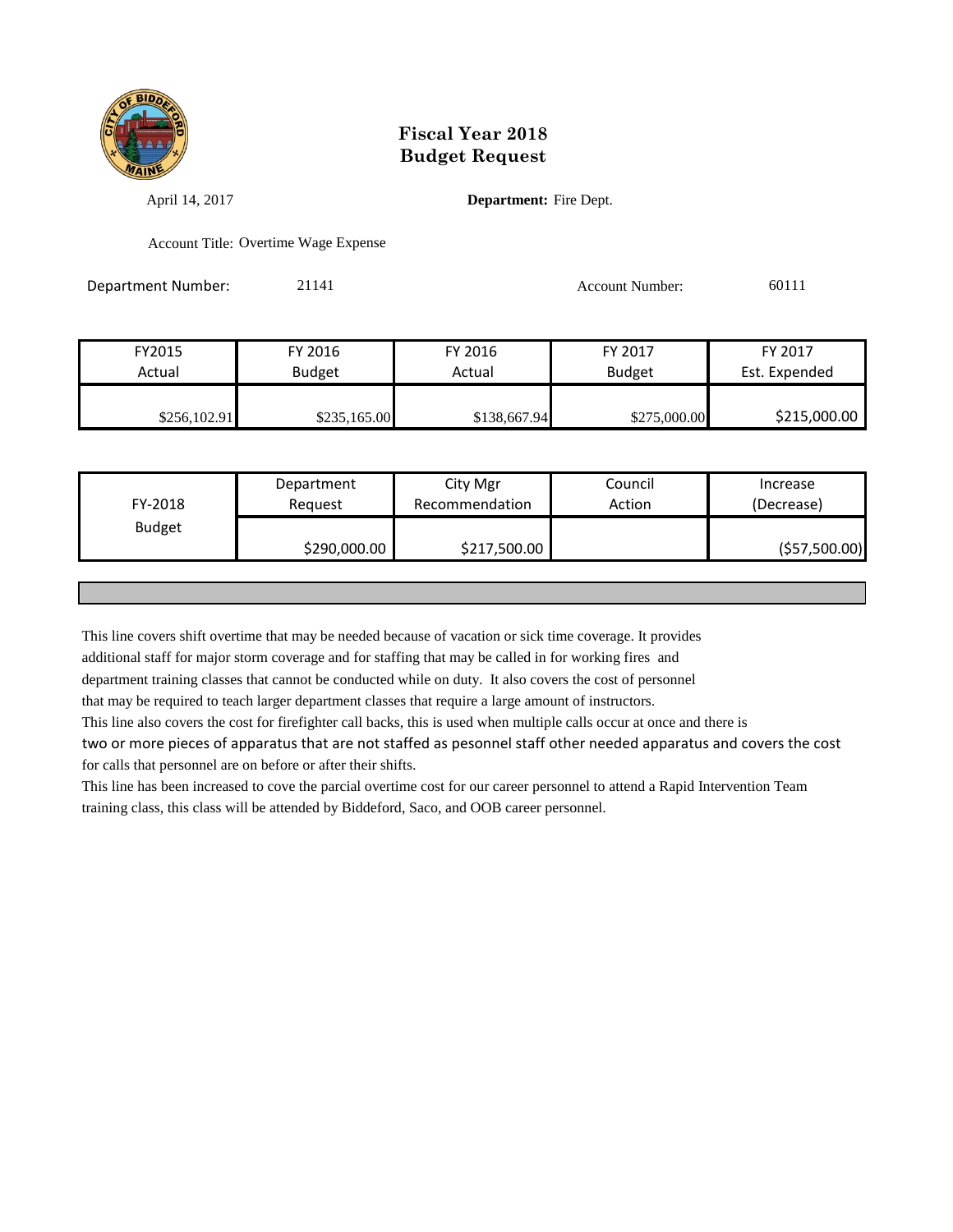

April 14, 2017 **Department:** Fire Dept.

Account Title: Extra Holiday Pay Exp

Department Number: 21141 21141 Account Number: 60112

| FY2015 | FY 2016       | FY 2016 | FY 2017       | FY 2017       |
|--------|---------------|---------|---------------|---------------|
| Actual | <b>Budget</b> | Actual  | <b>Budget</b> | Est. Expended |
|        |               |         |               |               |
| \$0.00 | \$0.00        | \$0.00  | \$130,627.00  |               |

|               | Department   | City Mgr       | Council | Increase       |
|---------------|--------------|----------------|---------|----------------|
| FY-2018       | Reguest      | Recommendation | Action  | (Decrease)     |
| <b>Budget</b> |              |                |         |                |
|               | \$149,870.57 | \$75,000.00    |         | ( \$55,627.00) |

This line covers the cost of holidays as listed in the barganing agreement and has been increased to reflect pay raises.

This line has been increased to cover the cost of the four new employees to staff the third ambulance. The revenue from the SMHC transfers will cover the cost of this increase.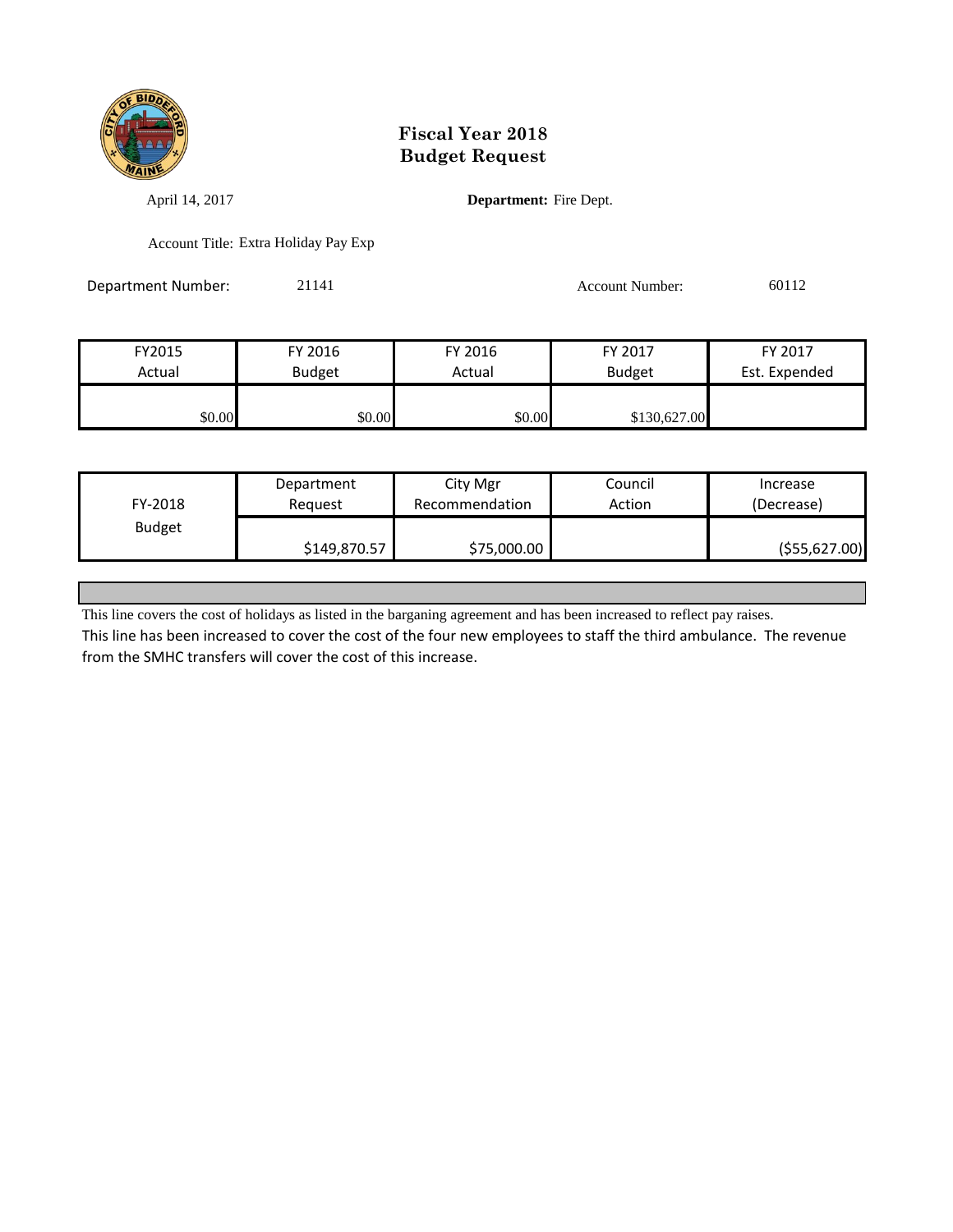

April 14, 2017 **Department:** Fire Dept.

Account Title: Insurance Buyout Pay

Department Number: 21141 Account Number: 60129

| FY2015     | FY 2016       | FY 2016    | FY 2017       | FY 2017       |
|------------|---------------|------------|---------------|---------------|
| Actual     | <b>Budget</b> | Actual     | <b>Budget</b> | Est. Expended |
| \$4,500.00 | \$6,000.00    | \$5,833.32 | \$6,000.00    | \$4,000.00    |

| FY-2018       | Department | City Mgr       | Council | Increase      |
|---------------|------------|----------------|---------|---------------|
|               | Reauest    | Recommendation | Action  | (Decrease)    |
| <b>Budget</b> | \$4,000.00 | \$4,000.00     |         | ( \$2,000.00] |

Number provided by finance.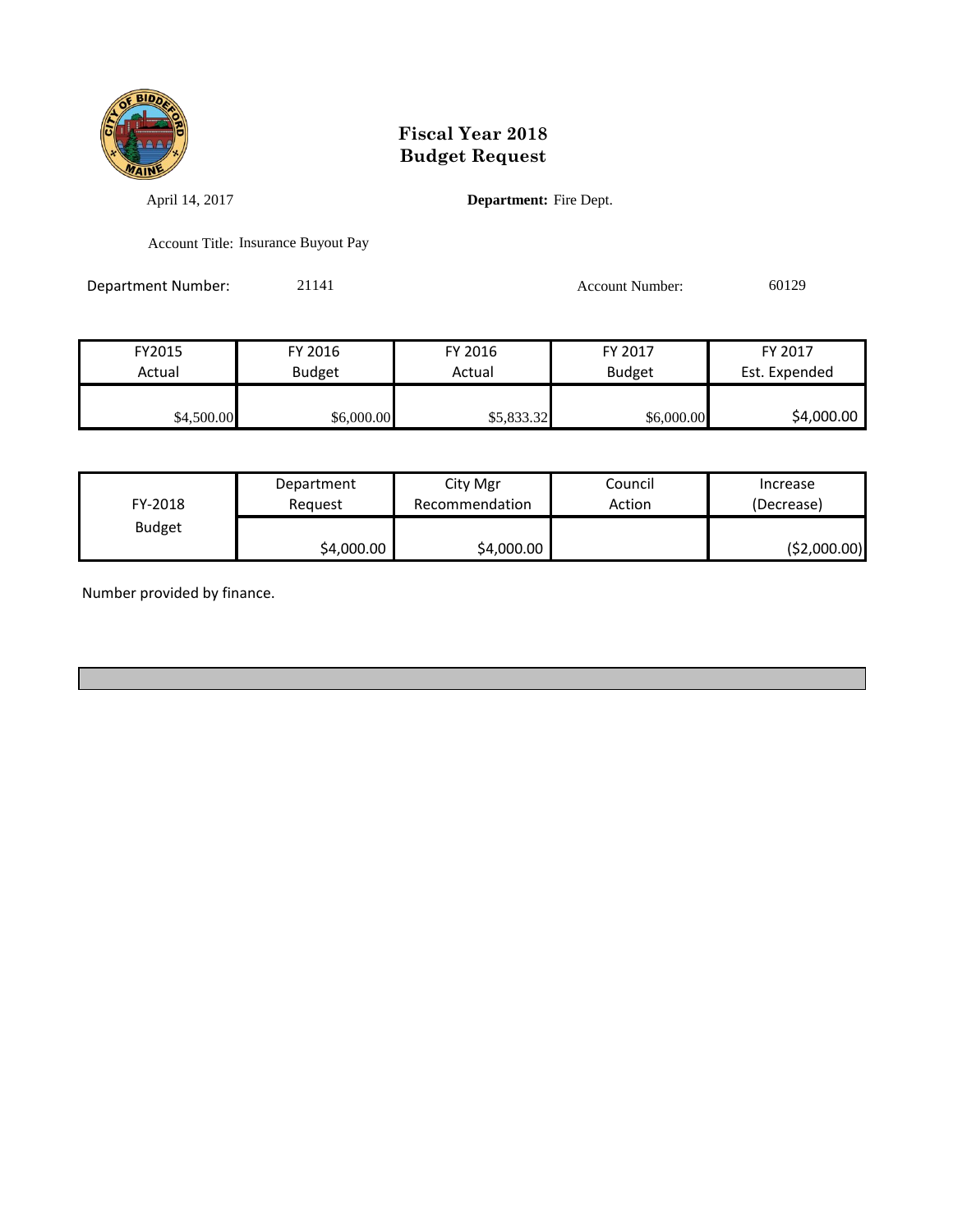

April 14, 2017 **Department:** Fire Dept.

Account Title: FICA/Medicare-ER Share Exp

| Department Number: | 21141         |              | Account Number: | 60201         |
|--------------------|---------------|--------------|-----------------|---------------|
|                    |               |              |                 |               |
| FY2015             | FY 2016       | FY 2016      | FY 2017         | FY 2017       |
| Actual             | <b>Budget</b> | Actual       | <b>Budget</b>   | Est. Expended |
|                    |               |              |                 |               |
| \$194,100.53       | \$214,320.00  | \$182,513.44 | \$220,250.00    | \$202,000.00  |

| FY-2018       | Department   | City Mgr       | Council | Increase     |
|---------------|--------------|----------------|---------|--------------|
|               | Reauest      | Recommendation | Action  | (Decrease)   |
| <b>Budget</b> | \$252,033.56 | \$217,959.37   |         | (52, 290.63) |

Provided by finance. This line has been increased to reflect pay raises.

This line has also been increased to cover the cost of the four new employees to staff the third ambulance. The revenue from the SMHC transfers will cover the cost of this increase.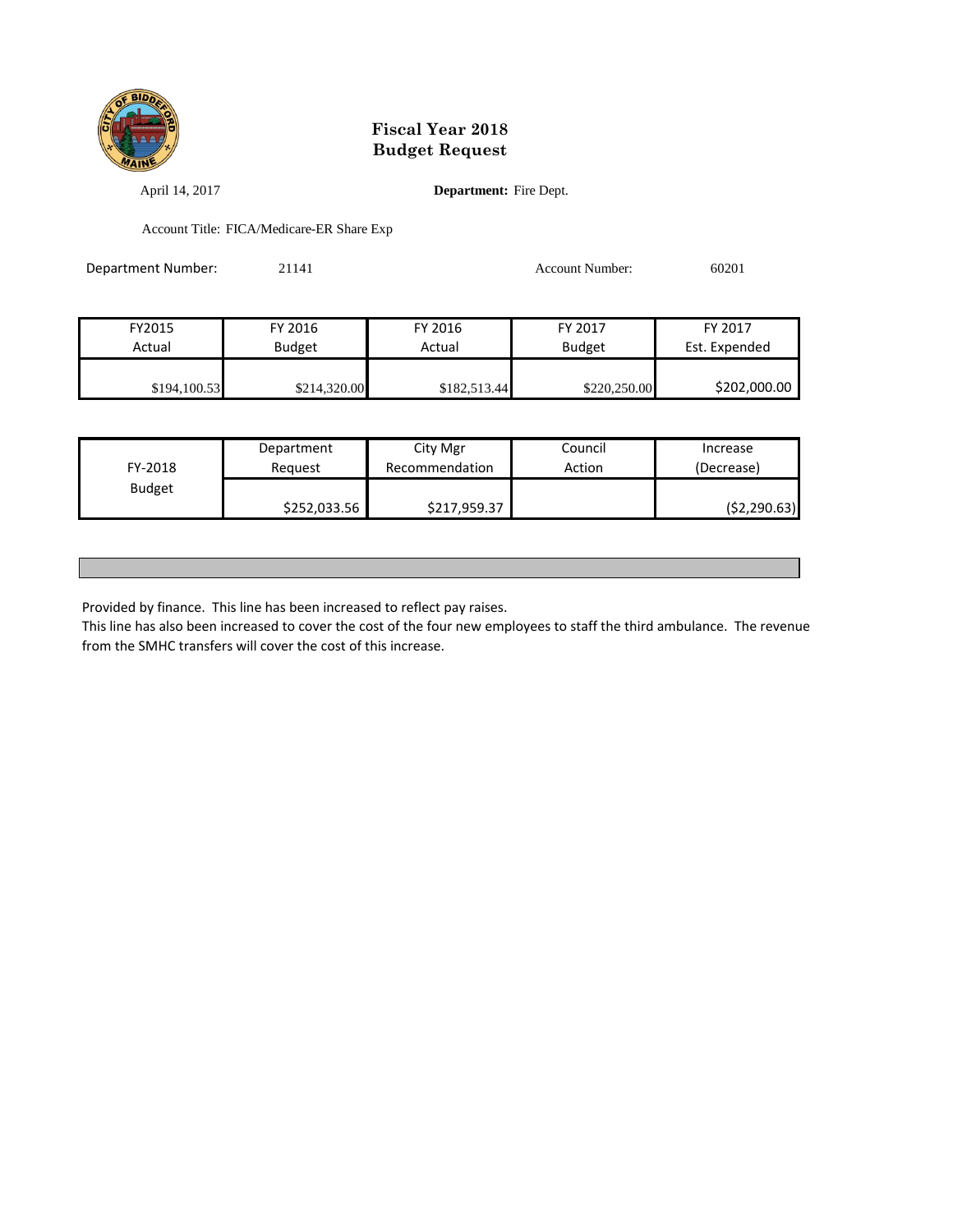

April 14, 2017 **Department:** Fire Dept.

Account Title: MPERS-Employer Share Exp

| Department Number: | 21141         |              | <b>Account Number:</b> | 60202         |
|--------------------|---------------|--------------|------------------------|---------------|
|                    |               |              |                        |               |
| FY2015             | FY 2016       | FY 2016      | FY 2017                | FY 2017       |
| Actual             | <b>Budget</b> | Actual       | <b>Budget</b>          | Est. Expended |
|                    |               |              |                        |               |
| \$278,507.05       | \$297,510.00  | \$271,156.39 | \$304,687.00           | \$298,000.00  |

| FY-2018       | Department   | City Mgr       | Council | Increase    |
|---------------|--------------|----------------|---------|-------------|
|               | Reauest      | Recommendation | Action  | (Decrease)  |
| <b>Budget</b> | \$373,342.89 | \$345,135.49   |         | \$40,448.49 |

Provided by finance. This line has been increased to reflect pay raises.

This line has also been increased to cover the cost of the four new employees to staff the third ambulance. The revenue from the SMHC transfers will cover the cost of this increase.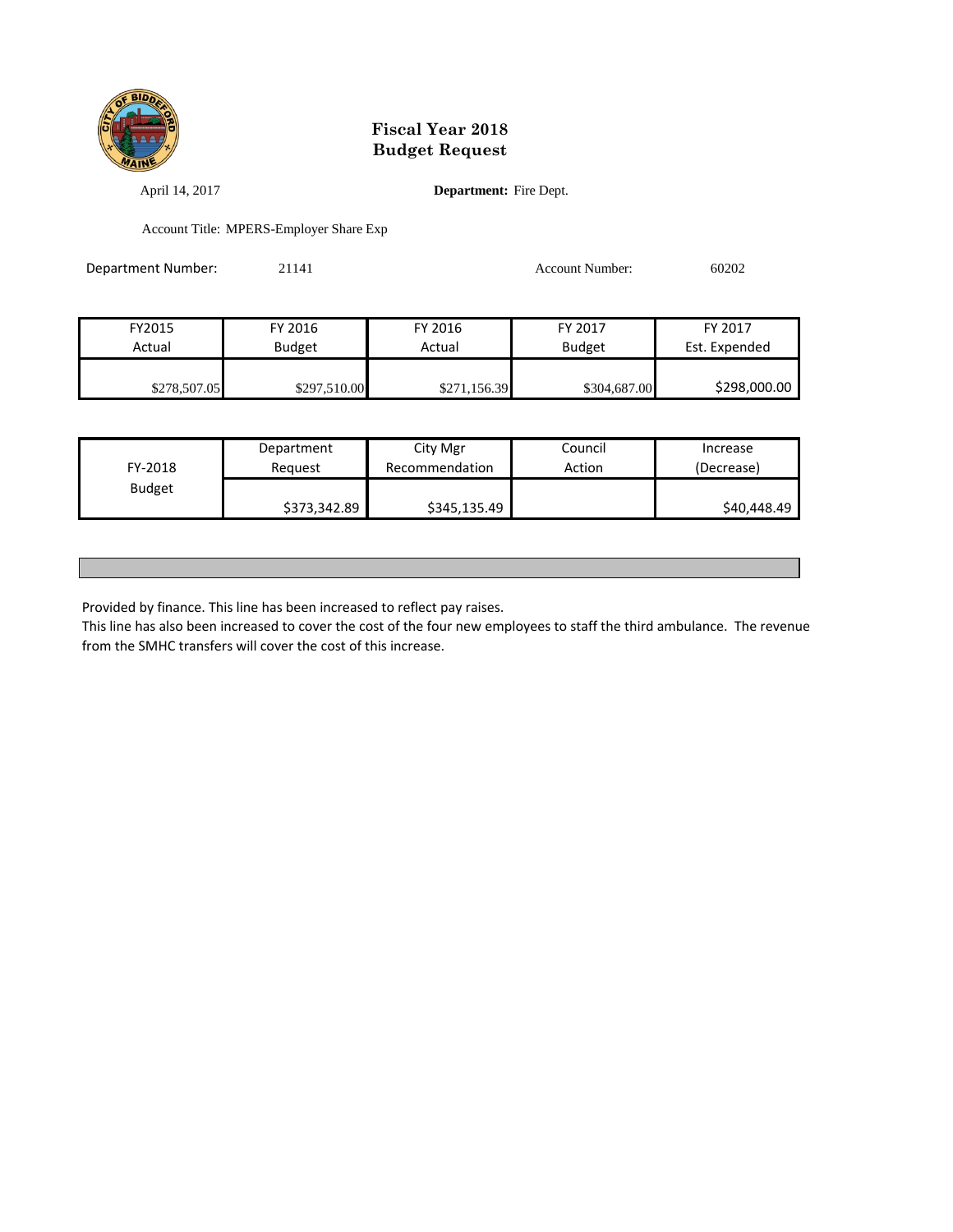

April 14, 2017 **Department:** Fire Dept.

Account Title: 457 Plan-Employer Share Exp

Department Number: 21141 Account Number: 60203

| FY2015     | FY 2016       | FY 2016    | FY 2017       | FY 2017       |
|------------|---------------|------------|---------------|---------------|
| Actual     | <b>Budget</b> | Actual     | <b>Budget</b> | Est. Expended |
|            |               |            |               |               |
| \$6,150.59 | \$3,625.00    | \$6,221.97 | \$6,486.00    | \$6,486.00    |

| FY-2018       | Department<br>Reauest | City Mgr<br>Recommendation | Council<br>Action | Increase<br>(Decrease) |
|---------------|-----------------------|----------------------------|-------------------|------------------------|
| <b>Budget</b> |                       |                            |                   |                        |
|               | \$4,416.16            | \$6,624.23                 |                   | \$138.23               |

Number provided by finance.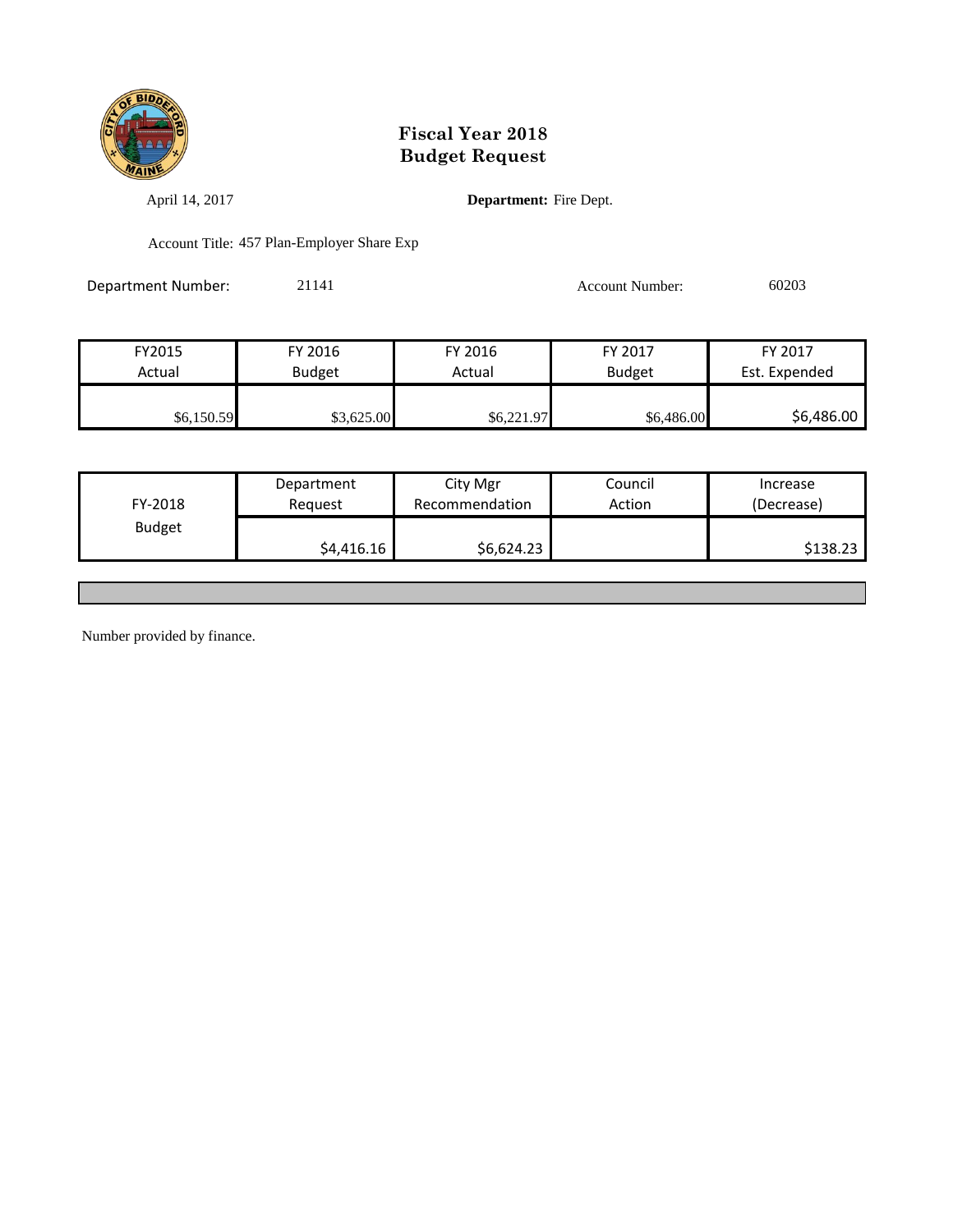

April 14, 2017 **Department:** Fire Dept.

Account Title: HPHC Ins Employer Share Exp

Department Number: 21141 21141 Account Number: 60210

| FY2015       | FY 2016       | FY 2016      | FY 2017       | FY 2017       |
|--------------|---------------|--------------|---------------|---------------|
| Actual       | <b>Budget</b> | Actual       | <b>Budget</b> | Est. Expended |
|              |               |              |               |               |
| \$684,640.16 | \$648,751.00  | \$639,193.17 | \$673,533.00  | \$679,329.00  |

|               | Department   | City Mgr       | Council | Increase    |
|---------------|--------------|----------------|---------|-------------|
| FY-2018       | Request      | Recommendation | Action  | (Decrease)  |
| <b>Budget</b> |              |                |         |             |
|               | \$806,653.05 | \$722,900.09   |         | \$49,367.09 |
|               |              |                |         |             |

Number provided by finace. The SMHC transfers cost will be covered by the cost for the four new employees. This line has also been increased to cover the increased of health insurance.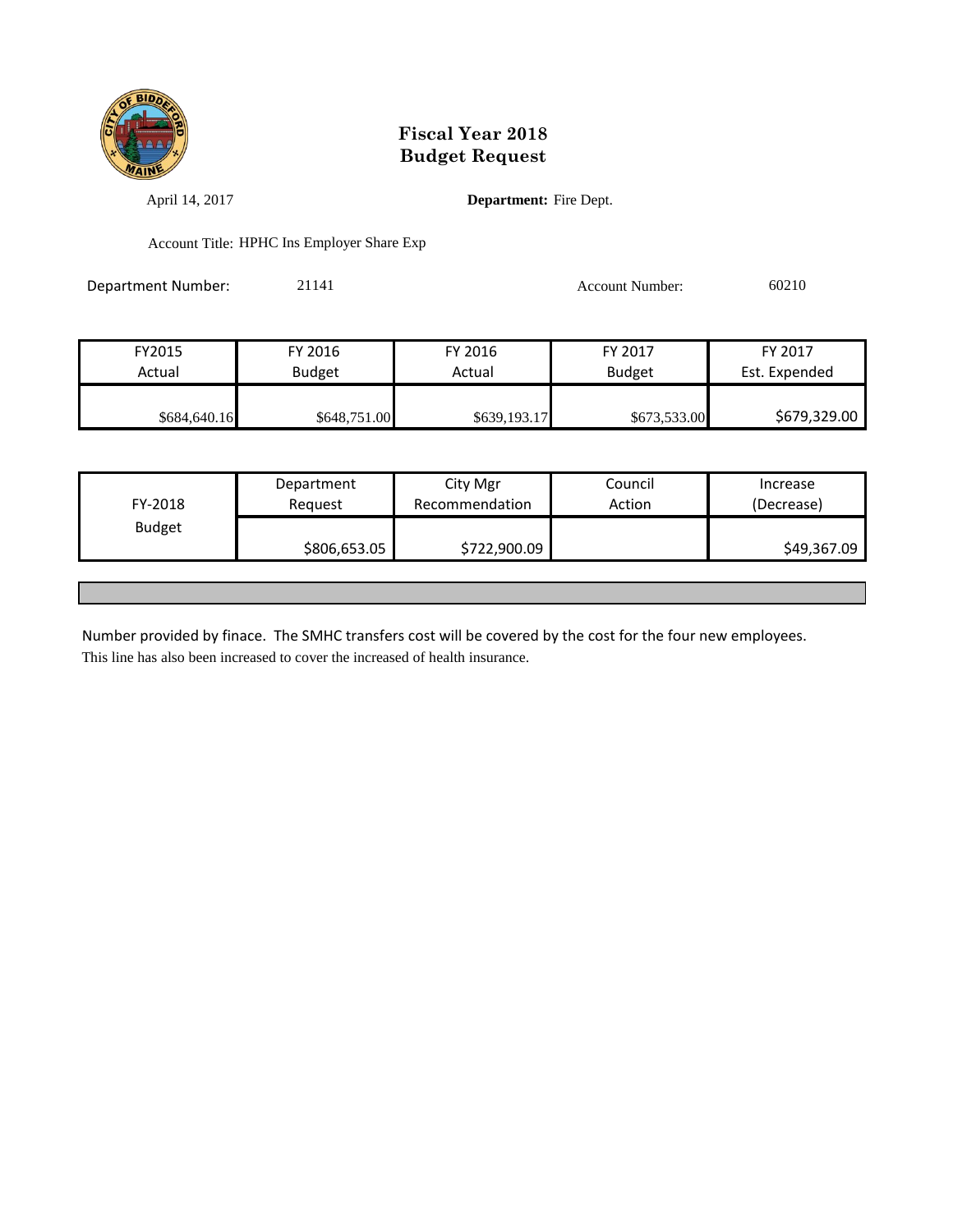

April 14, 2017 **Department:** Fire Dept.

Account Title: NNEBT Ins Employer Share Exp

Department Number: 21141 Account Number: 60211

| FY2015 | FY 2016       | FY 2016 | FY 2017       | FY 2017       |
|--------|---------------|---------|---------------|---------------|
| Actual | <b>Budget</b> | Actual  | <b>Budget</b> | Est. Expended |
| \$0.00 | \$0.00        | \$0.00  | \$0.00        |               |

| FY-2018<br><b>Budget</b> | Department<br>Reauest | City Mgr<br>Recommendation | Council<br>Action | Increase<br>(Decrease) |
|--------------------------|-----------------------|----------------------------|-------------------|------------------------|
|                          |                       |                            |                   | \$0.00                 |

does not apply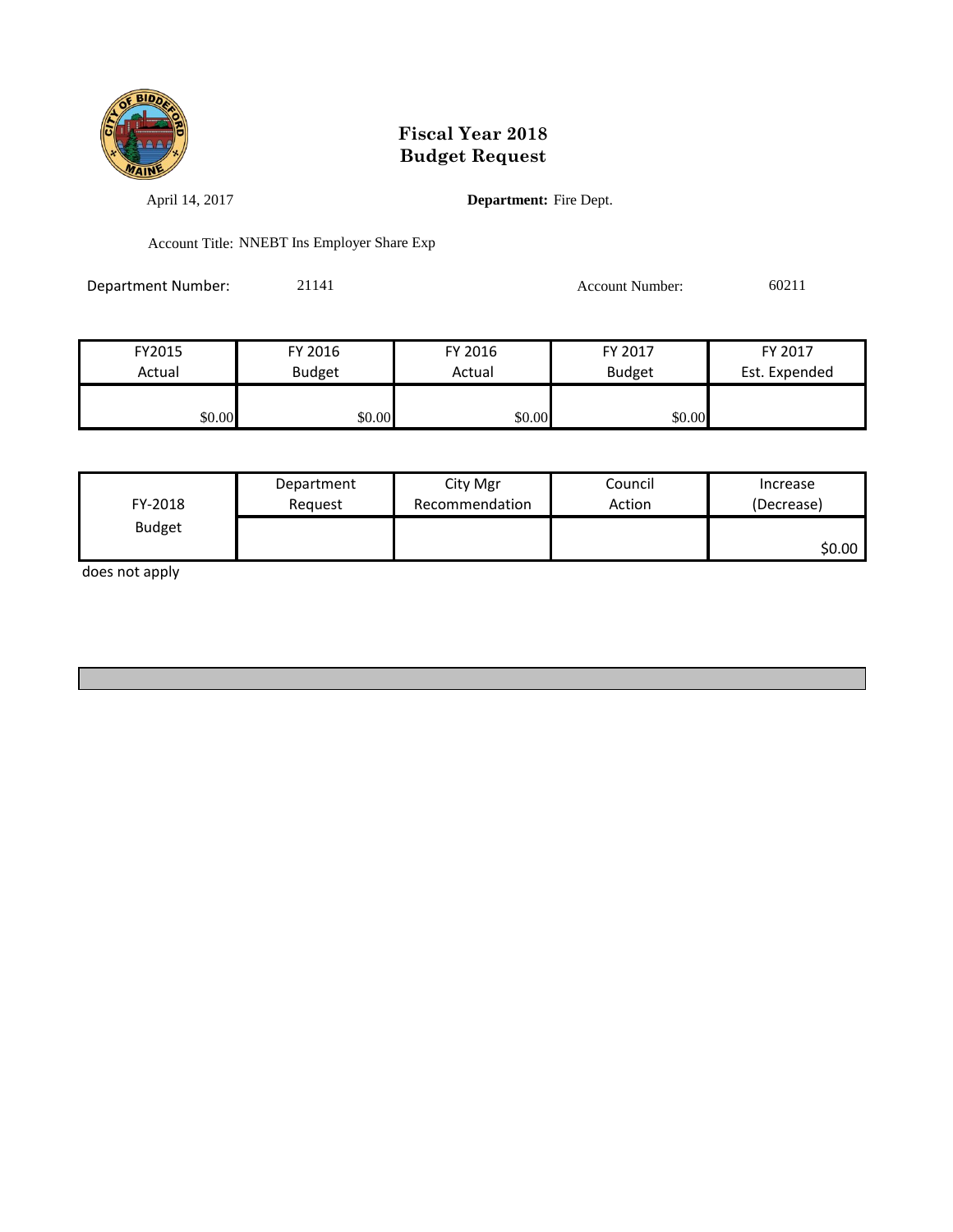

April 14, 2017 **Department:** Fire Dept.

Account Title: S-T Disability ER Share Exp

Department Number: 21141 Account Number: 60212

FY2015 FY 2016 FY 2016 FY 2017 FY 2017 Actual Budget Actual Budget Est. Expended \$3,241.69 \$4,482.00 \$4,482.00 \$3,790.86 \$4,512.00 \$4,512.00 \$4,512.00

| FY-2018       | Department | City Mgr       | Council | Increase   |
|---------------|------------|----------------|---------|------------|
|               | Reauest    | Recommendation | Action  | (Decrease) |
| <b>Budget</b> | \$5,226.00 | \$4,782.00     |         | \$270.00   |

Number provided by finance.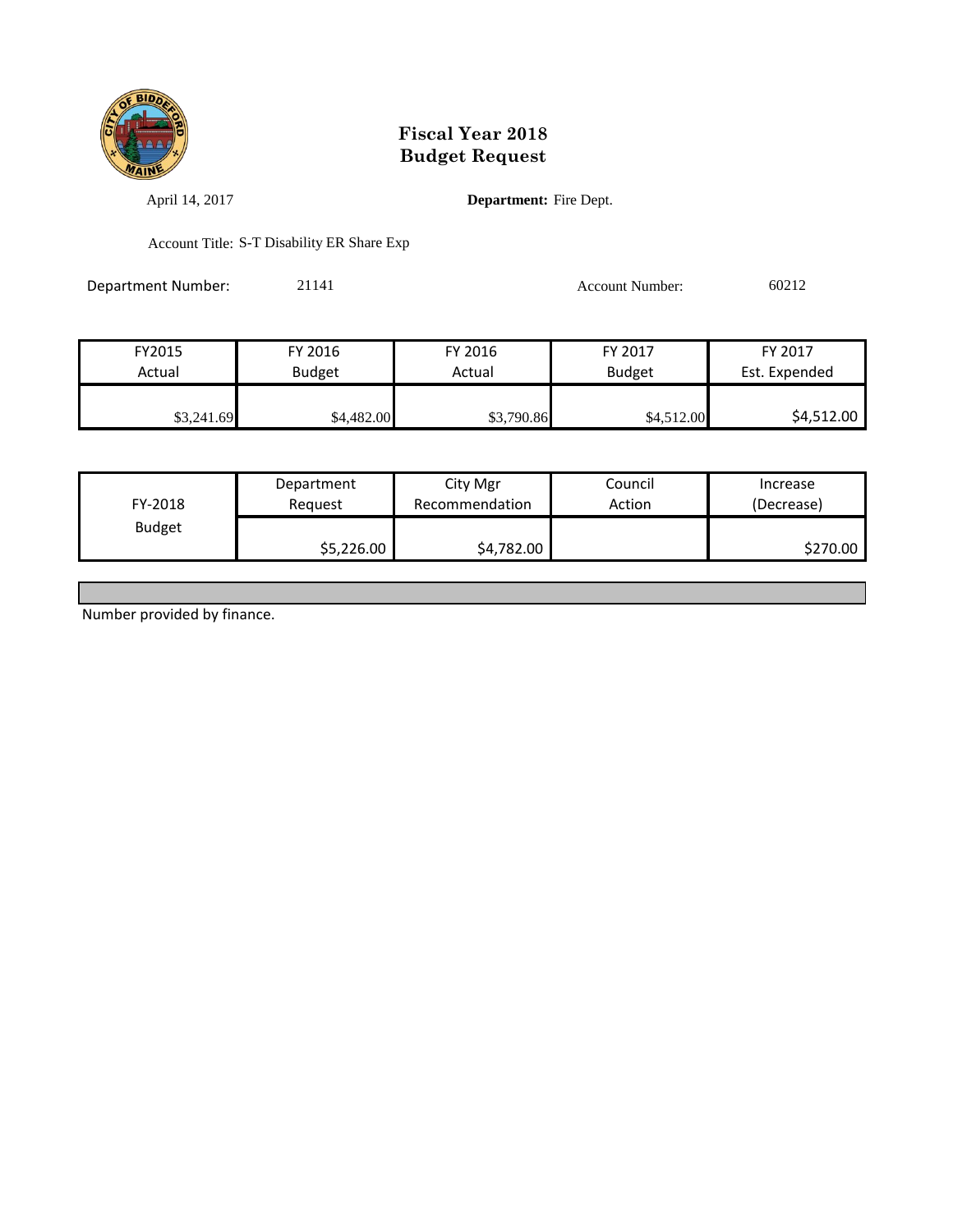

April 14, 2017 **Department:** Fire Dept.

Account Title: L-T Disability ER Share Exp

Department Number: 21141 Account Number: 60213

| FY2015   | FY 2016    | FY 2016  | FY 2017       | FY 2017       |
|----------|------------|----------|---------------|---------------|
| Actual   | Budget     | Actual   | <b>Budget</b> | Est. Expended |
|          |            |          |               |               |
| \$756.93 | \$1,143.00 | \$764.18 | \$814.00      | \$893.00      |

|               | Department | City Mgr       | Council | Increase   |
|---------------|------------|----------------|---------|------------|
| FY-2018       | Reguest    | Recommendation | Action  | (Decrease) |
| <b>Budget</b> |            |                |         |            |
|               | \$1,067.08 | \$1,067.99     |         | \$253.99   |

Number provided by finance.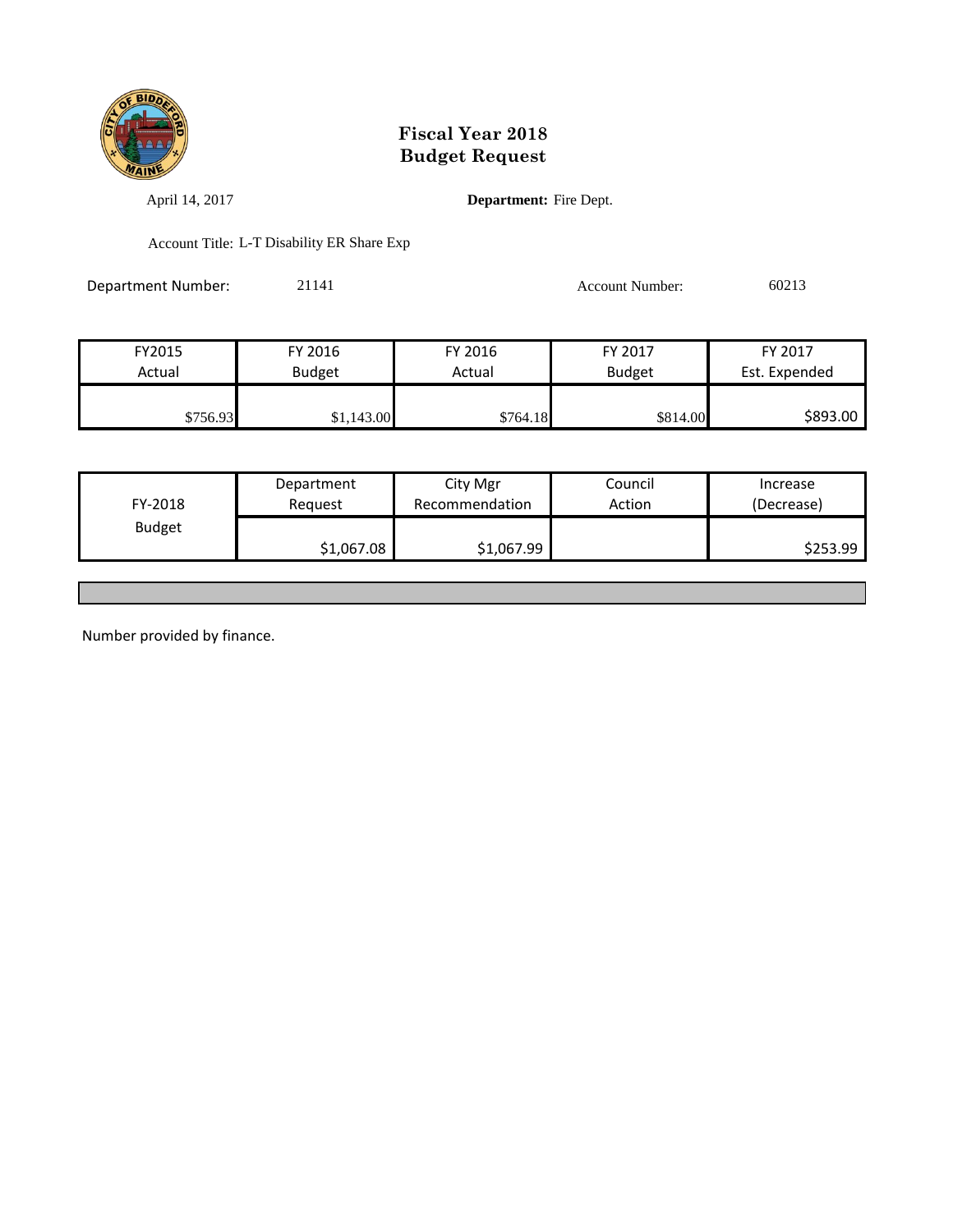

April 14, 2017 **Department:** Fire Dept.

Account Title: Delta Dental ER Share

Department Number: 21141 Account Number: 60216

FY2015 FY 2016 FY 2016 FY 2017 FY 2017 Actual Budget Actual Budget Est. Expended \$0.00 \$0.00 \$0.00 \$0.00 \$0.00

| <b>Budget</b> | FY-2018 | Department<br>Request | City Mgr<br>Recommendation | Council<br>Action | Increase<br>(Decrease) |
|---------------|---------|-----------------------|----------------------------|-------------------|------------------------|
|               |         |                       |                            |                   | \$0.00                 |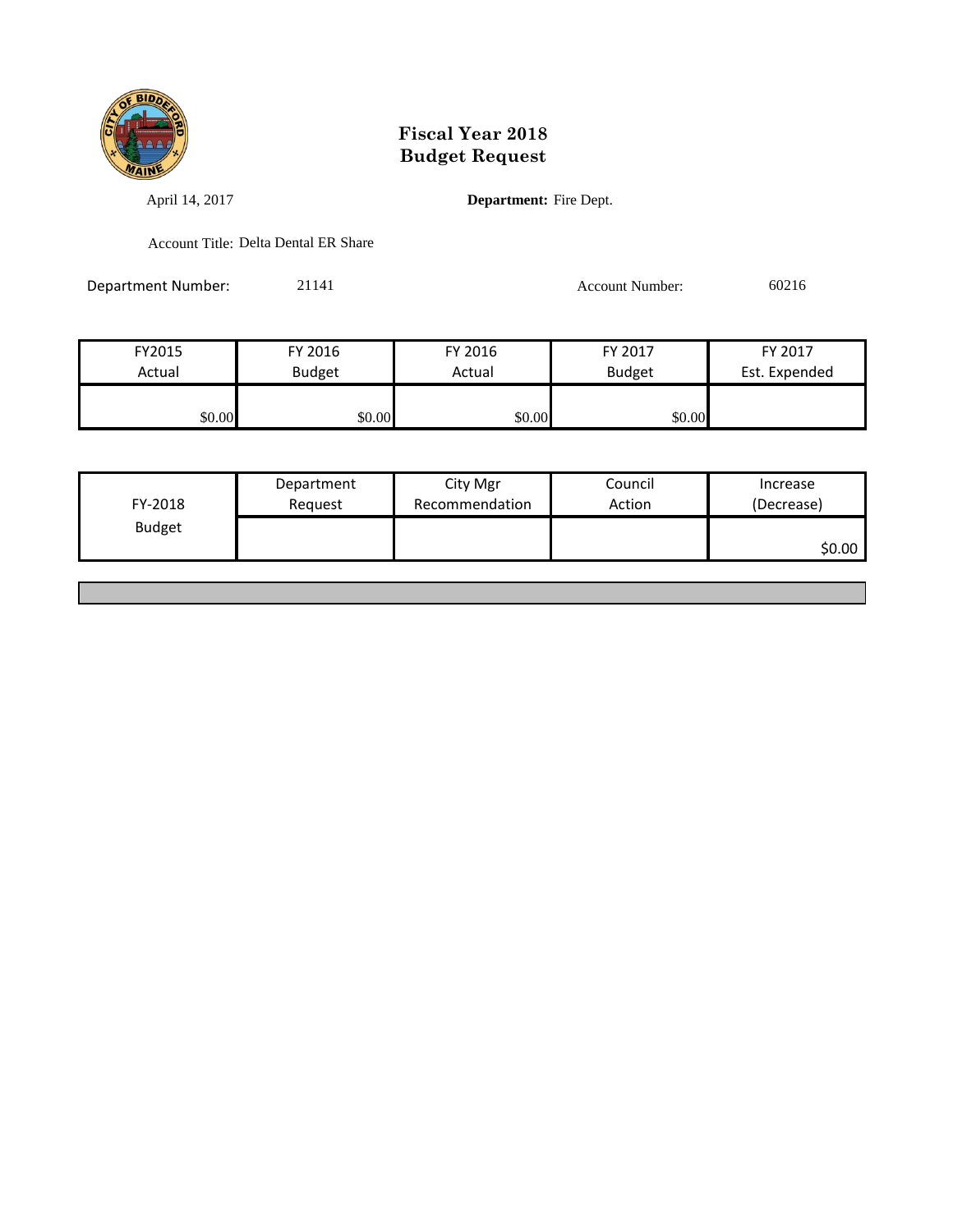

April 14, 2017 **Department:** Fire Dept.

Account Title: RHSA Plan ER Share

Department Number: 21141 Account Number: 60217

| FY2015 | FY 2016       | FY 2016 | FY 2017       | FY 2017       |
|--------|---------------|---------|---------------|---------------|
| Actual | <b>Budget</b> | Actual  | <b>Budget</b> | Est. Expended |
|        |               |         |               |               |
| \$0.00 | \$0.00        | \$0.00  | \$0.00        | \$532.00      |

|               | Department  | City Mgr       | Council | Increase    |
|---------------|-------------|----------------|---------|-------------|
| FY-2018       | Reguest     | Recommendation | Action  | (Decrease)  |
| <b>Budget</b> |             |                |         |             |
|               | \$21,060.00 | \$17,940.00    |         | \$17,940.00 |
|               |             |                |         |             |

Number provided by finance.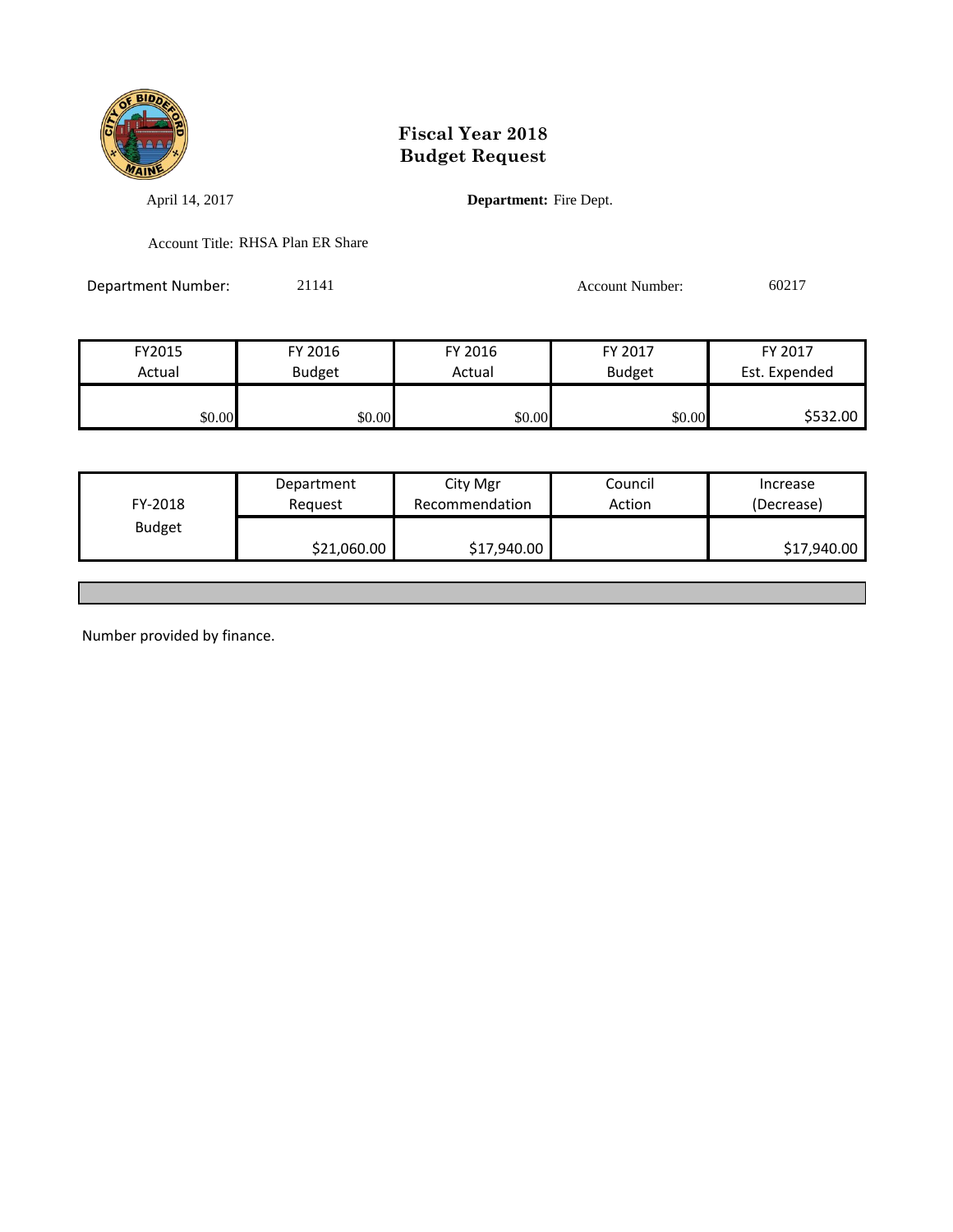

April 14, 2017 **Department:** Fire Dept.

Account Title: Clothing/Uniforms Expense

| Department Number: | 21141         |             | Account Number: | 60230         |
|--------------------|---------------|-------------|-----------------|---------------|
|                    |               |             |                 |               |
| FY2015             | FY 2016       | FY 2016     | FY 2017         | FY 2017       |
| Actual             | <b>Budget</b> | Actual      | <b>Budget</b>   | Est. Expended |
|                    |               |             |                 |               |
| \$32,415.77        | \$38,000.00   | \$48,196.99 | \$45,000.00     | \$57,000.00   |

| FY-2018<br>Action<br>Recommendation<br>(Decrease)<br>Reauest<br><b>Budget</b> | Department | City Mgr | Council | Increase   |
|-------------------------------------------------------------------------------|------------|----------|---------|------------|
|                                                                               |            |          |         |            |
|                                                                               |            |          |         |            |
| \$69,000.00<br>\$52,500.00                                                    |            |          |         | \$7,500.00 |

#### **Support for Budget Request:**

\$26,450 of this line goes to clothing allowance for the career personnel as outlined in the current barganing agreement. This is an increase of \$6,450 from the \$20,000 prior to the signing of the new agreement. The remaining amount is used to replace and purchase gear and items used in firefighting and rescue operations such as hazmat suits, ice rescue suits, helmets, firefighting gear, patches, badges, and specialty rescue clothing. This year the line has been increased to purchase 15 spare helmets and a 15 sets of fire boots to use as spares for incidents where our gear is conataminated and needs to be cleaned. Additionally we need to purchase forestry firefighting jackets. Our structural firefighting gear is not designed to be used during these incident and causes physical stress to our personnel. An increase of \$10,000 has been added for annual fire fighter PPE replacement plan. This item was approved in last year's CIP plan but were requested by council to be put into this years line item.

*eliminate the gear for the new requested positions & phase in forestry gear*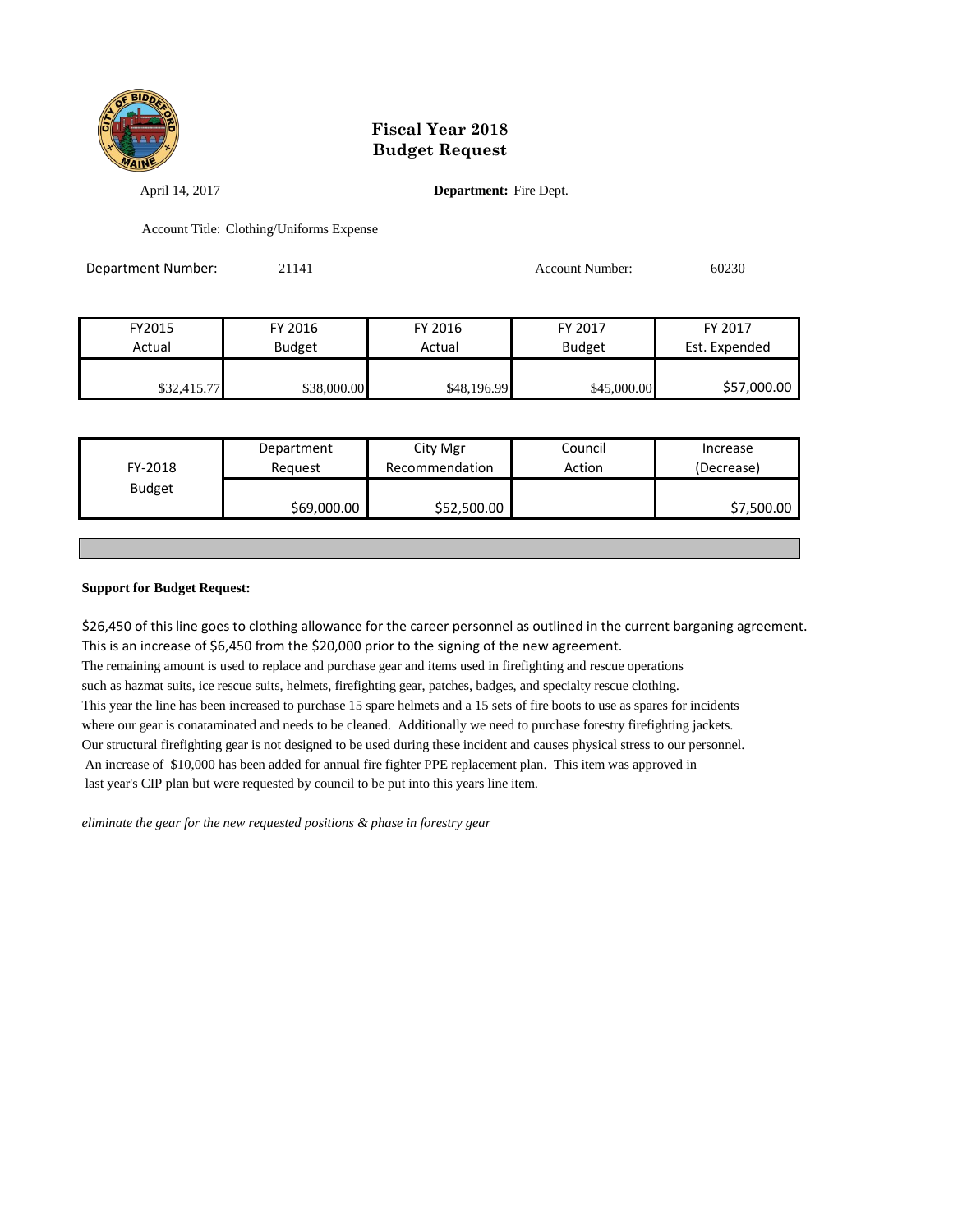

April 14, 2017 **Department:** Fire Dept.

Account Title: Conferences/Training Expense

Department Number: 21141 Account Number: 60251

| FY2015      | FY 2016       | FY 2016     | FY 2017       | FY 2017       |
|-------------|---------------|-------------|---------------|---------------|
| Actual      | <b>Budget</b> | Actual      | <b>Budget</b> | Est. Expended |
|             |               |             |               |               |
| \$11,961.59 | \$16,000.00   | \$15,397.22 | \$15,000.00   | \$15,000.00   |

| FY-2018       | Department  | City Mgr       | Council | Increase   |
|---------------|-------------|----------------|---------|------------|
|               | Reauest     | Recommendation | Action  | (Decrease) |
| <b>Budget</b> | \$19,000.00 | \$17,500.00    |         | \$2,500.00 |

This line supports Firefighter I & II, specialty tech rescue team training, job related training and conferences, EMS training to include Pre-Hospital Trauma Life Support, Advanvced Cardiac Life Support, Geriatric Emergency Medical Services, Advanced Medical Life Support, Pediatric Advanced Life Support as well as hazmat & extrication training. It covers the cost of books that may be required for classes and pays for seminars and workshops to include Maine Fire Chiefs, Maine Municipal Association, York County Chiefs Association, National Fire Academy, New England Chief Association Arson Investigations. The line has been increased to assist with coving the cost for our Officer training program. Over the next 3 years 50 % of our Officers will be retiring and a strong training program is needed to have qualifed replacements.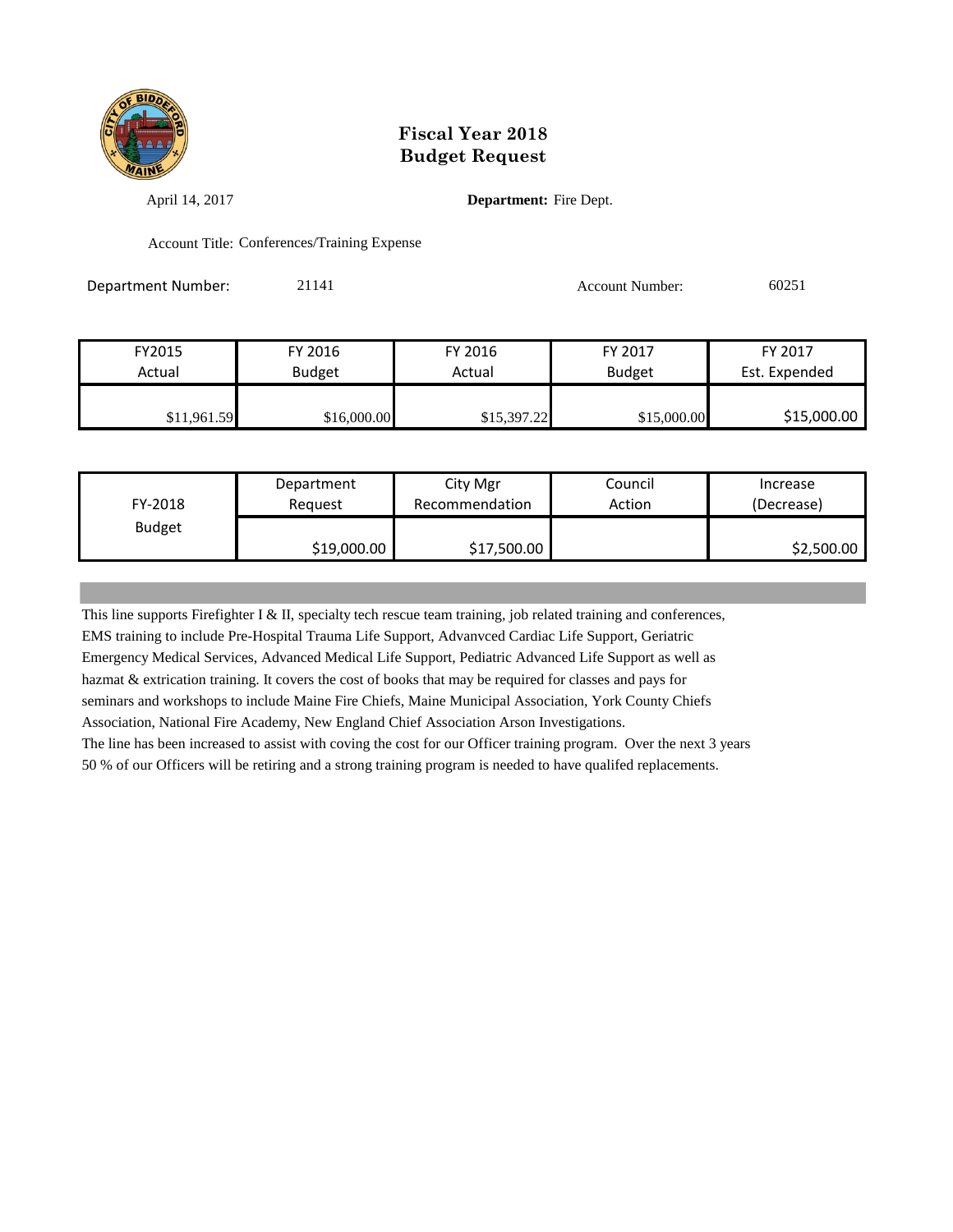

April 14, 2017 **Department:** Fire Dept.

Account Title: Travel/Mileage Expense

Department Number: 21141 Account Number: 60252

| FY2015 | FY 2016       | FY 2016  | FY 2017       | FY 2017       |
|--------|---------------|----------|---------------|---------------|
| Actual | <b>Budget</b> | Actual   | <b>Budget</b> | Est. Expended |
|        |               |          |               |               |
| \$0.00 | \$100.00      | \$378.00 | \$100.00      | \$400.00      |

| FY-2018       | Department | City Mgr       | Council | Increase   |
|---------------|------------|----------------|---------|------------|
|               | Reauest    | Recommendation | Action  | (Decrease) |
| <b>Budget</b> | \$500.00   | \$500.00       |         | \$400.00   |

This line is used for any travel/mileage expenses.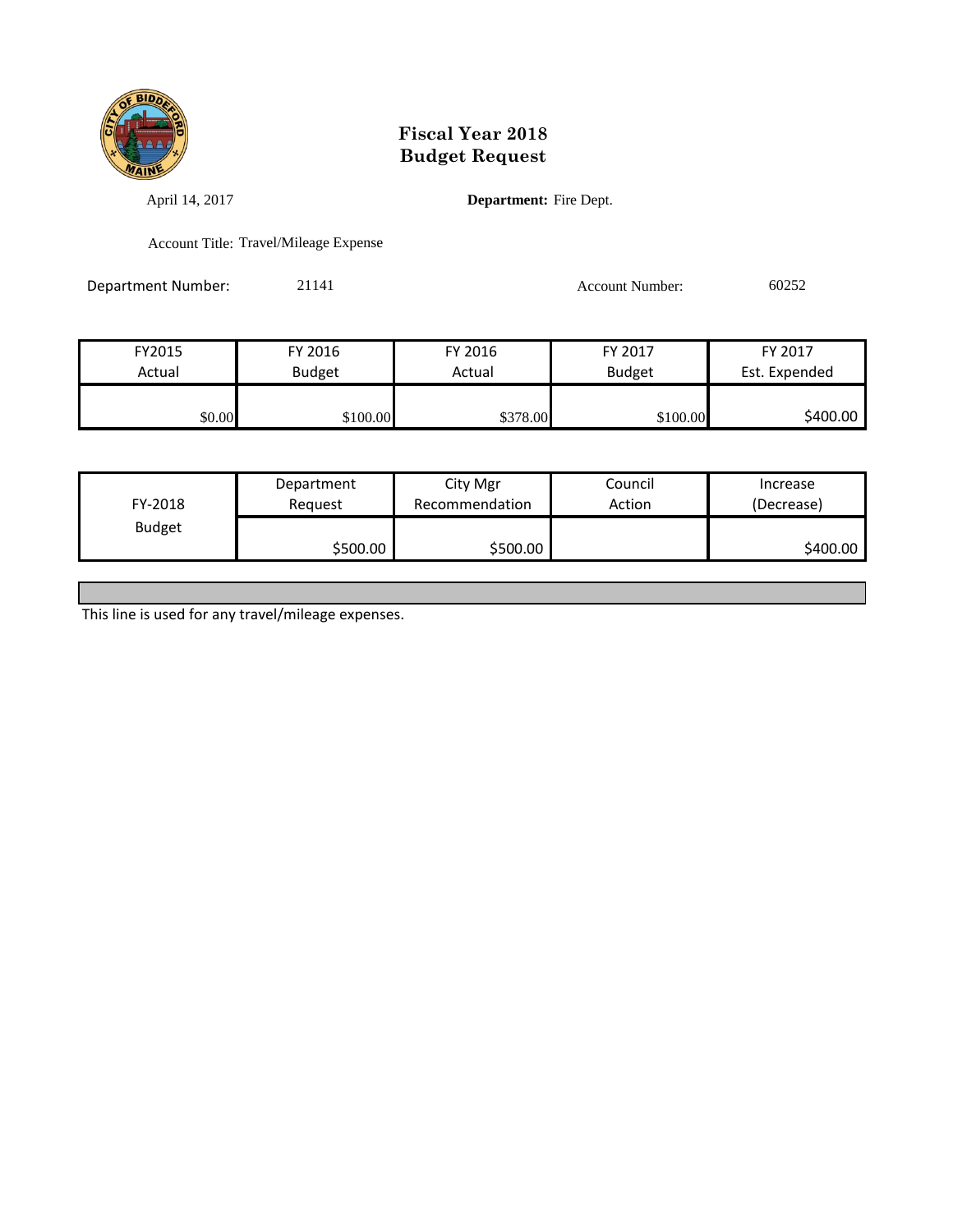

April 14, 2017 **Department:** Fire Dept.

Account Title: Food/Lodging Expense

Department Number: 21141 21141 Account Number: 60253

| FY2015     | FY 2016       | FY 2016    | FY 2017       | FY 2017       |
|------------|---------------|------------|---------------|---------------|
| Actual     | <b>Budget</b> | Actual     | <b>Budget</b> | Est. Expended |
|            |               |            |               |               |
| \$2,193.94 | \$1,500.00    | \$3,302.92 | \$1,500.00    | \$3,000.00    |

|               | Department | City Mgr       | Council | Increase   |
|---------------|------------|----------------|---------|------------|
| FY-2018       | Reguest    | Recommendation | Action  | (Decrease) |
| <b>Budget</b> |            |                |         |            |
|               | \$3,000.00 | \$1,750.00     |         | \$250.00   |

This line is used to pay for food that is used for ceremonies such as employee retirements, putting new

apparatus in service, employee annual/ past retiree recognition dinner and department awards banquet.

*annual employee awards and appreciation event is funded in Gen Admin*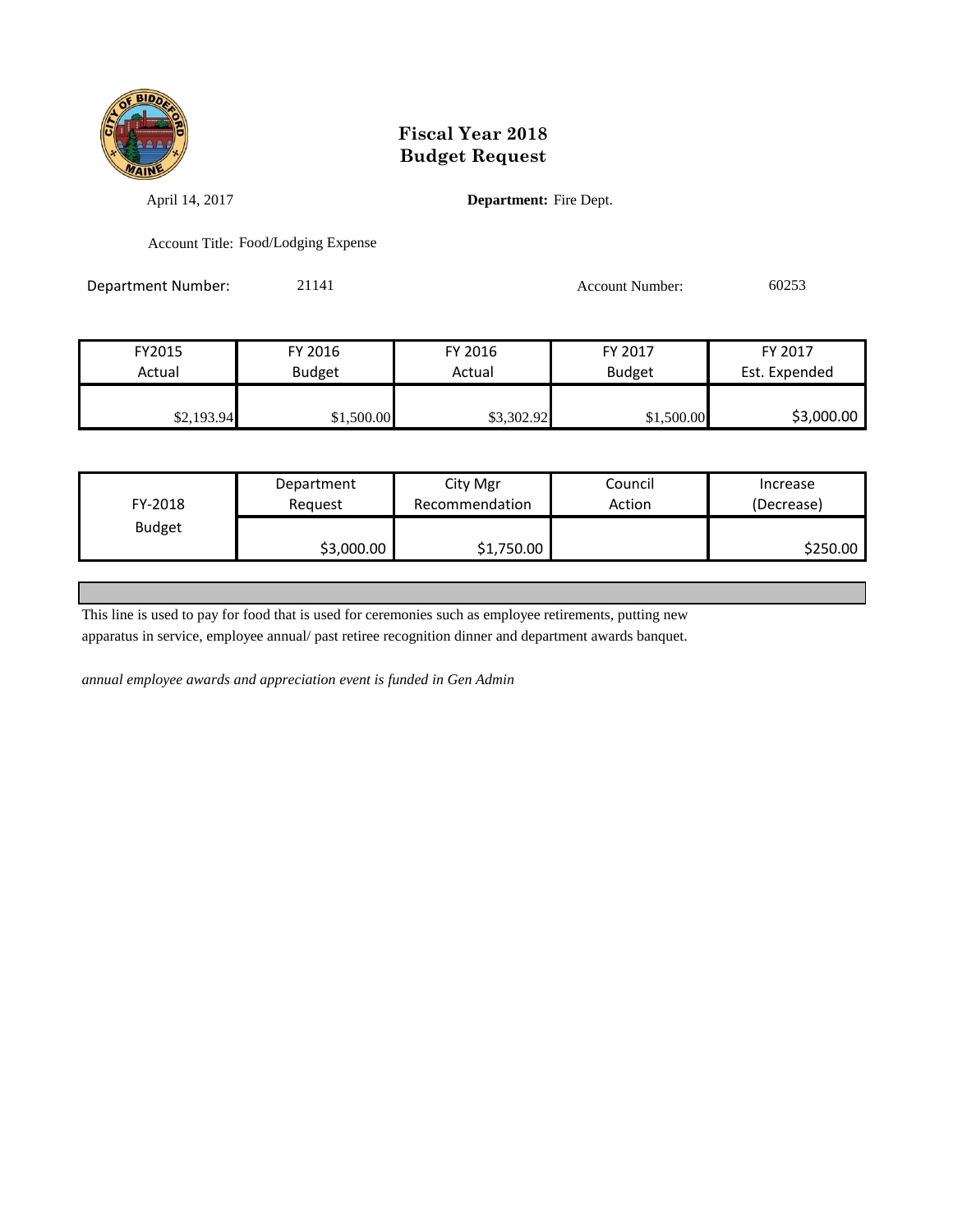

April 14, 2017 **Department:** Fire Dept.

Account Title: Dues/Memberships Expense

Department Number: 21141 21141 Account Number: 60256

FY2015 FY 2016 FY 2016 FY 2017 FY 2017 Actual Budget Actual Budget Est. Expended \$3,152.45 \$3,500.00 \$3,221.75 \$3,400.00 \$3,300.00

| FY-2018       | Department | City Mgr       | Council | Increase   |
|---------------|------------|----------------|---------|------------|
|               | Reauest    | Recommendation | Action  | (Decrease) |
| <b>Budget</b> | \$3,400.00 | \$3,400.00     |         | \$0.00     |

This line pays for membership & dues to include International Associaition of Fire Chiefs, Fire Chiefs Magazine, Fire Engineering Publication, Maine Fire Chiefs Association, National Fire Protection Codes Manuals, York County Fire Investigators, Maine EMS, Fire Service Instructors, & NFPA.

|                             | <b>FY2017</b> | Still due in 2017     |  |
|-----------------------------|---------------|-----------------------|--|
|                             |               |                       |  |
| <b>PEER Cert</b>            | \$69.00       |                       |  |
| Assoc of Fire Chiefs        | \$503.00      |                       |  |
| Fire Engineering Subscr     | \$21.00       | \$45.00               |  |
| <b>NFPA Codes</b>           | \$1,305.50    |                       |  |
| NFPA dues for Chief         | \$175.00      |                       |  |
| Maine Fire Chiefs Assoc     | \$276.00      |                       |  |
| Society of Fire Instr.      | \$125.00      |                       |  |
| F.D. Safety Officers Asso   | \$85.00       |                       |  |
| Fire Chiefs of Mass         |               | \$116.25              |  |
| Maine Assoc of Arson Inves. |               | \$200.00              |  |
| York County Chief's Assoc   |               | \$75.00               |  |
| Internt'l Assoc of Arson    | \$200.00      |                       |  |
| Nat'l EMT Assoc.            | \$40.00       |                       |  |
|                             | \$2,799.50    | \$436.25              |  |
|                             | estimate to   |                       |  |
|                             | spend in      | <b>FY17 \$3235.75</b> |  |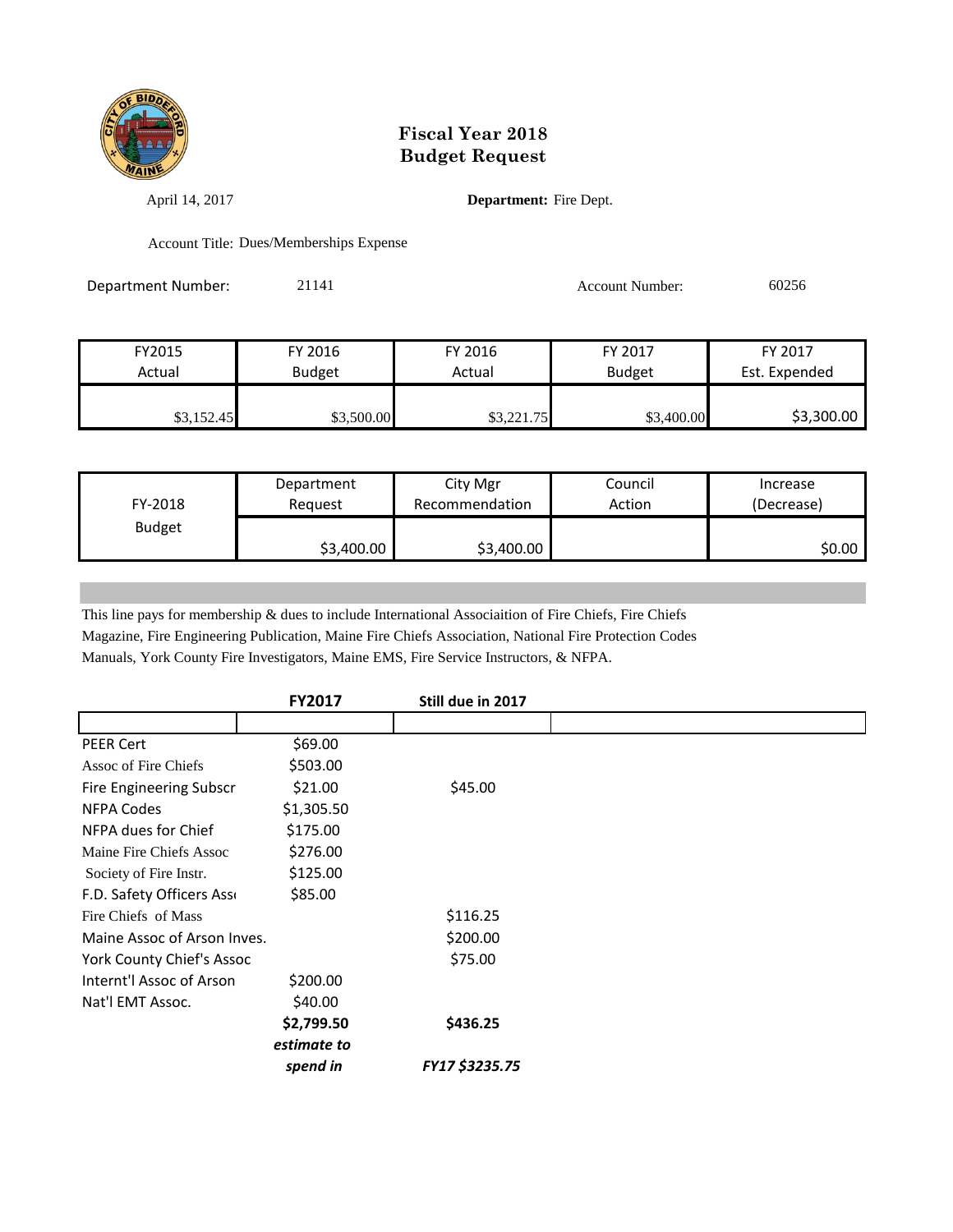

April 14, 2017 **Department:** Fire Dept.

Account Title: Hiring Costs/EE Testing Exp

Department Number: 21141 21141 Account Number: 60258

| FY2015 | FY 2016       | FY 2016    | FY 2017       | FY 2017       |
|--------|---------------|------------|---------------|---------------|
| Actual | <b>Budget</b> | Actual     | <b>Budget</b> | Est. Expended |
|        |               |            |               |               |
| \$0.00 | \$0.00        | \$7,483.65 | \$6,000.00    | \$6,000.00    |

|               | Department | City Mgr       | Council | Increase   |
|---------------|------------|----------------|---------|------------|
| FY-2018       | Request    | Recommendation | Action  | (Decrease) |
| <b>Budget</b> |            |                |         |            |
|               | \$8,200.00 | \$6,000.00     |         | \$0.00     |
| 5500          |            |                |         |            |

This line covers the cost of physicals for all new employees as well as yearly SCBA respiratory

evaulations, testing and follow ups as required by federal law.

This line has been increased to cover the cost of new employee physicals and to cover required employee testing.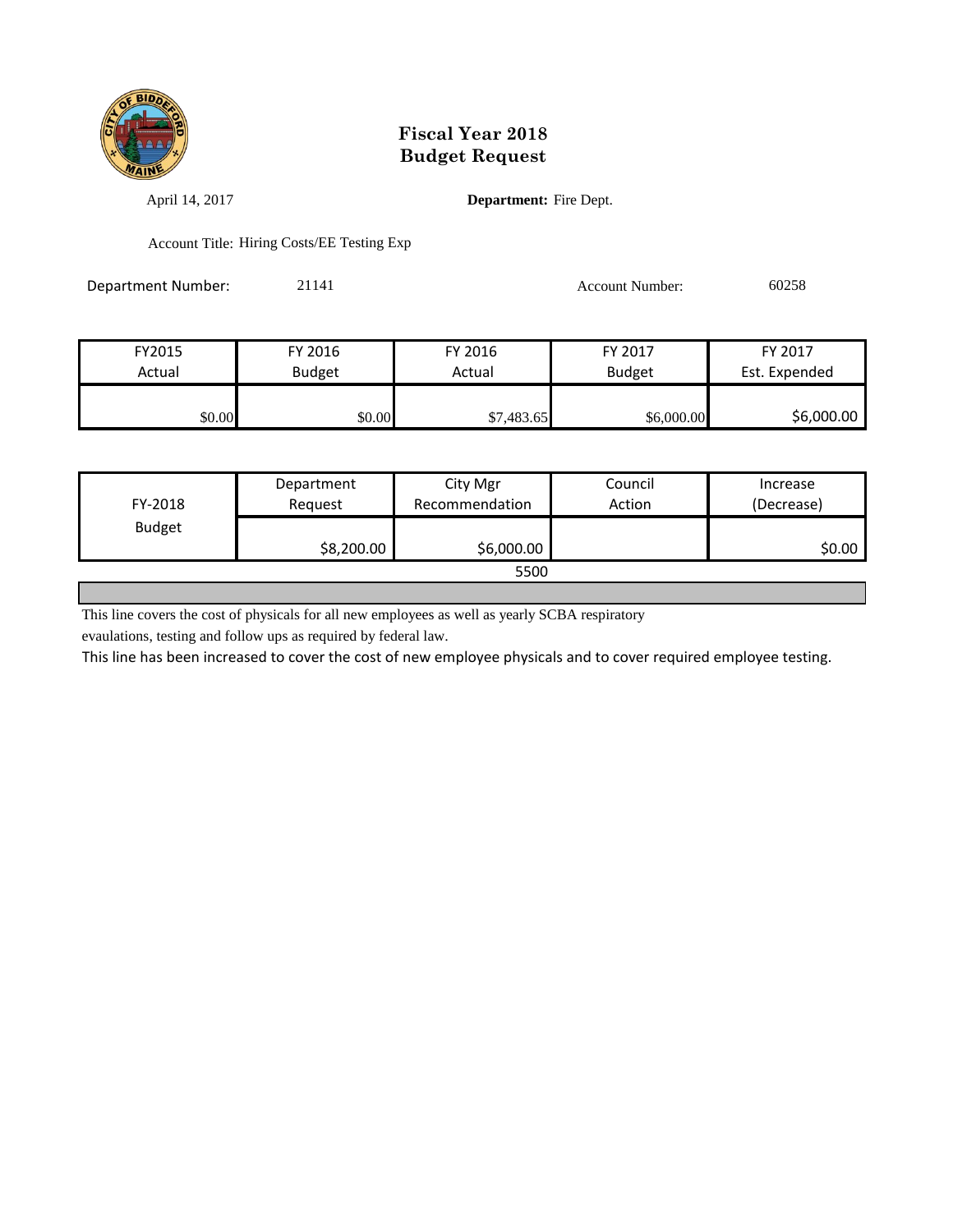

April 14, 2017 **Department:** Fire Dept.

Account Title: Service Contracts Expense

| Department Number: | 21141         |             | Account Number: | 60310         |
|--------------------|---------------|-------------|-----------------|---------------|
|                    |               |             |                 |               |
| FY2015             | FY 2016       | FY 2016     | FY 2017         | FY 2017       |
| Actual             | <b>Budget</b> | Actual      | <b>Budget</b>   | Est. Expended |
| \$17,106.85        | \$13,500.00   | \$14,314.60 | \$17,500.00     | \$23,151.20   |

| FY-2018       | Department  | City Mgr       | Council | Increase   |
|---------------|-------------|----------------|---------|------------|
|               | Reauest     | Recommendation | Action  | (Decrease) |
| <b>Budget</b> | \$23,000.00 | \$23,000.00    |         | \$5,500.00 |

This line covers cardiac monitor maintenance contracts, IMC contracts, State EMS software AED contracts Image Trend Software, SCBA annual flow testing, EMS stretcher and stair chair contracts, breathing air quality testing, sprinker and fire alarm testing, annual gear inspections, annual fire ladder testing, extrication equipment testing, and fire extinguisher training maintenance. This line has been increased to meet the cost of our current service contracts.

|                                                      | <b>FY2017</b> | Still due in 2017       |
|------------------------------------------------------|---------------|-------------------------|
| <b>Maine State Security</b>                          |               | \$700.00                |
| Treasurer State of Me (licenses)                     | \$80.00       |                         |
| <b>Eastern Fire</b>                                  | \$304.50      |                         |
| Northeast Emergency (Air Pack Test)                  |               | \$3,900.00              |
| Kitchen Tech                                         |               | \$300.00                |
| Tritech Software (IMC)                               | \$2,040.00    |                         |
| Firesafe (kitchen hood mant)                         | \$133.80      |                         |
| Fully Involved (Data Trac)                           |               | \$890.00                |
| Linwood Davis (fire ext inspections)                 | \$767.50      |                         |
| Saco F.D. (fire ext. yearly maint.)                  |               | \$500.00                |
| Synernet(AED's, IV pump, H.M.)                       |               | \$1,575.00              |
| <b>Minuteman Security</b>                            |               | \$300.00                |
| Industrial Protection(hydrotest scba's)(every 5 yrs) |               |                         |
| Air Tech(air quality testing)                        | \$787.90      | \$1,200.00              |
| CLIA Lab (med waiver for labs)                       |               | \$150.00                |
| Stryker (stretcher maint. Cont.)                     |               | \$2,827.50              |
| Emergency Svs(I am responding contract)              | \$810.00      |                         |
| Maine EMS (EMS Svs lic.)                             | \$280.00      |                         |
| Philip McGouldrick (pump testing)                    | \$500.00      |                         |
| New England Ladder(ground ladder testing)            | \$1,380.00    |                         |
| Image Trend                                          |               | \$225.00                |
| Atlantic Partners (took place of So Me EMS)          | \$2,500.00    |                         |
| Bed Bug inspection                                   | \$1,000.00    |                         |
|                                                      | \$10,583.70   | \$12,567.50             |
|                                                      | estimate to   |                         |
|                                                      | spend in      | <b>FY17 \$23,151.20</b> |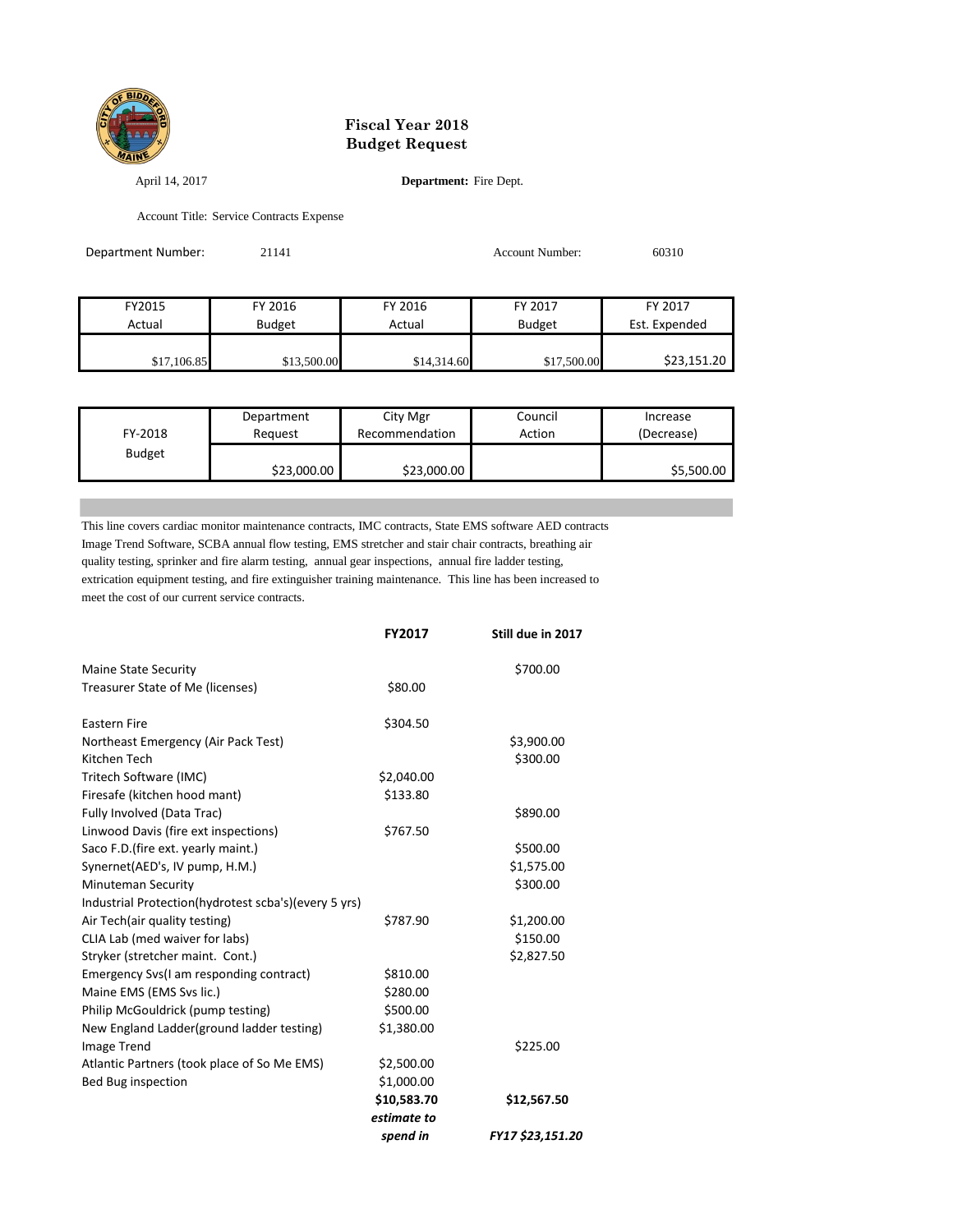

April 14, 2017 **Department:** Fire Dept.

Account Title: Electricity Expense

Department Number: 21141 21141 Account Number: 60400

| FY2015      | FY 2016       | FY 2016     | FY 2017       | FY 2017       |
|-------------|---------------|-------------|---------------|---------------|
| Actual      | <b>Budget</b> | Actual      | <b>Budget</b> | Est. Expended |
|             |               |             |               |               |
| \$18,052.13 | \$18,122.00   | \$20,109.51 | \$18,750.00   | \$21,836.00   |

| FY-2018       | Department<br>Reguest | City Mgr<br>Recommendation | Council<br>Action | Increase<br>(Decrease) |
|---------------|-----------------------|----------------------------|-------------------|------------------------|
| <b>Budget</b> | \$22,000.00           | \$22,000.00                |                   | \$3,250.00             |
|               |                       |                            |                   |                        |

This line covers Central Station electrical cost. The line is being increased to cover the use amount.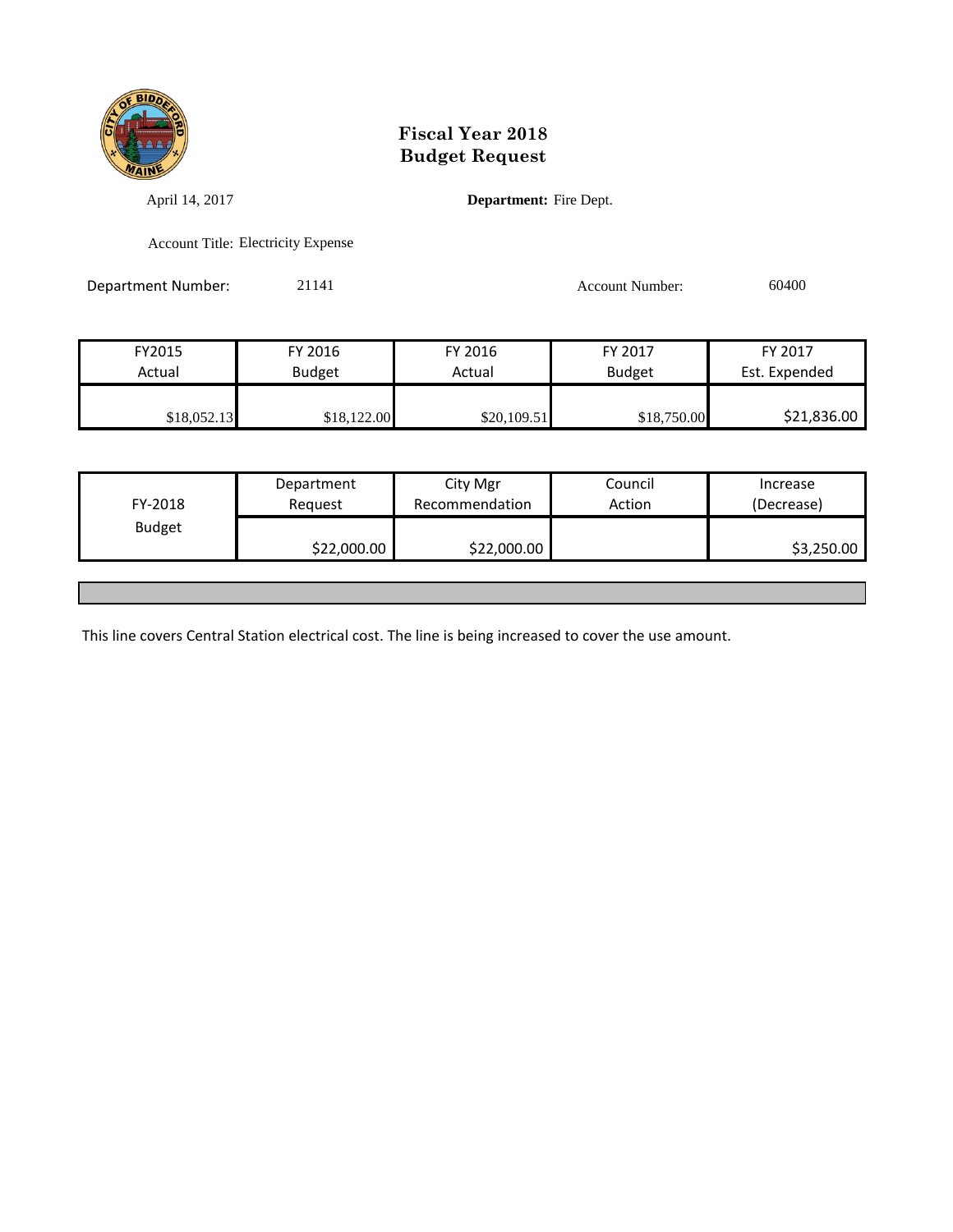

April 14, 2017 **Department:** Fire Dept.

Account Title: Water Expense

Department Number: 21141 21141 Account Number: 60401

| FY2015     | FY 2016       | FY 2016    | FY 2017       | FY 2017       |
|------------|---------------|------------|---------------|---------------|
| Actual     | <b>Budget</b> | Actual     | <b>Budget</b> | Est. Expended |
|            |               |            |               |               |
| \$1,065.01 | \$1,000.00    | \$1,704.71 | \$1,400.00    | \$1,600.00    |

| FY-2018       | Department<br>Request | City Mgr<br>Recommendation | Council<br>Action | Increase<br>(Decrease) |
|---------------|-----------------------|----------------------------|-------------------|------------------------|
| <b>Budget</b> |                       |                            |                   |                        |
|               | \$1,900.00            | \$1,900.00                 |                   | \$500.00               |
|               |                       |                            |                   |                        |

Maine water increase of \$310.00 plus rate increase from last year.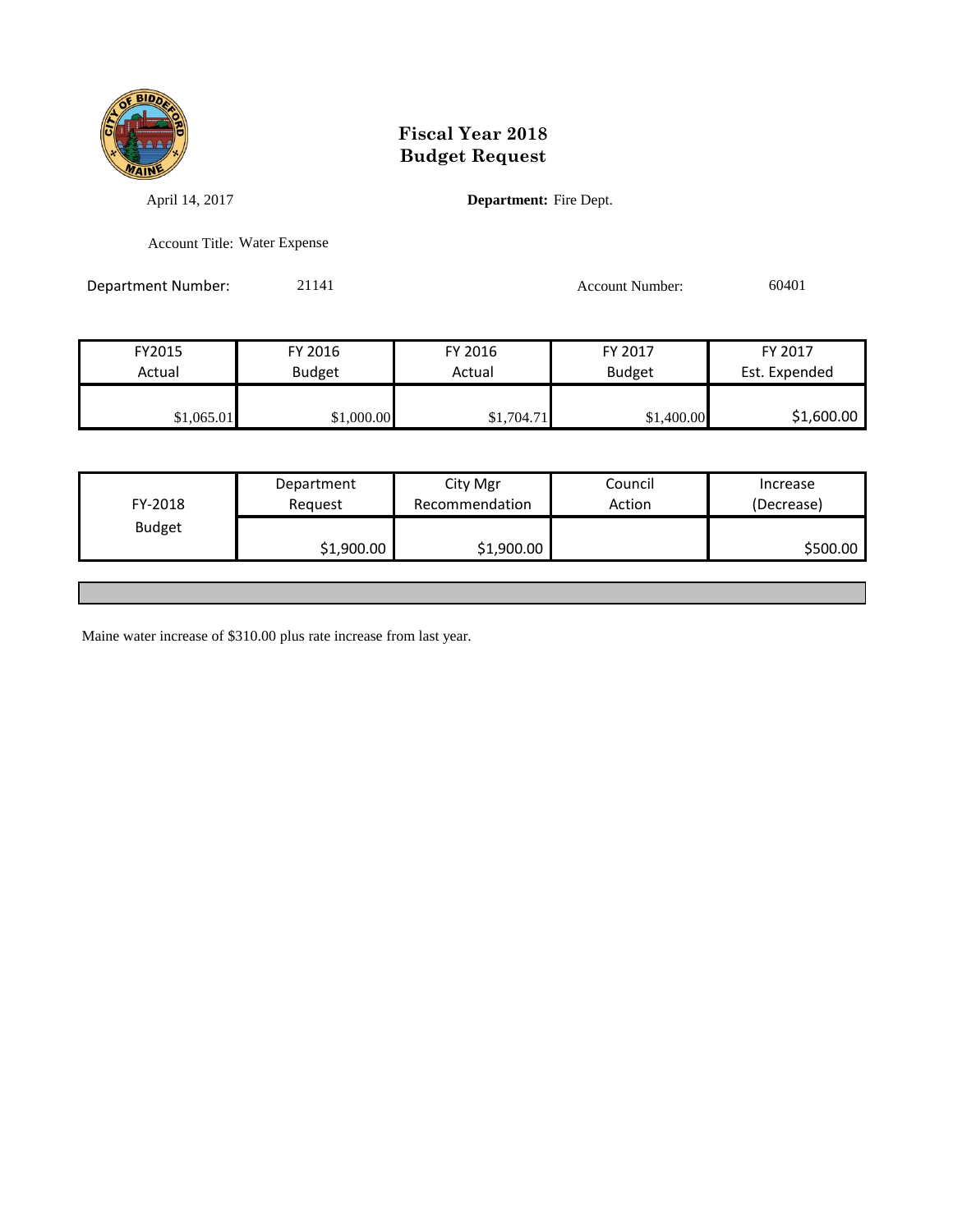

April 14, 2017 **Department:** Fire Dept.

Account Title: Phone/Celular/Paging Exp

Department Number: 21141 21141 Account Number: 60402

| FY2015     | FY 2016       | FY 2016     | FY 2017       | FY 2017       |
|------------|---------------|-------------|---------------|---------------|
| Actual     | <b>Budget</b> | Actual      | <b>Budget</b> | Est. Expended |
|            |               |             |               |               |
| \$9,960.62 | \$10,000.00   | \$11,202.37 | \$11,000.00   | \$11,500.00   |

|                          | Department  | City Mgr       | Council | Increase            |
|--------------------------|-------------|----------------|---------|---------------------|
| FY-2018<br><b>Budget</b> | Request     | Recommendation | Action  | (Decrease)<br>\$500 |
|                          | \$11,500.00 | \$11,500.00    |         | \$500.00            |
|                          |             |                |         |                     |

The line covers cell phone and computer data plans for Command Chiefs and the emergency apparatus.

ll apparatus have date terminal that receive call information and information on things like hydrant

sprinkler connections, building information, cross streets, hazmat, and other related information.

This line has been raised to cover the cost of additional apparatus data terminals.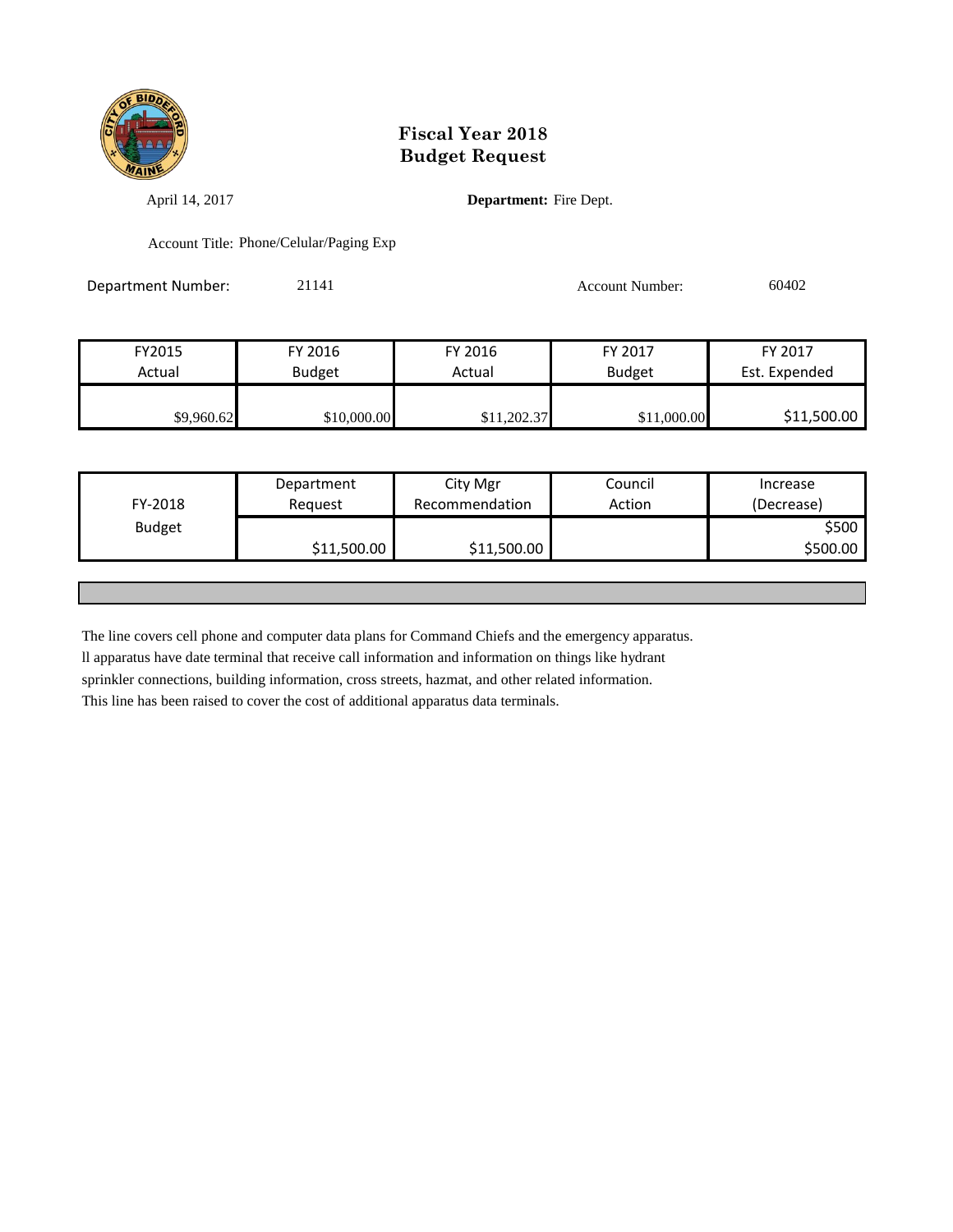

April 14, 2017 **Department:** Fire Dept.

Account Title: Sewer User Fee Expense

Department Number: 21141 21141 Account Number: 60404

| FY2015     | FY 2016       | FY 2016    | FY 2017       | FY 2017       |
|------------|---------------|------------|---------------|---------------|
| Actual     | <b>Budget</b> | Actual     | <b>Budget</b> | Est. Expended |
|            |               |            |               |               |
| \$2,584.85 | \$2,000.00    | \$4,453.85 | \$2,000.00    | \$4,000.00    |

| FY-2018       | Department<br>Reguest | City Mgr<br>Recommendation | Council<br>Action | Increase<br>(Decrease) |
|---------------|-----------------------|----------------------------|-------------------|------------------------|
| <b>Budget</b> | \$4,500.00            | \$4,500.00                 |                   | \$2,500.00             |
|               |                       |                            |                   |                        |

This line covers sewer user expenses.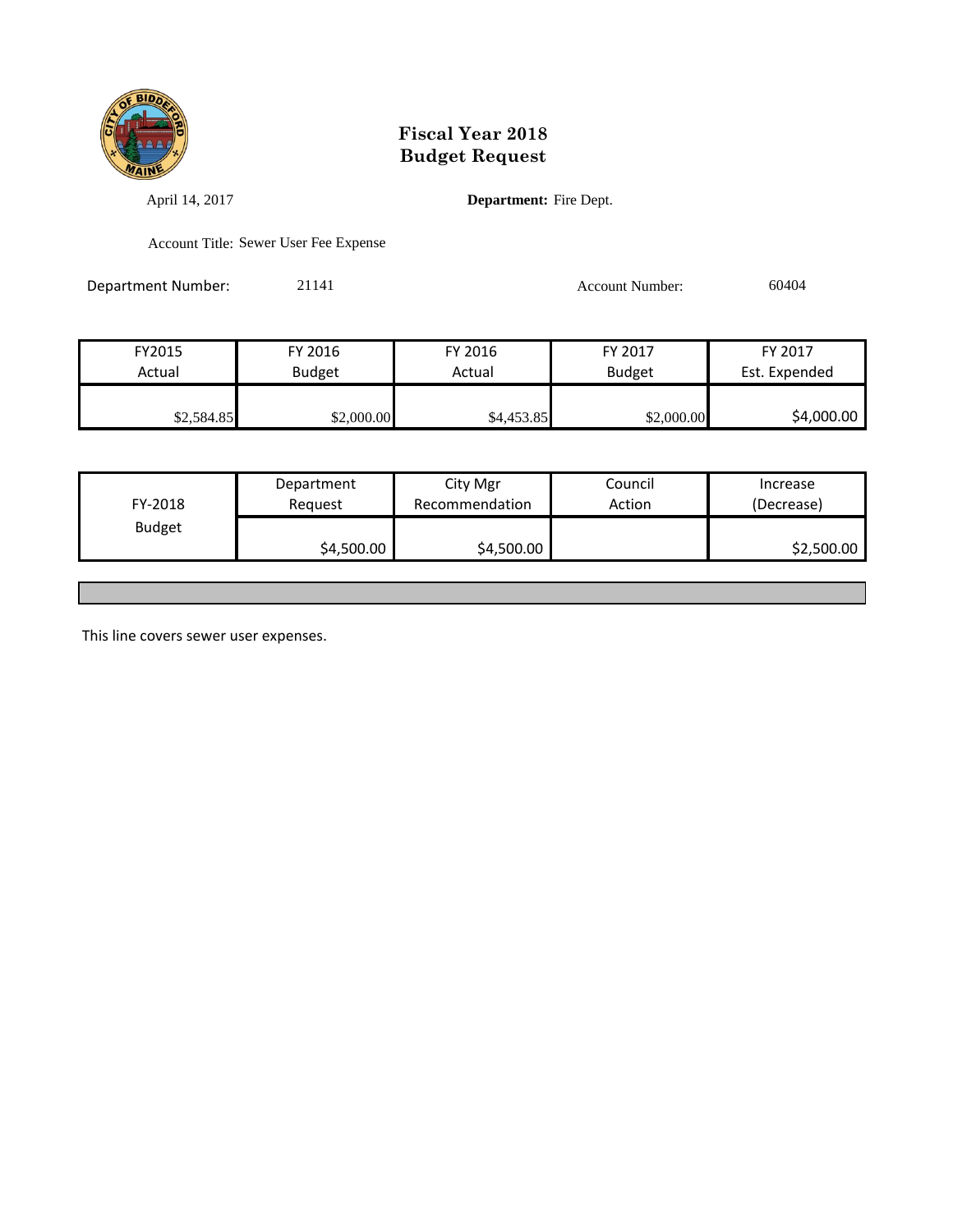

April 14, 2017 **Department:** Fire Dept.

Account Title: Heating Fuel Expense

Department Number: 21141 21141 Account Number: 60405

| FY2015      | FY 2016       | FY 2016     | FY 2017       | FY 2017       |
|-------------|---------------|-------------|---------------|---------------|
| Actual      | <b>Budget</b> | Actual      | <b>Budget</b> | Est. Expended |
|             |               |             |               |               |
| \$19,328.37 | \$14,000.00   | \$15,855.30 | \$16,000.00   | \$15,000.00   |

| FY-2018       | Department<br>Reguest | City Mgr<br>Recommendation | Council<br>Action | Increase<br>(Decrease) |
|---------------|-----------------------|----------------------------|-------------------|------------------------|
| <b>Budget</b> | \$16,000.00           | \$16,000.00                |                   | \$0.00                 |
|               |                       |                            |                   |                        |

This lines covers the cost of natural gas for heating the fire station. Pricing given to us by Phill Radding.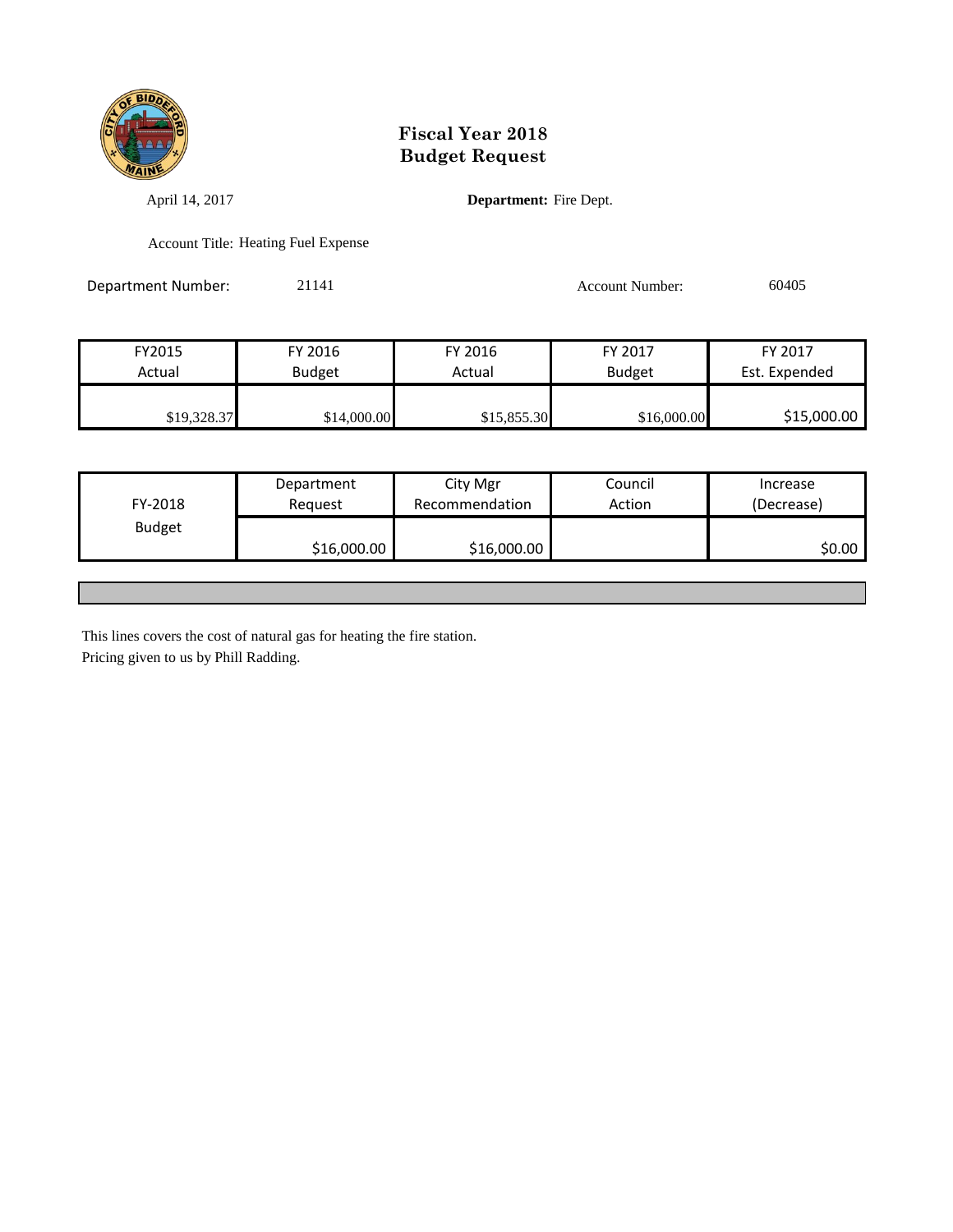

April 14, 2017 **Department:** Fire Dept.

Account Title: Diesel Fuel Expense

Department Number: 21141 21141 Account Number: 60410

| FY2015      | FY 2016       | FY 2016     | FY 2017       | FY 2017       |
|-------------|---------------|-------------|---------------|---------------|
| Actual      | <b>Budget</b> | Actual      | <b>Budget</b> | Est. Expended |
|             |               |             |               |               |
| \$41,509.49 | \$38,040.00   | \$34,392.54 | \$25,476.00   | \$25,476.00   |

| FY-2018       | Department<br>Reauest | City Mgr<br>Recommendation | Council<br>Action | Increase<br>(Decrease) |
|---------------|-----------------------|----------------------------|-------------------|------------------------|
| <b>Budget</b> | \$26,910.00           | \$26,910.00                |                   | \$1,434.00             |
|               |                       |                            |                   |                        |

This line pays for diesel cost for all apparatus. Pricing given by Carl Marcotte.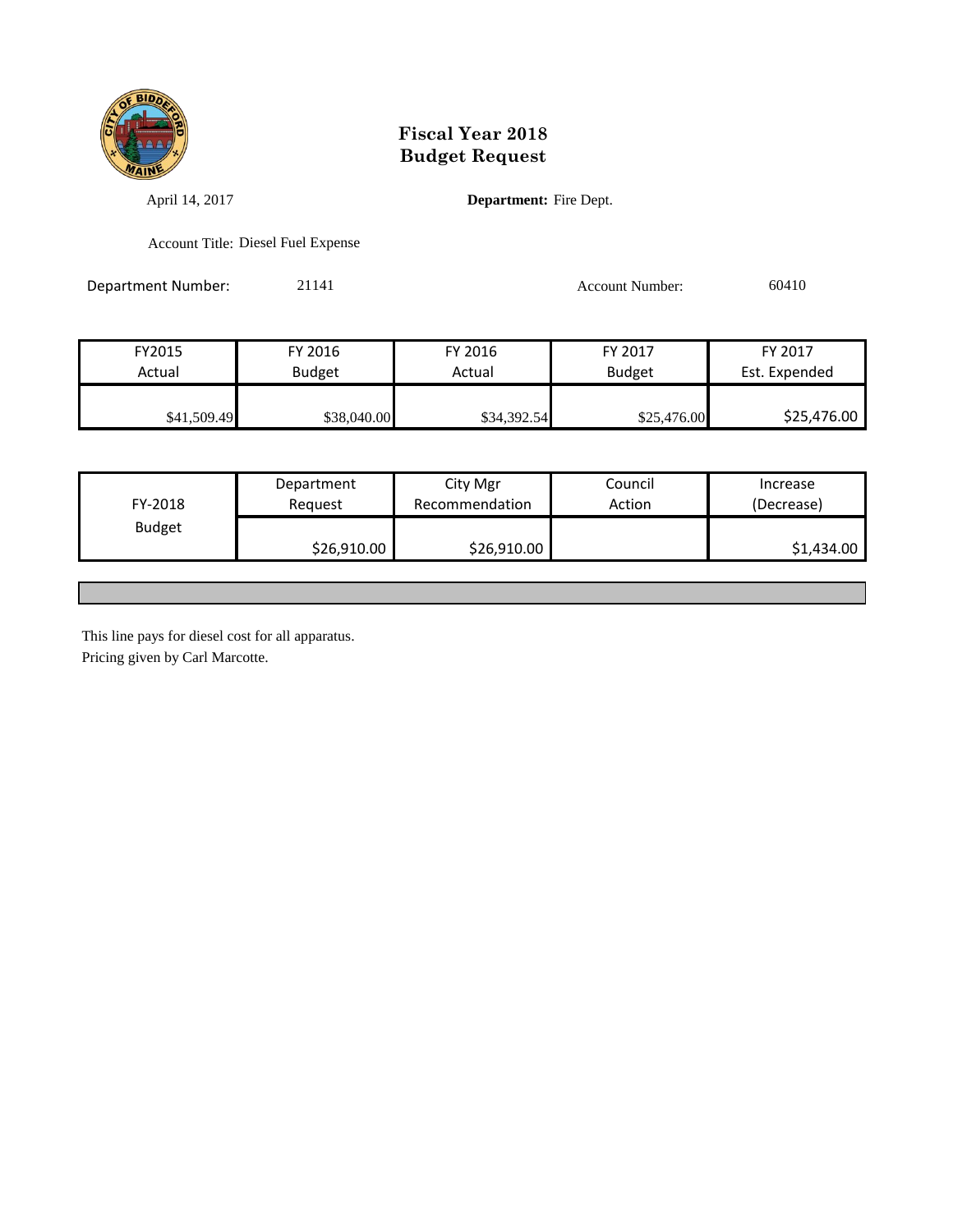

April 14, 2017 **Department:** Fire Dept.

Account Title: Gasoline Expense

Department Number: 21141 21141 Account Number: 60411

FY2015 FY 2016 FY 2016 FY 2017 FY 2017 Actual Budget Actual Budget Est. Expended \$6,980.57 \$7,176.00 \$6,701.87 \$6,701.87 \$4,344.00

| FY-2018       | Department | City Mgr       | Council | Increase   |
|---------------|------------|----------------|---------|------------|
|               | Reguest    | Recommendation | Action  | (Decrease) |
| <b>Budget</b> | \$4,462.00 | \$4,462.00     |         | \$118.00   |

This line covers the cost of gasoline use for vehicles and small engine equipment.

Pricing given by Carl Marcotte.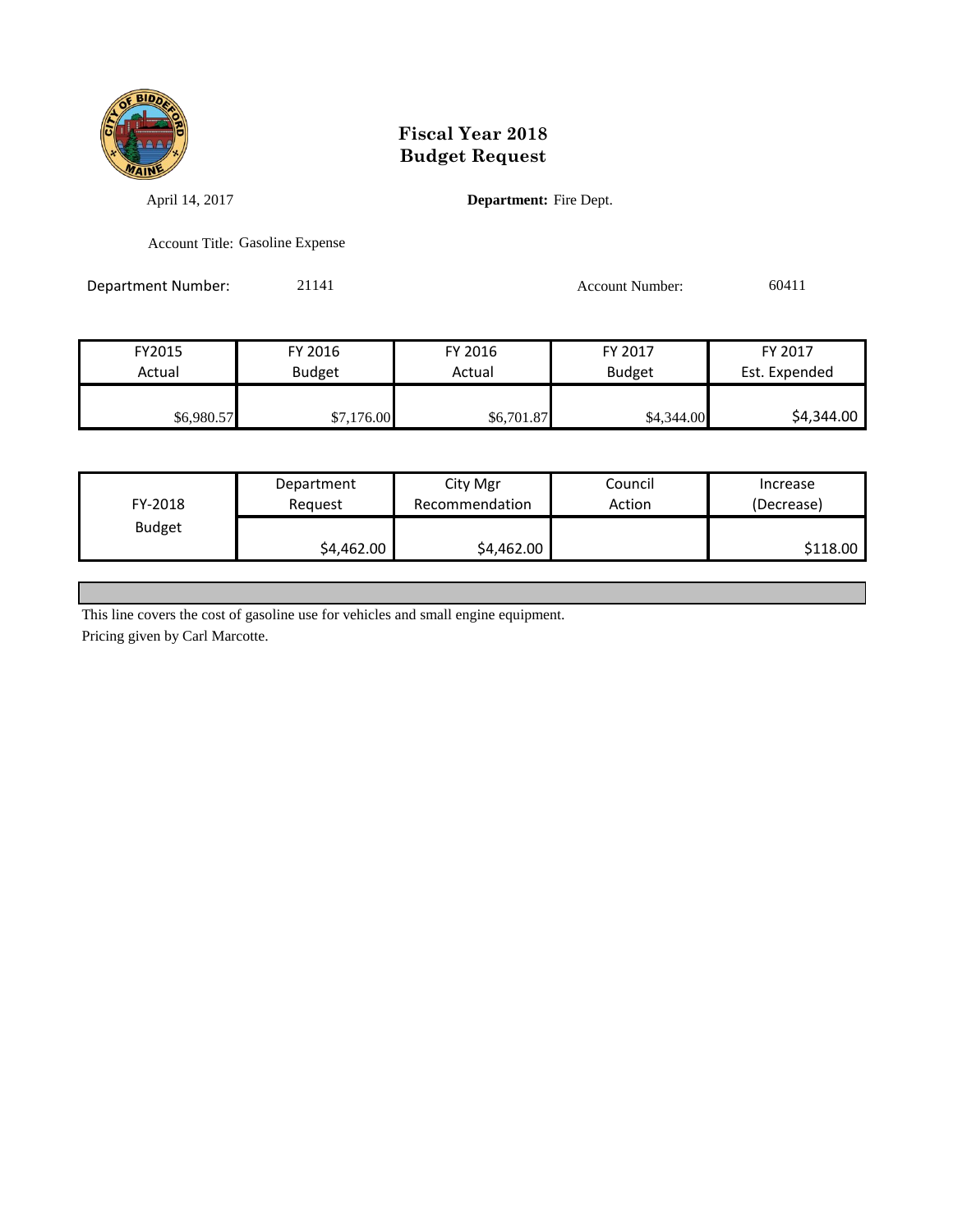

April 14, 2017 **Department:** Fire Dept.

Account Title: Building Repair/Maint Exp

| Department Number: | 21141         |             | <b>Account Number:</b> | 60450         |
|--------------------|---------------|-------------|------------------------|---------------|
|                    |               |             |                        |               |
| FY2015             | FY 2016       | FY 2016     | FY 2017                | FY 2017       |
| Actual             | <b>Budget</b> | Actual      | <b>Budget</b>          | Est. Expended |
|                    |               |             |                        |               |
| \$34,176.72        | \$26,000.00   | \$30,551.67 | \$27,500.00            | \$28,000.00   |

| FY-2018       | Department<br>Reauest | City Mgr<br>Recommendation | Council<br>Action | Increase<br>(Decrease) |
|---------------|-----------------------|----------------------------|-------------------|------------------------|
| <b>Budget</b> |                       |                            |                   |                        |
|               | \$43,500.00           | \$35,000.00                |                   | \$7,500.00             |
|               |                       |                            |                   |                        |

This line covers grounds and building maintenance, supplies, paint and repair. Maintenance of the boiler and AC system, fire department monument, museum, and apparatus floor cleaner. This year we have increased the line to cover cost of the property fence repairs. This fence has come down in many locations and now allows access for the public onto the property from the rear and sides of the station posing a security and liability issue. The fence repairs are estimated to be about \$4,000. Additionally we also need to spend \$9,000 on completion of the building security system with door swipe pads and cameras.

\$6,000 has been added to replace four apparatus exhaust catch boots. These boots are hooked to the exhaust pipes of the apparatus, they are old and we spend about \$2,500 annually to fix these boots that work on an air system. The new boots will work on a magnet system and will be more cost effective. They are \$1,500 each to

replace. We are looking to replace the four busiest bay boots this year.

We are also in need of Christmas Decoration repairs/replacement and \$10,000 has been added to replace the kithchen hood exhaust system. The current system does not have the required CFMs to remove the smoke when cooking, often there is smoke the fills the second floor even with the windows open that at times sets off the building fire alarm system. This system is 26 years old and was rated for a smaller kitchen with less appliances.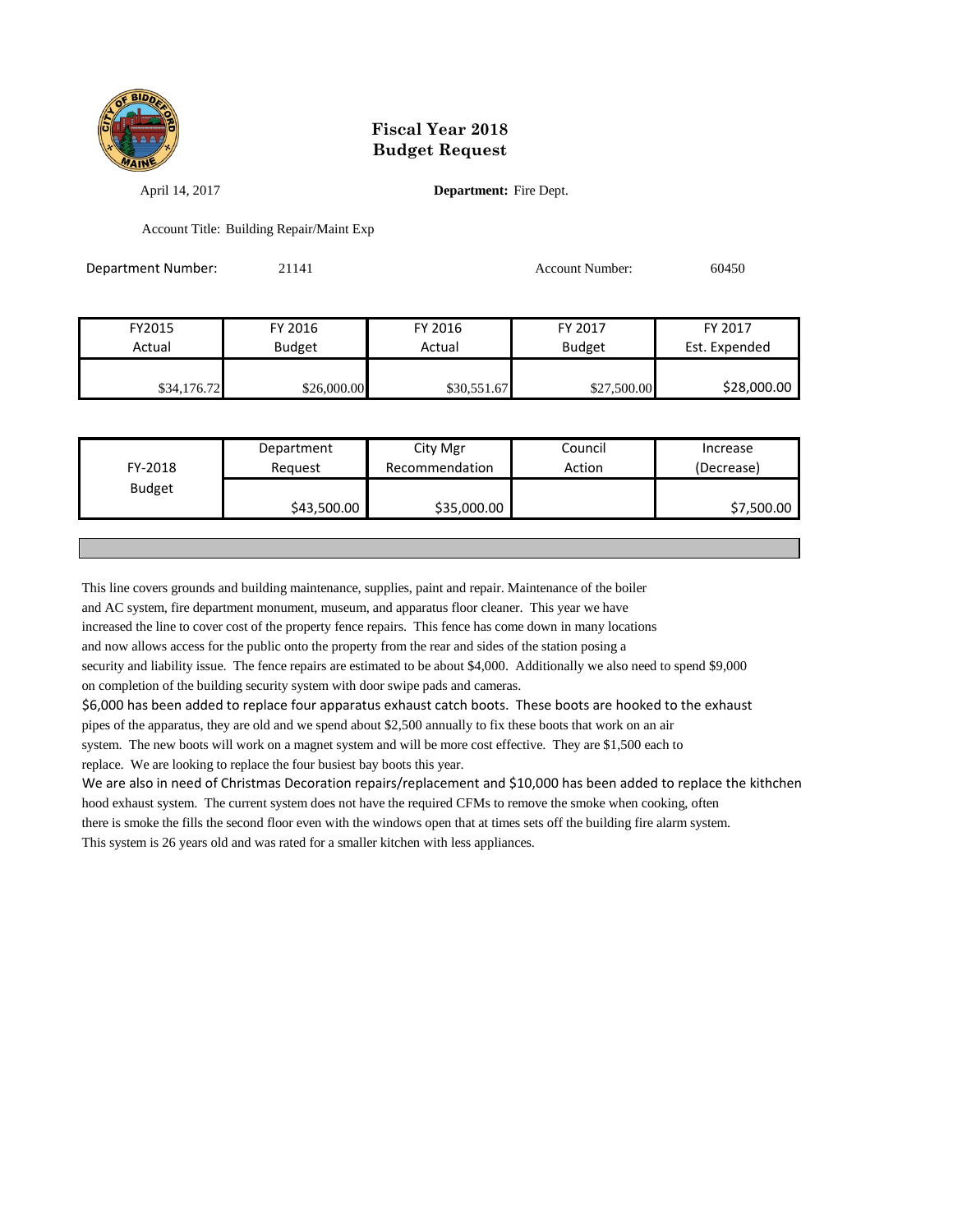

April 14, 2017 **Department:** Fire Dept.

Account Title: Operating Equip Repair Exp

Department Number: 21141 Account Number: 60452

| FY2015      | FY 2016       | FY 2016     | FY 2017       | FY 2017       |
|-------------|---------------|-------------|---------------|---------------|
| Actual      | <b>Budget</b> | Actual      | <b>Budget</b> | Est. Expended |
|             |               |             |               |               |
| \$40,566.66 | \$40,000.00   | \$43,410.65 | \$40,000.00   | \$41,000.00   |

| FY-2018       | Department<br>Reguest | City Mgr<br>Recommendation | Council<br>Action | Increase<br>(Decrease) |
|---------------|-----------------------|----------------------------|-------------------|------------------------|
| <b>Budget</b> | \$59,000.00           | \$52,500.00                |                   | \$12,500.00            |
|               |                       |                            |                   |                        |

This line covers cost for all equipment maintenance of the tools carried on fire apparatus. It replaces such items broken during the course of fire supression and rescue operations. This line is also used for the repairs to breathing air equipment, maintenance of fire extinguishers, extrication power tools. It covers the cost of SCBA bottles, fire supression equipment, haz-mat equipment, cold water gear, confined space equipment, fire police. We have increased this line this year to cover the cost of installation of an additional dry hydrant at a cost of about \$1,600 on outer West Street, this is an area with no water supply. This year we would like to increase the line by \$5,000 to cover the cost of adding tracks to our UTV to allow us to use the vehicle in the snow, currently our UTV can not be used in the snow. The vehicle could often be requested for rescue operations in the winter to include ice rescue, sledding acidents, and snow machine accidents in the woods. Additionally we need to increase the line to cove the cost of lights, siren, and a command center for the new command vehicle. \$11,000 has also been added to line at the request of the council last year for SCBA bottle replacement. Last year this amount was put into CIP, it replaces our SCBA bottles on a five year plan. This is a madated replacement. We also need to replace 75% of our personnel escape ropes that are beyond service life at a cost of \$2,500.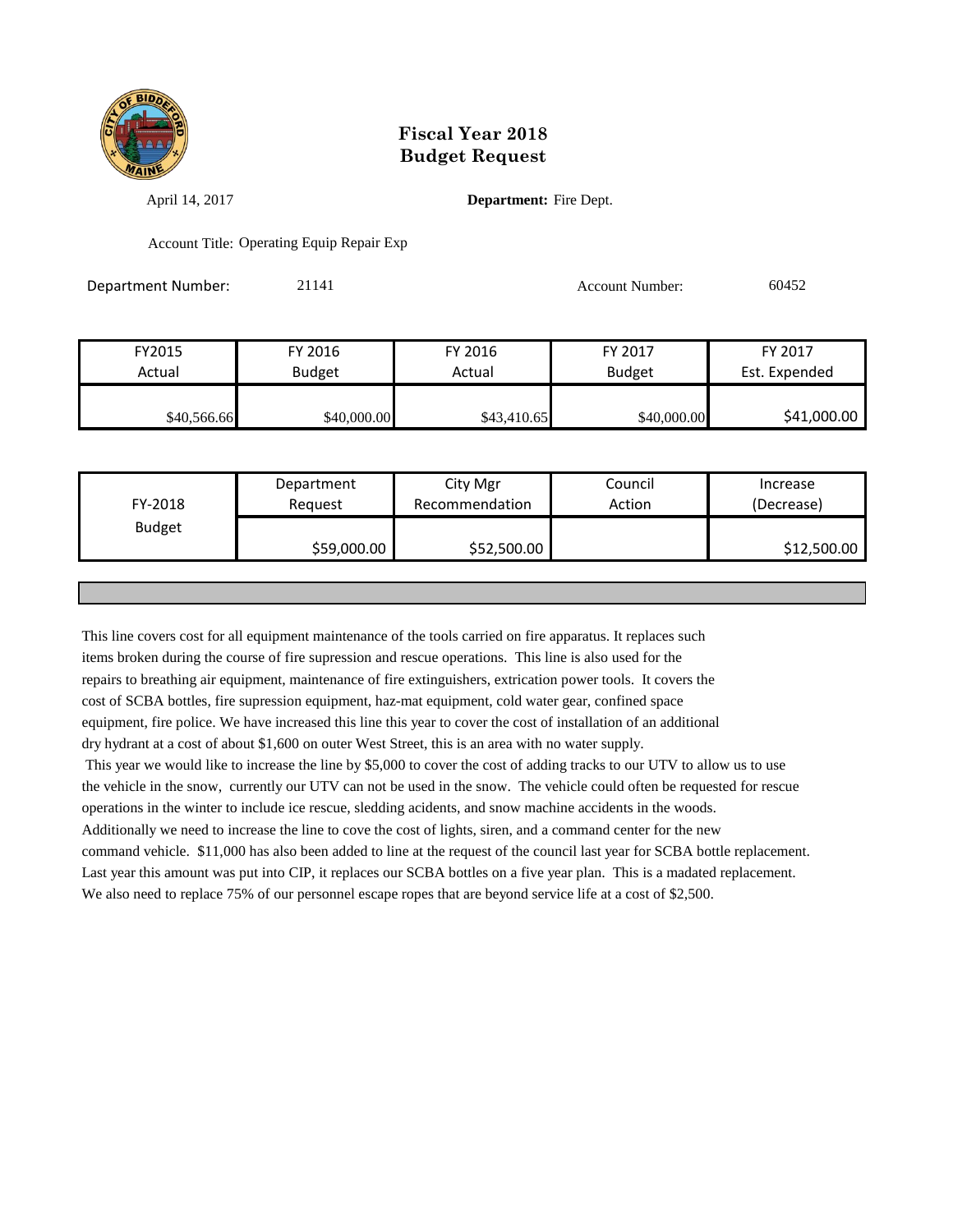

April 14, 2017 **Department:** Fire Dept.

Account Title: Vehicle Repair/Tires/Oil Exp

Department Number: 21141 21141 Account Number: 60453

| FY2015       | FY 2016       | FY 2016     | FY 2017       | FY 2017       |
|--------------|---------------|-------------|---------------|---------------|
| Actual       | <b>Budget</b> | Actual      | <b>Budget</b> | Est. Expended |
|              |               |             |               |               |
| \$100,295.63 | \$70,000.00   | \$94,735.23 | \$70,000.00   | \$71,000.00   |

|               | Department  | City Mgr       | Council | Increase   |
|---------------|-------------|----------------|---------|------------|
| FY-2018       | Reguest     | Recommendation | Action  | (Decrease) |
| <b>Budget</b> |             |                |         |            |
|               | \$72,000.00 | \$70,000.00    |         | SO.OO      |

This line is used for repairs to all apparatus and service vehicles. Usually this line is over spent.

Yearly as our calls increase the amount of repairs that are needed will also increase.

This number was priced out by Carl Marcotte.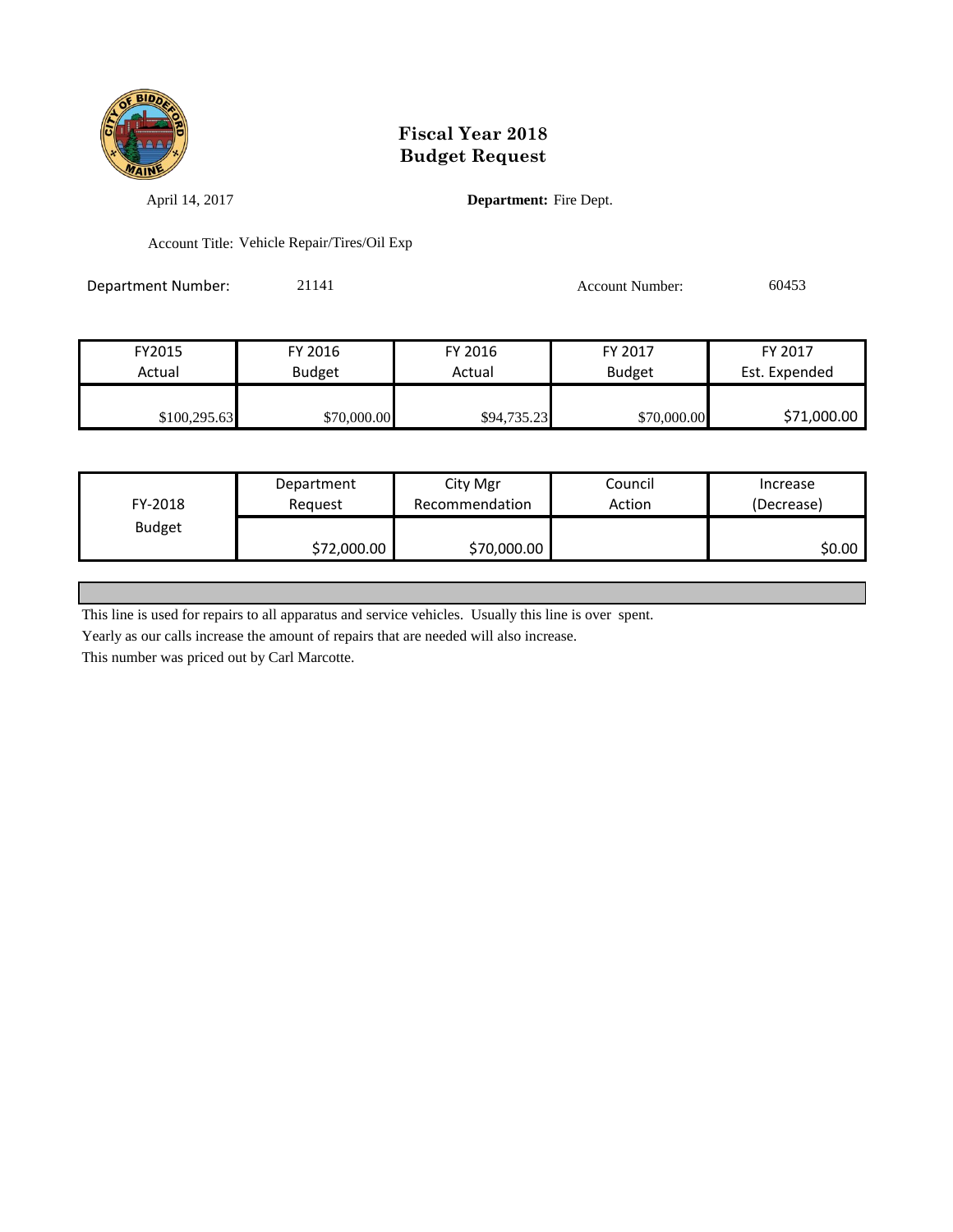

April 14, 2017 **Department:** Fire Dept.

Account Title: Repair/Maint-CommunsEquip

Department Number: 21141 21141 Account Number: 60461

| FY2015      | FY 2016       | FY 2016     | FY 2017       | FY 2017       |
|-------------|---------------|-------------|---------------|---------------|
| Actual      | <b>Budget</b> | Actual      | <b>Budget</b> | Est. Expended |
|             |               |             |               |               |
| \$18,896.24 | \$11,000.00   | \$10,862.41 | \$11,000.00   | \$10,500.00   |

|               | Department  | City Mgr       | Council | Increase   |
|---------------|-------------|----------------|---------|------------|
| FY-2018       | Request     | Recommendation | Action  | (Decrease) |
| <b>Budget</b> |             |                |         |            |
|               | \$14,000.00 | \$11,000.00    |         | \$0.00     |
|               |             |                |         |            |

This line is used to maintain our communication equipment such as all apparatus radios, portable radios, apparatus antennas, speaker mics, fire department dispatch and office radios and fire radios located in Dispatch at the Police Station. The line has increased this year to cover the cost of removal of the old fire alarm wire that is located throughout downtown. This wire is no longer in use and is hanging in many places posing a safety concern. There is 5,900 linear feet of line that needs to be removed. The quote for this is \$3,000 from a local electrical contractor.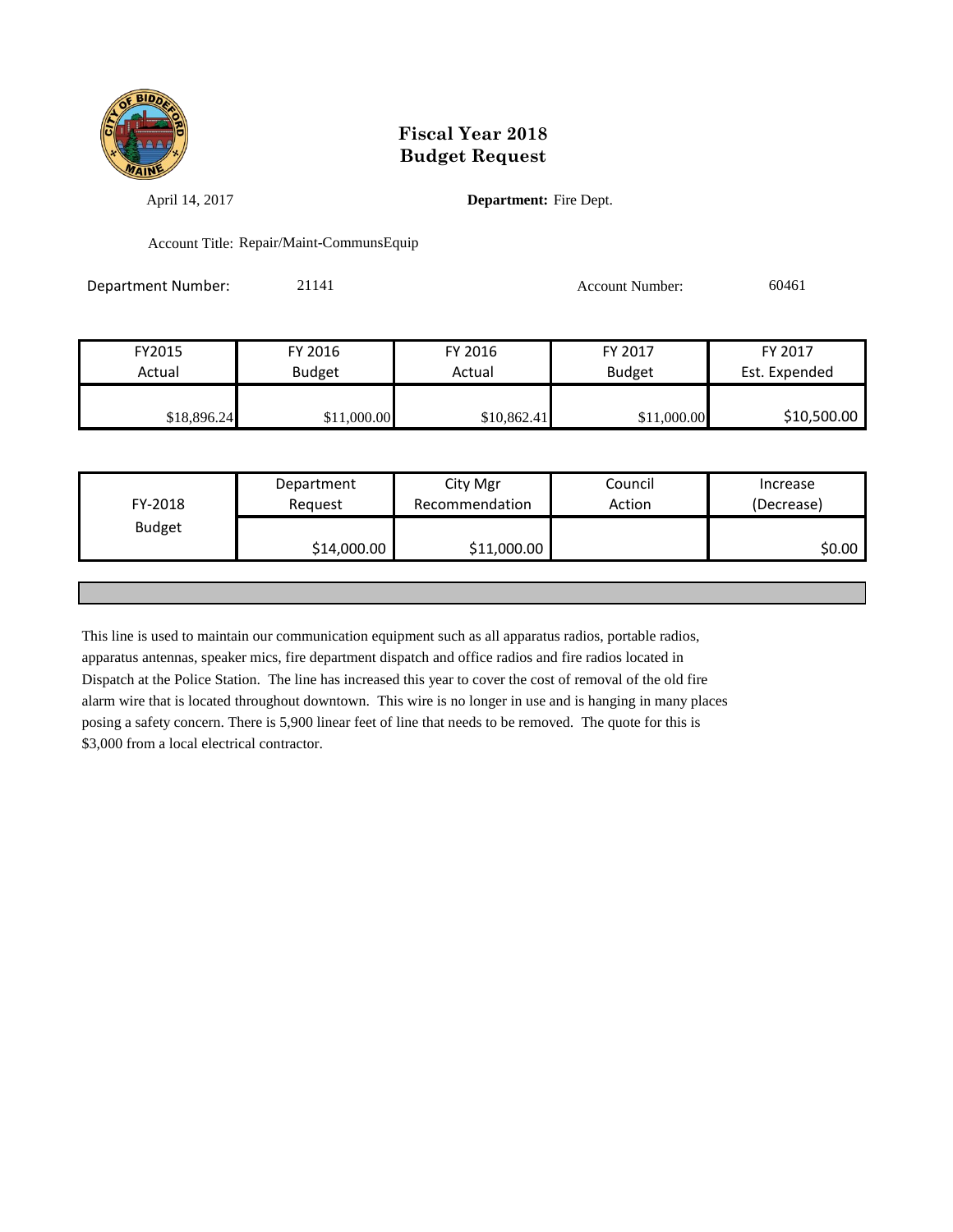

April 14, 2017 **Department:** Fire Dept.

Account Title: Fire Boat Repair/Maint

Department Number: 21141 21141 Account Number: 60465

| FY2015   | FY 2016       | FY 2016    | FY 2017       | FY 2017       |
|----------|---------------|------------|---------------|---------------|
| Actual   | <b>Budget</b> | Actual     | <b>Budget</b> | Est. Expended |
|          |               |            |               |               |
| \$800.14 | \$6,000.00    | \$6,980.54 | \$6,000.00    | \$5,000.00    |

| FY-2018       | Department<br>Reguest | City Mgr<br>Recommendation | Council<br>Action | Increase<br>(Decrease) |
|---------------|-----------------------|----------------------------|-------------------|------------------------|
| <b>Budget</b> | \$6,000.00            | \$5,000.00                 |                   | (\$1,000.00)           |
|               |                       |                            |                   |                        |

This line covers the repair, maintenace, and fuel cost to operate an ocean boat. This amount has remained

the same as the prior year. It unclear what direction the city wishs to go in with ocean water responses.

Last year we staffed and split the operating cost on Saco Fire Department's boat.

Additionally this line covers costs associated with our small river boat and its operations.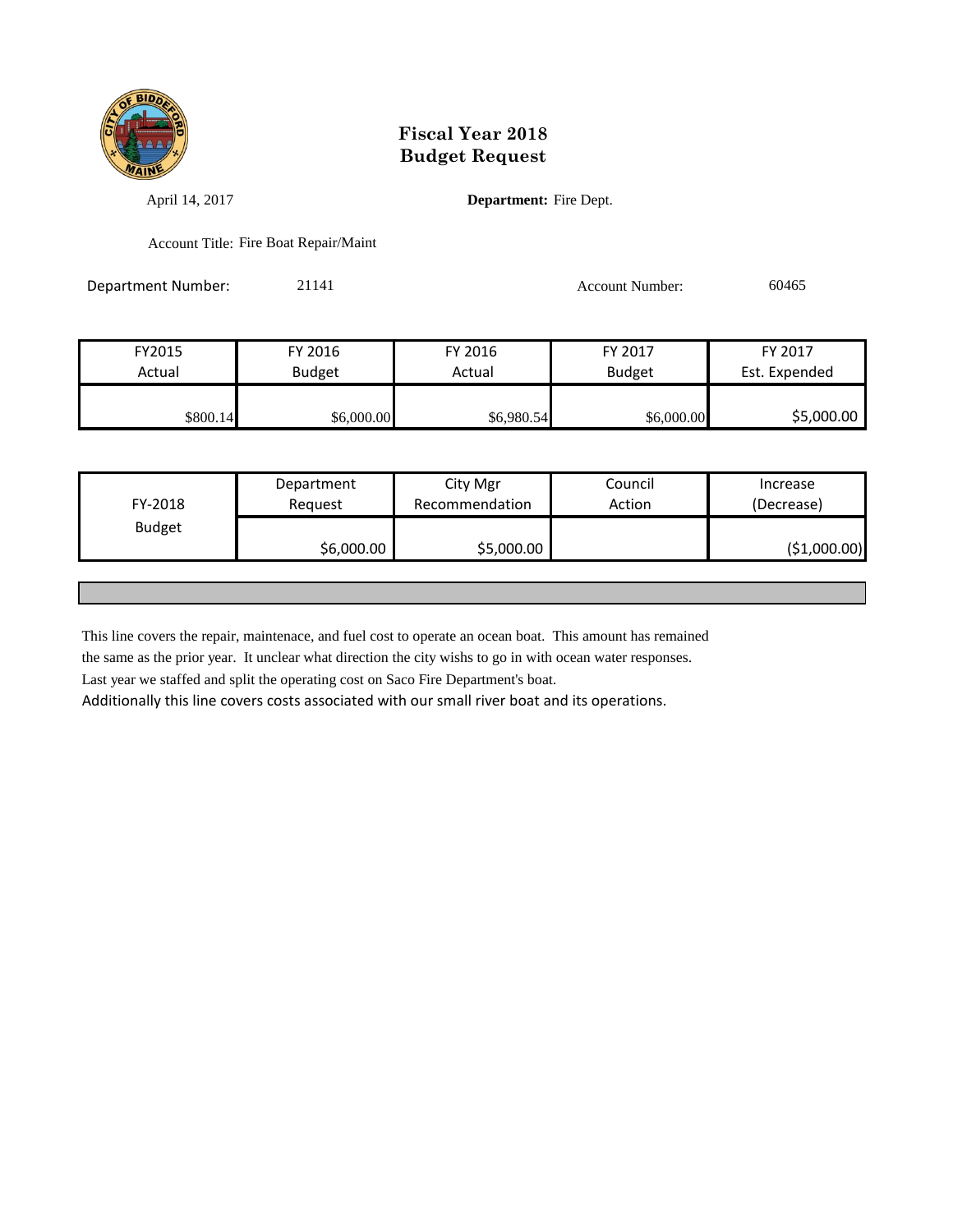

April 14, 2017 **Department:** Fire Dept.

Account Title: Admin/Office Supp/Eqt Non-Cap

Department Number: 21141 21141 Account Number: 60500

| FY2015     | FY 2016       | FY 2016    | FY 2017       | FY 2017       |
|------------|---------------|------------|---------------|---------------|
| Actual     | <b>Budget</b> | Actual     | <b>Budget</b> | Est. Expended |
|            |               |            |               |               |
| \$6,444.88 | \$7,000.00    | \$7,113.92 | \$6,000.00    | \$6,000.00    |

|               | Department | City Mgr       | Council | Increase   |
|---------------|------------|----------------|---------|------------|
| FY-2018       | Reguest    | Recommendation | Action  | (Decrease) |
| <b>Budget</b> |            |                |         | \$1,000    |
|               | \$7,000.00 | \$6,000.00     |         | \$0.00 l   |

This line covers the cost on all office operating expenses, supplies, maintenance and procurement. It also

covers fire education material, photo supplies for investigations, junvenile firesetters program,

merit awards, and inspections material.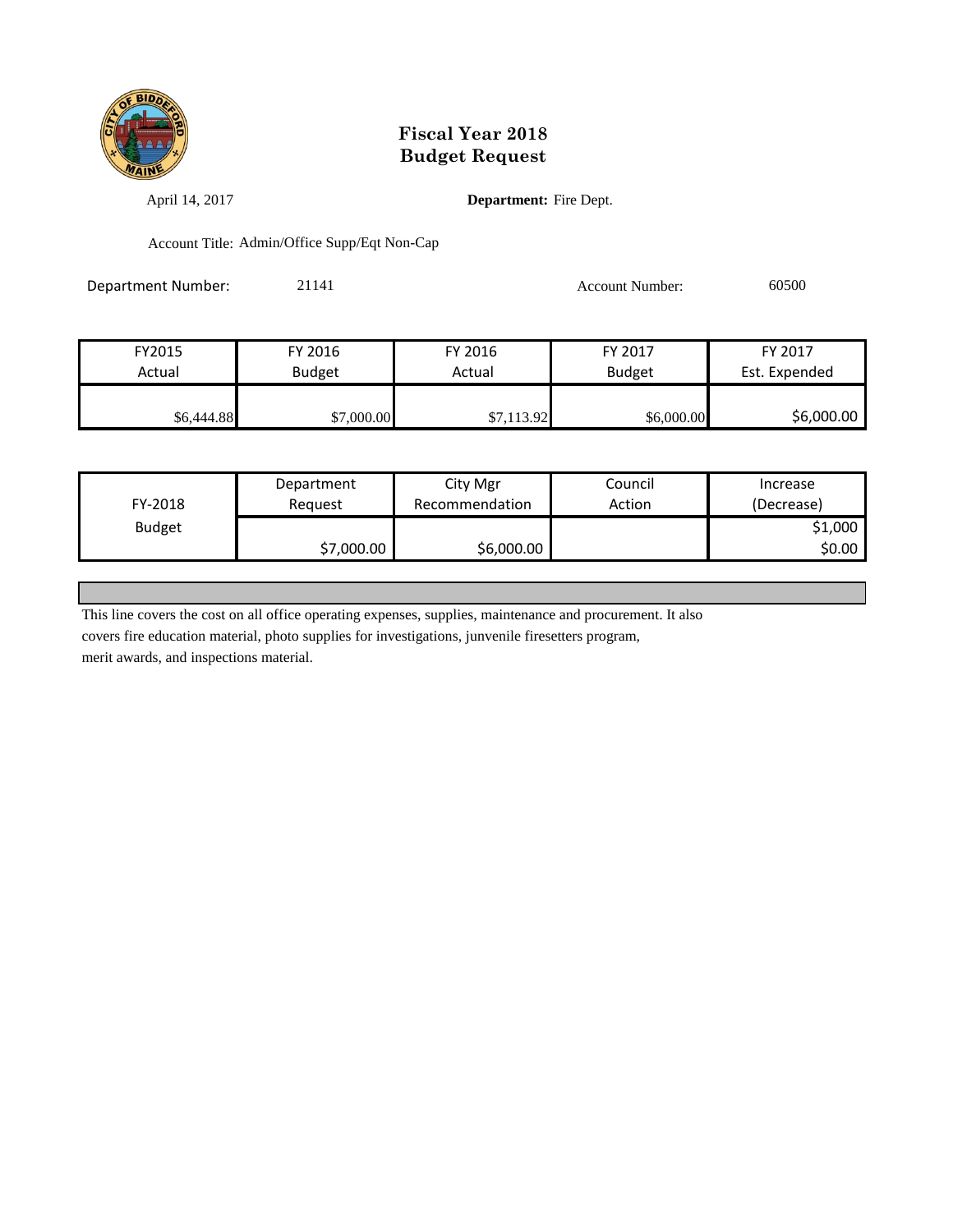

April 14, 2017 **Department:** Fire Dept.

Account Title: Operating Supp/Eqt Non-Cap

| Department Number: | 21141         |            | <b>Account Number:</b> | 60501         |
|--------------------|---------------|------------|------------------------|---------------|
|                    |               |            |                        |               |
| FY2015             | FY 2016       | FY 2016    | FY 2017                | FY 2017       |
| Actual             | <b>Budget</b> | Actual     | <b>Budget</b>          | Est. Expended |
| \$3,144.33         | \$7,000.00    | \$6,816.03 | \$6,000.00             | \$6,000.00    |

|               | Department  | City Mgr       | Council | Increase   |
|---------------|-------------|----------------|---------|------------|
| FY-2018       | Reauest     | Recommendation | Action  | (Decrease) |
| <b>Budget</b> |             |                |         |            |
|               | \$11,100.00 | \$11,100.00    |         | \$5,100.00 |

This line covers the cost of computers, mobile data terminals and office hardware.

 This line has been increased by \$5,100 as recommneded by PD IT department to replace an outdated switch that has not been operating correctly and is out dated.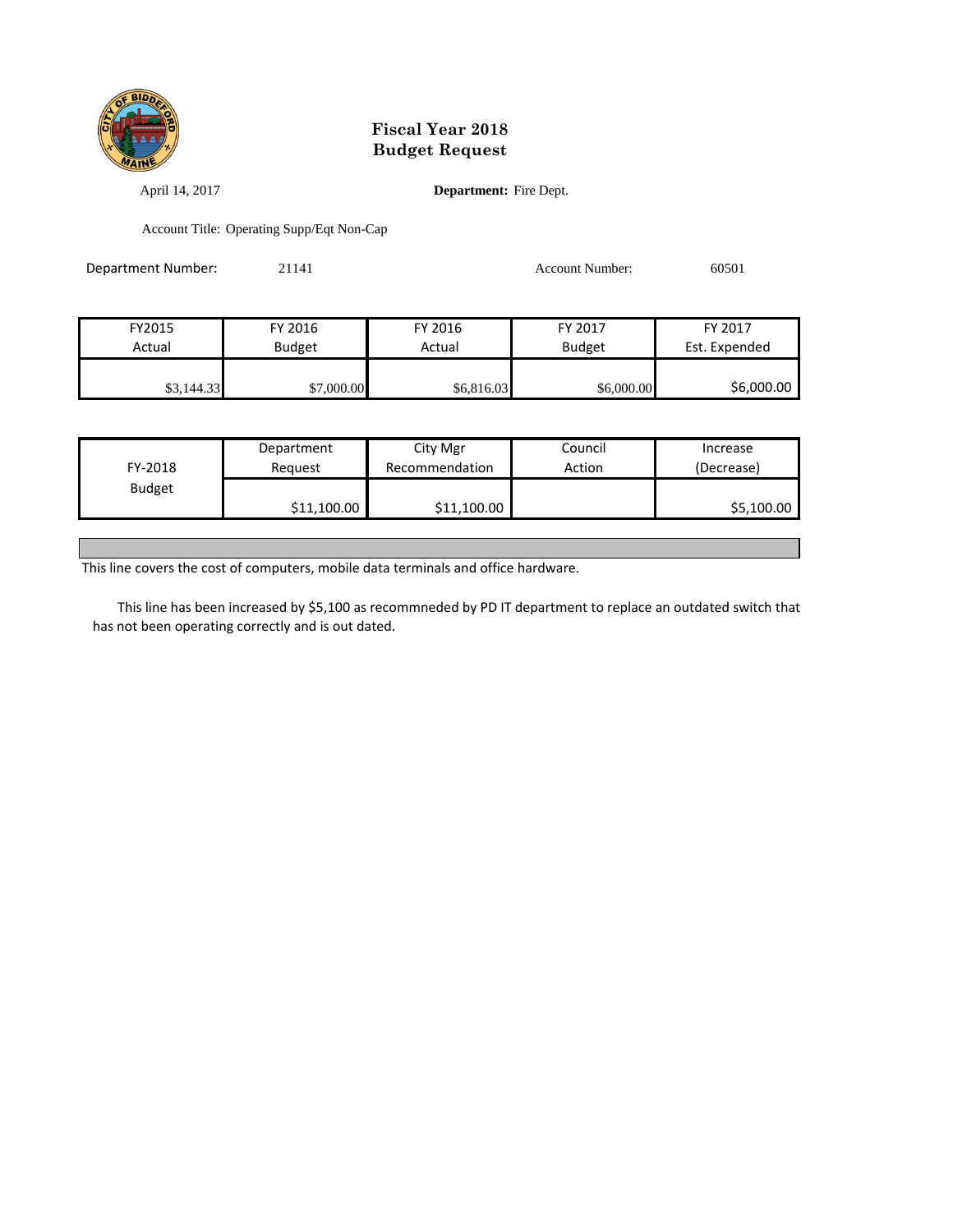

April 14, 2017 **Department:** Fire Dept.

Account Title: Ambulance Supplies Non-Capital

Department Number: 21141 21141 Account Number: 60508 FY2015 FY 2016 FY 2016 FY 2017 FY 2017

| Actual      | <b>Budget</b> | Actual      | <b>Budget</b> | Est. Expended |
|-------------|---------------|-------------|---------------|---------------|
|             |               |             |               |               |
| \$36,378.88 | \$35,000.00   | \$36,217.96 | \$43,000.00   | \$45,000.00   |

|               | Department  | City Mgr       | Council | Increase   |
|---------------|-------------|----------------|---------|------------|
| FY-2018       | Request     | Recommendation | Action  | (Decrease) |
| <b>Budget</b> |             |                |         |            |
|               | \$55,000.00 | \$52,500.00    |         | \$9,500.00 |
|               |             |                |         |            |

This line covers the cost of EMS supplies and replacement of medical equipment for ambulances and fire apparatus. This includes new AED's and other purchasing of new EMS equipment. The line has been increased to cover the cost of medications that as on July 1st 2017 will no longer be supplied by the hospital. Additionally there is talk of additional "soft" medical supplies like oxygen mask that are curenlty supplied by the hospital, to no longer be supplied and now will need to be purchsed by the ambulance services. Most fo these supplies will not be able to be billed to the patients above our current billing rate.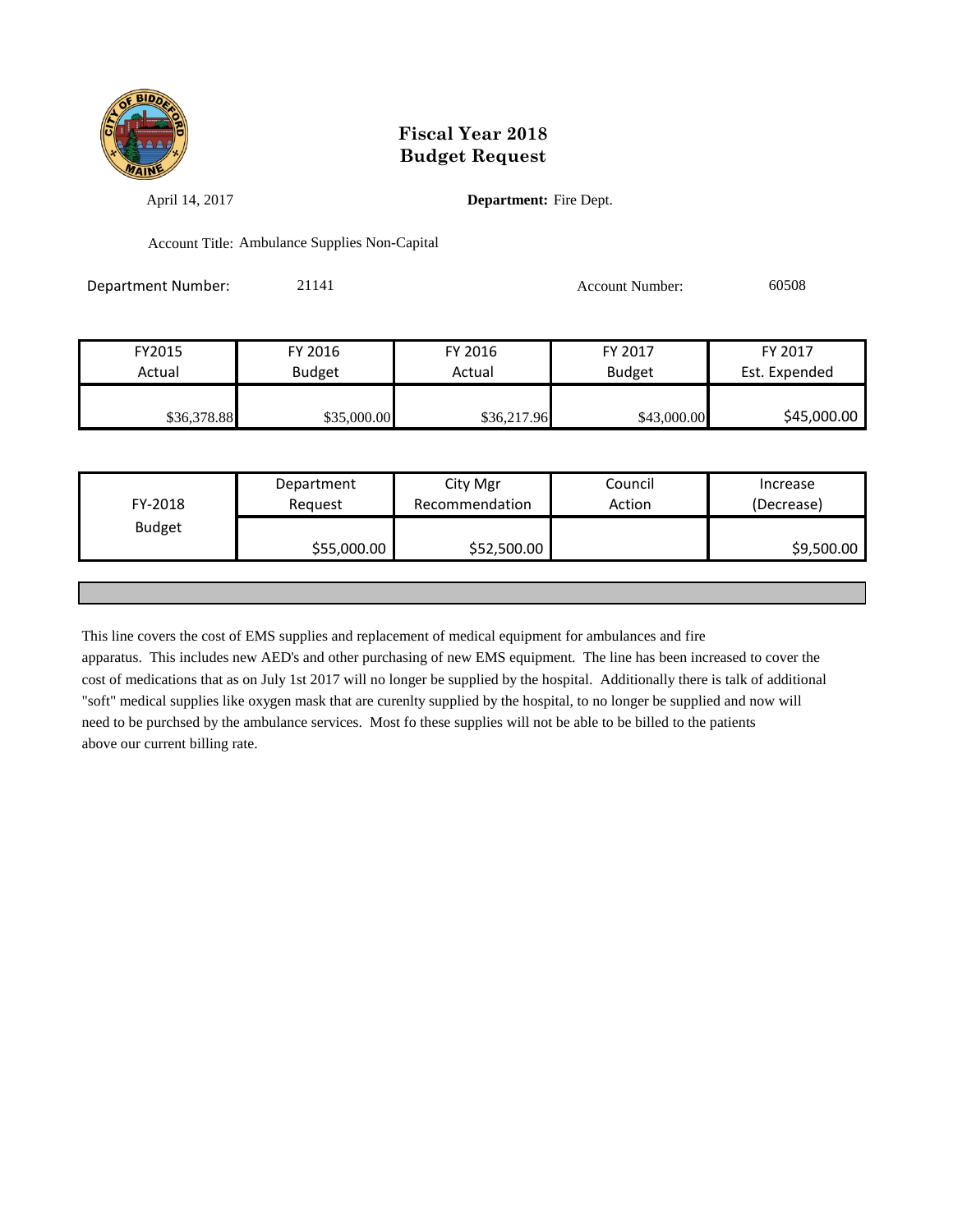

April 14, 2017 **Department:** Fire Dept.

Account Title: Cleaning Supplies Expense

Department Number: 21141 21141 Account Number: 60509

FY2015 FY 2016 FY 2016 FY 2017 FY 2017 Actual Budget Actual Budget Est. Expended \$4,958.56 \$5,000.00 \$5,000.00 \$3,480.65 \$5,000.00 \$4,600.00

| FY-2018       | Department<br>Request | City Mgr<br>Recommendation | Council<br>Action | Increase<br>(Decrease) |
|---------------|-----------------------|----------------------------|-------------------|------------------------|
| <b>Budget</b> |                       |                            |                   |                        |
|               | \$5,000.00            | \$4,750.00                 |                   | (\$250.00)             |
|               |                       |                            |                   |                        |

This line covers cleaning supplies for the building, land, and apparatus.